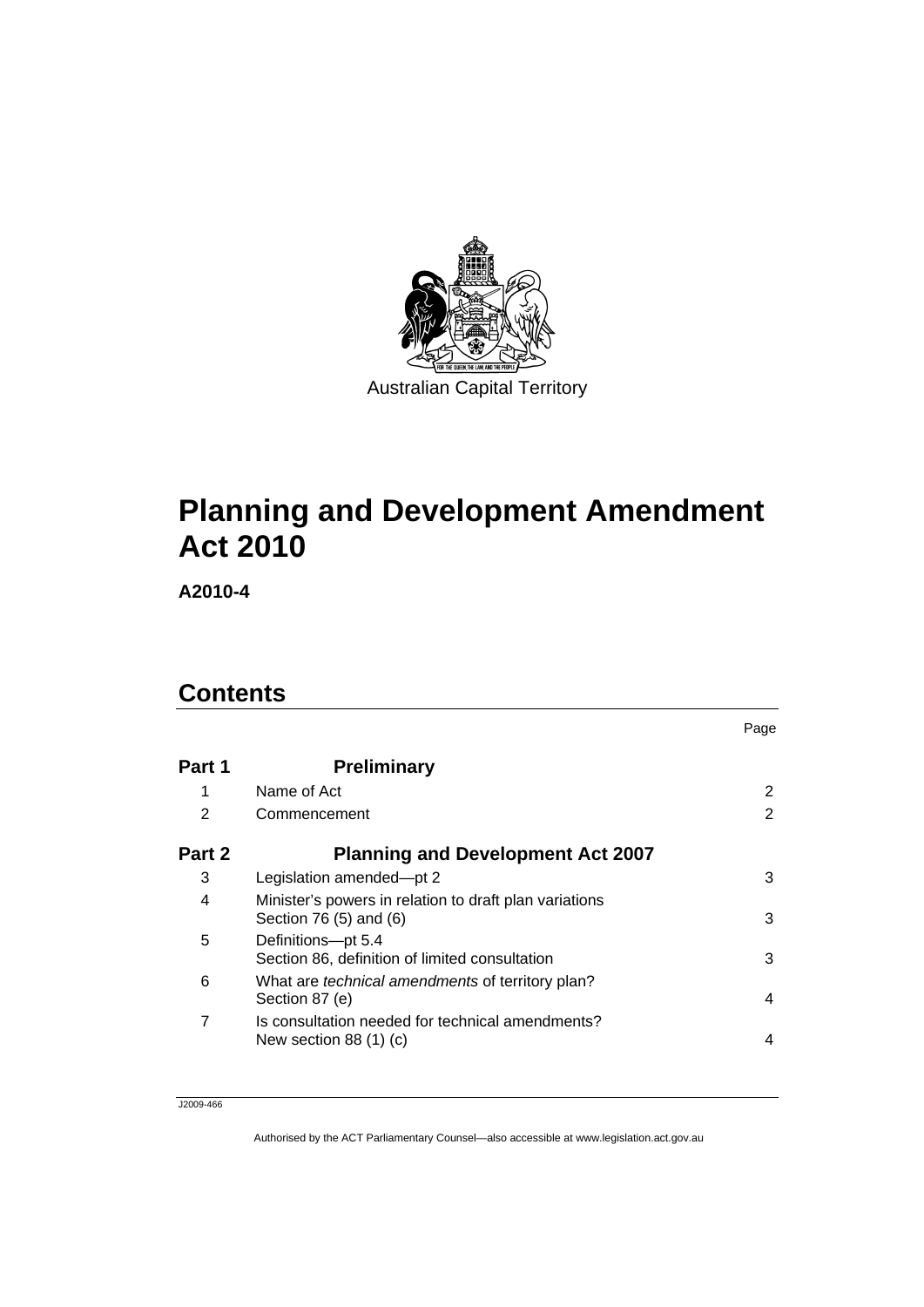#### **Contents**

|    |                                                                                    | Page |
|----|------------------------------------------------------------------------------------|------|
| 8  | Making technical amendments<br>Section 89 (2)                                      | 4    |
| 9  | New section 116A                                                                   | 5    |
| 10 | New section 120A                                                                   | 6    |
| 11 | New section 129A                                                                   | 8    |
| 12 | New section 131B                                                                   | 10   |
| 13 | Section 133                                                                        | 11   |
| 14 | Exempt development-authorised use<br>Section 134 (6) (b)                           | 12   |
| 15 | Section 134, new note                                                              | 13   |
| 16 | What is publicly notifies for ch 7?<br>Section 152 (2) (a)                         | 13   |
| 17 | New section 154 (3)                                                                | 13   |
| 18 | New division 7.3.4A                                                                | 14   |
| 19 | Direction that development applications be referred to Minister<br>Section 158 (3) | 15   |
| 20 | Notice of approval of application<br>Section 170 (1) (c)                           | 15   |
| 21 | When development approvals take effect-ACAT review<br>Section 178 (1) (b)          | 16   |
| 22 | Section 178 (2)                                                                    | 16   |
| 23 | Section 178 (2) (b)                                                                | 16   |
| 24 | When development approval takes effect—activity not allowed by<br>lease            |      |
|    | Section 179 (2)                                                                    | 17   |
| 25 | Section 179 (2) (c) excluding note                                                 | 17   |
| 26 | When development approval takes effect-condition to be met<br>Section 180 (2)      | 18   |
| 27 | Section 180 (2) (c)                                                                | 18   |
| 28 | When development approval takes effect—application for                             |      |
|    | reconsideration<br>Section 182 (2)                                                 | 19   |
| 29 | Section 182 (2) (c)                                                                | 19   |
| 30 | End of development approvals other than lease variations                           |      |
|    | Section 184 (2) (c)                                                                | 20   |
| 31 | New section 184 (2) (e) (iii)                                                      | 20   |
| 32 | Section 184 (2) (f)                                                                | 20   |
|    |                                                                                    |      |

contents 2 Planning and Development Amendment Act 2010

A2010-4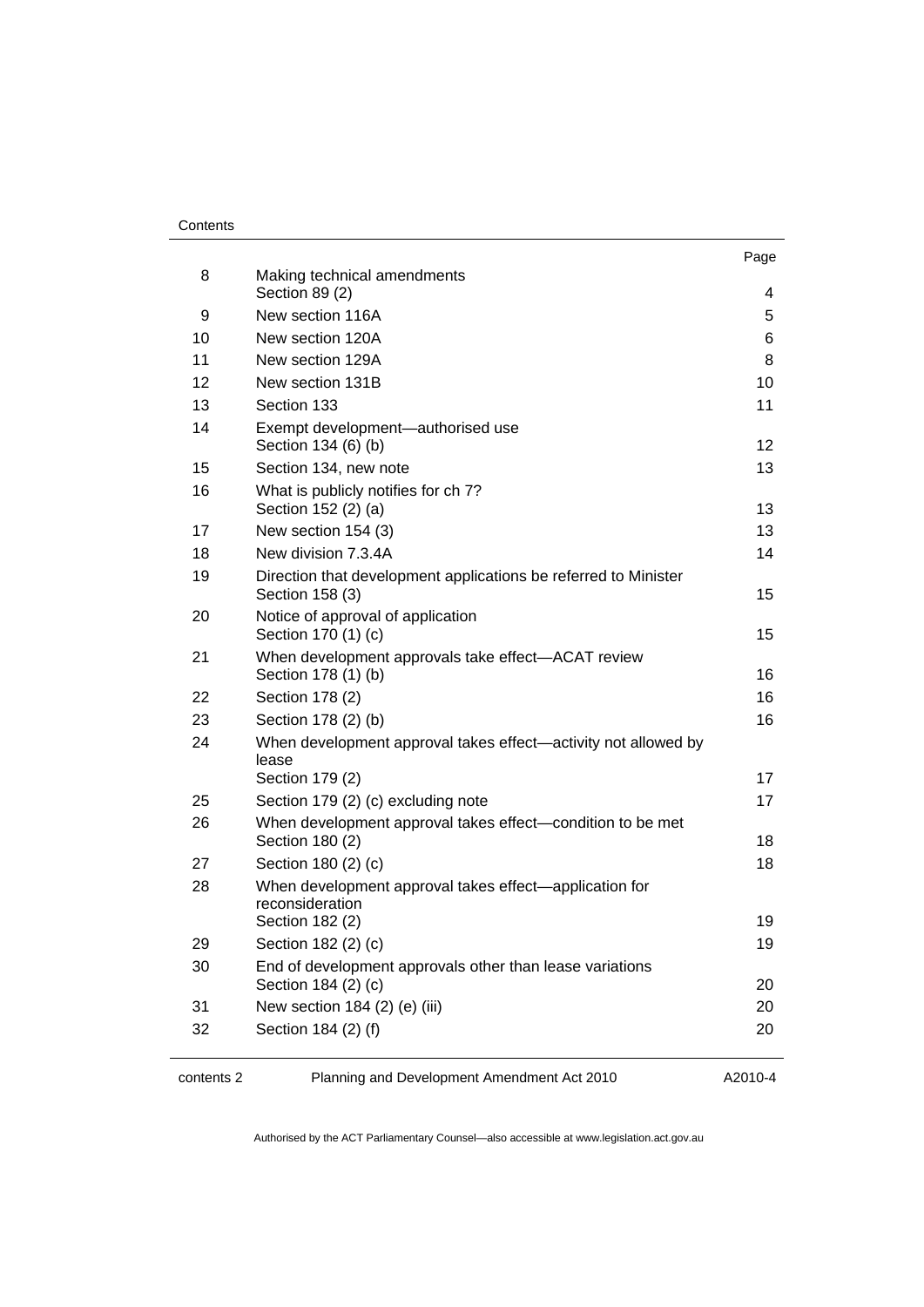|    |                                                                                                                           | Contents |
|----|---------------------------------------------------------------------------------------------------------------------------|----------|
|    |                                                                                                                           | Page     |
| 33 | Section 184 (4), definition of <i>prescribed period</i> , paragraph (b)                                                   | 21       |
| 34 | End of development approvals for lease variations<br>Section 185 (2) (b) (except note)                                    | 21       |
| 35 | End of development approvals for use under lease without lease<br>variation, licence or permit<br>Section 186 (3) and (4) | 22       |
| 36 | End of development approvals for use under licence or permit<br>Section 187 (2) (d), except note                          | 23       |
| 37 | Section 187 (3)                                                                                                           | 23       |
| 38 | Applications to amend development approvals<br>Section 197 (1), new note                                                  | 23       |
| 39 | Deciding applications to amend development approvals<br>Section 198 (1), example                                          | 24       |
| 40 | Section 198 (1), new note 3                                                                                               | 24       |
| 41 | Section 198 (2)                                                                                                           | 24       |
| 42 | Development applications for developments undertaken without<br>approval<br>New section 205 (1A)                          | 25       |
| 43 | Definitions-ch 9<br>Section 234, definition of rental lease                                                               | 25       |
| 44 | Meaning of concessional lease and lease-Act<br>Section 235 (1), definition of concessional lease, paragraph (a)           | 25       |
| 45 | Section 235 (2)                                                                                                           | 26       |
| 46 | Section 235 (3), new definitions                                                                                          | 26       |
| 47 | New section 235 (4)                                                                                                       | 27       |
| 48 | New section 238A                                                                                                          | 27       |
| 49 | Restriction on direct sale by authority<br>Section 240 (2)                                                                | 27       |
| 50 | Section 240 (4), new definition of grant objective                                                                        | 28       |
| 51 | Payment for leases<br>Section 246 (2) (a)                                                                                 | 28       |
| 52 | Failure to accept and execute lease<br>Section 250 (4)                                                                    | 28       |
| 53 | Restrictions on dealings with certain leases<br>New section 251 (1) (c) (iii) and (iv)                                    | 29       |
| 54 | New section 251 (1A)                                                                                                      | 29       |

A2010-4

Planning and Development Amendment Act 2010

contents 3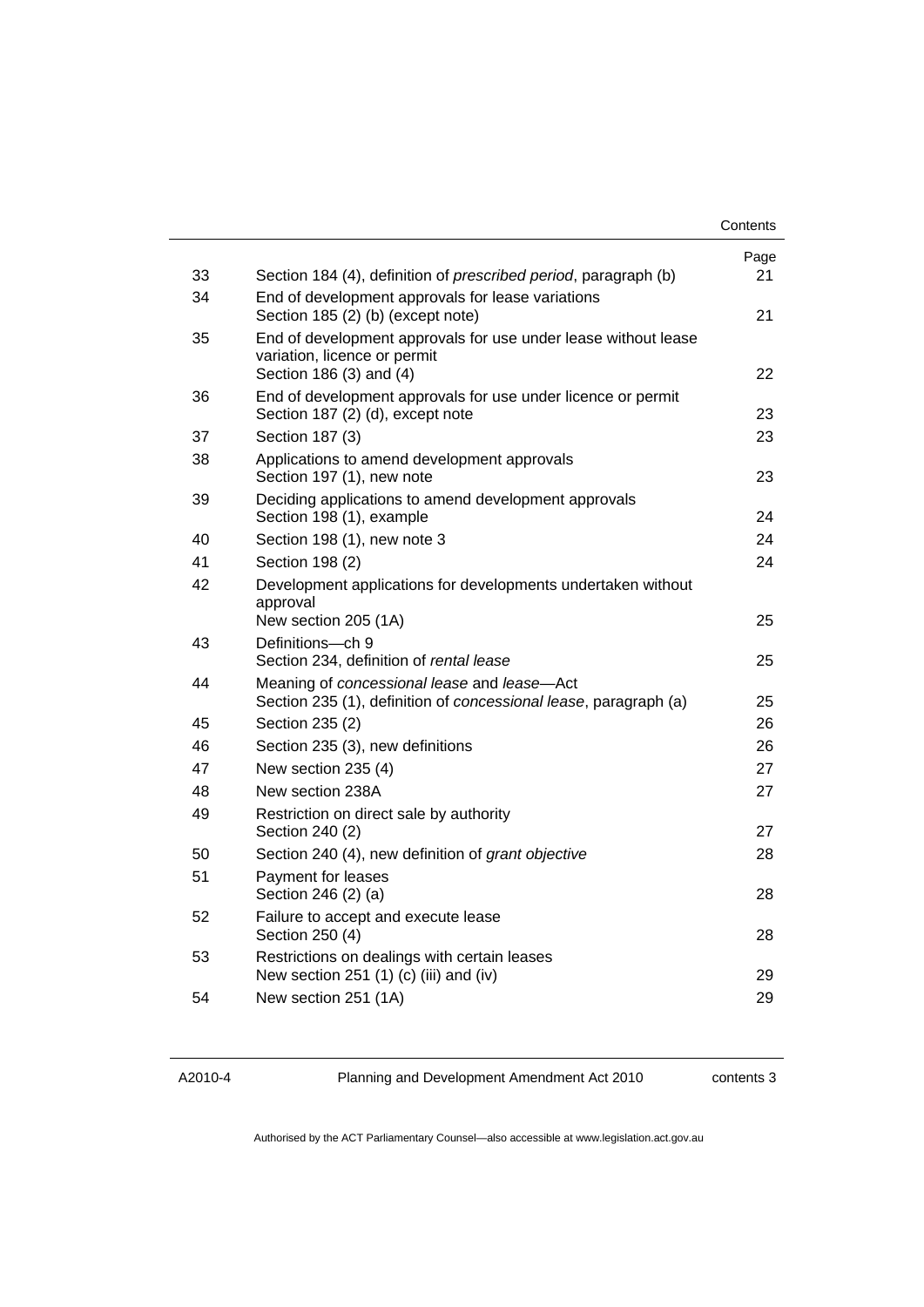| Contents |
|----------|
|----------|

|            |                                                                                                                                          | Page    |
|------------|------------------------------------------------------------------------------------------------------------------------------------------|---------|
| 55         | Decision on rent payout lease variation application<br>Section 272B (1) (a)                                                              | 29      |
| 56         | Section 272B (3)                                                                                                                         | 30      |
| 57         | Power to decide rent payout applications deemed refused<br>Section 272D (2)                                                              | 30      |
| 58         | Lease to be varied to pay out rent<br>Section 273 (3)                                                                                    | 30      |
| 59         | Dealings with rural leases<br>Section 284 (4)                                                                                            | 31      |
| 60         | Transfer of land subject to building and development provision<br>New section 298 (2) (b) (v)                                            | 31      |
| 61         | New section 298 (6)                                                                                                                      | 32      |
| 62         | Section 298A heading                                                                                                                     | 32      |
| 63         | Section 298A (1)                                                                                                                         | 33      |
| 64         | Section 298A (3) to (5)                                                                                                                  | 33      |
| 65         | Section 298B heading                                                                                                                     | 33      |
| 66         | Section 298B (3)                                                                                                                         | 33      |
| 67         | New section 298C                                                                                                                         | 34      |
| 68         | Content of controlled activity orders<br>Section 358 (3) (c)                                                                             | 36      |
| 69         | New section 358 (3) (m)                                                                                                                  | 36      |
| 70         | Entry on notice for rectification work and monitoring<br>Section 391B (2)                                                                | 36      |
| 71         | Section 391B (6)                                                                                                                         | 37      |
| 72         | New section 395B                                                                                                                         | 37      |
| 73         | When may inspector apply for rectification work order?<br>Section 402C (e) (ii) and (iii)                                                | 38      |
| 74         | When may inspector apply for monitoring warrant?<br>Section 402N (b) (i)                                                                 | 38      |
| 75         | New section 404A                                                                                                                         | 39      |
| 76         | ACAT review-people who made representations etc<br>Section 409 (2)                                                                       | 39      |
| 77         | Section 431                                                                                                                              | 40      |
| 78         | Transitional-development application lodged on or after<br>commencement day for estate development plan given before<br>commencement day |         |
|            | Section 442C (1) (b)                                                                                                                     | 40      |
| contents 4 | Planning and Development Amendment Act 2010                                                                                              | A2010-4 |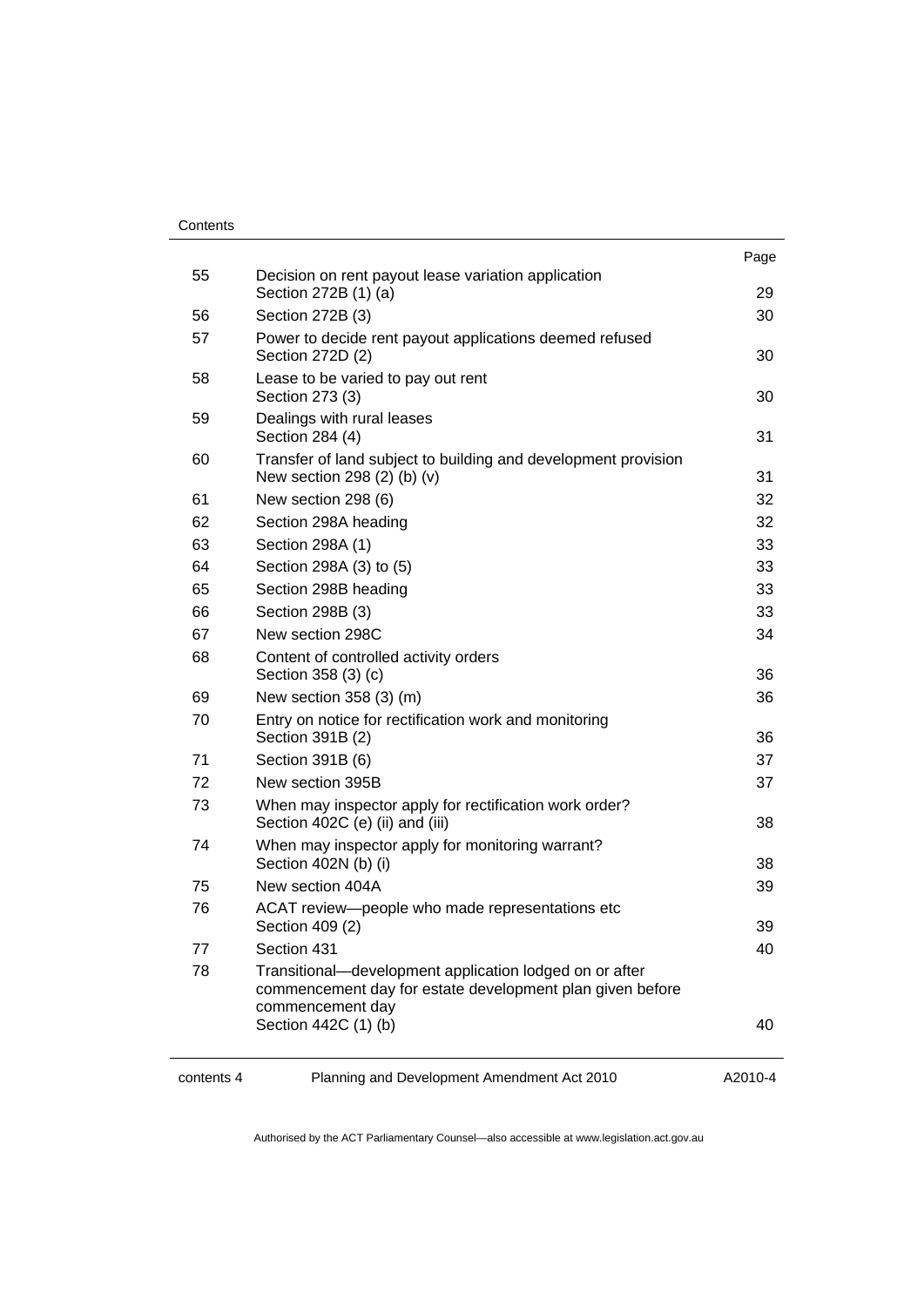| Contents |
|----------|
|----------|

|        |                                                                                 | Page |
|--------|---------------------------------------------------------------------------------|------|
| 79     | Transitional-status of leases and licences<br>New section 456 (1A)              | 40   |
| 80     | Section 456A heading                                                            | 41   |
| 81     | Section 456A (1)                                                                | 41   |
| 82     | Section 456A (4)                                                                | 41   |
| 83     | Section 456A (4) (b)                                                            | 41   |
| 84     | Section 456A (5)                                                                | 42   |
| 85     | Schedule 1, item 2, column 4                                                    | 42   |
| 86     | Schedule 1, item 3, column 2                                                    | 42   |
| 87     | Schedule 1, item 3, column 4                                                    | 42   |
| 88     | Schedule 1, item 4, column 2                                                    | 43   |
| 89     | Schedule 1, item 5, column 4                                                    | 43   |
| 90     | Schedule 1, item 25, column 2                                                   | 43   |
| 91     | Dictionary, new definition of end                                               | 43   |
| 92     | Dictionary, new definition of <i>nominal rent</i>                               | 44   |
| 93     | Dictionary, definition of nominal rent lease                                    | 44   |
| 94     | Dictionary, definition of variation, paragraph (a) (iv)                         | 44   |
| Part 3 | <b>Planning and Development Regulation 2008</b>                                 |      |
| 95     | Legislation amended-pt 3                                                        | 45   |
| 96     | Exemptions from restrictions on dealings with certain leases-<br>Act, s 251 (3) |      |
|        | Section 142 (1) and note                                                        | 45   |
| 97     | Section 142 (2) (e)                                                             | 45   |
| 98     | Section 202 heading                                                             | 45   |
| 99     | Section 203 heading                                                             | 45   |
| 100    | Section 203 (3), definition of period of extension, and note                    | 46   |
| 101    | Section 204 heading                                                             | 46   |
| 102    | Section 204 (4), definition of period of extension                              | 46   |
| 103    | Section 205 heading                                                             | 46   |
| 104    | Section 206 heading                                                             | 46   |
| 105    | Section 207 heading                                                             | 47   |
| 106    | Securing things seized under the Act, pt 12.3<br>Section 403                    | 47   |

Planning and Development Amendment Act 2010

contents 5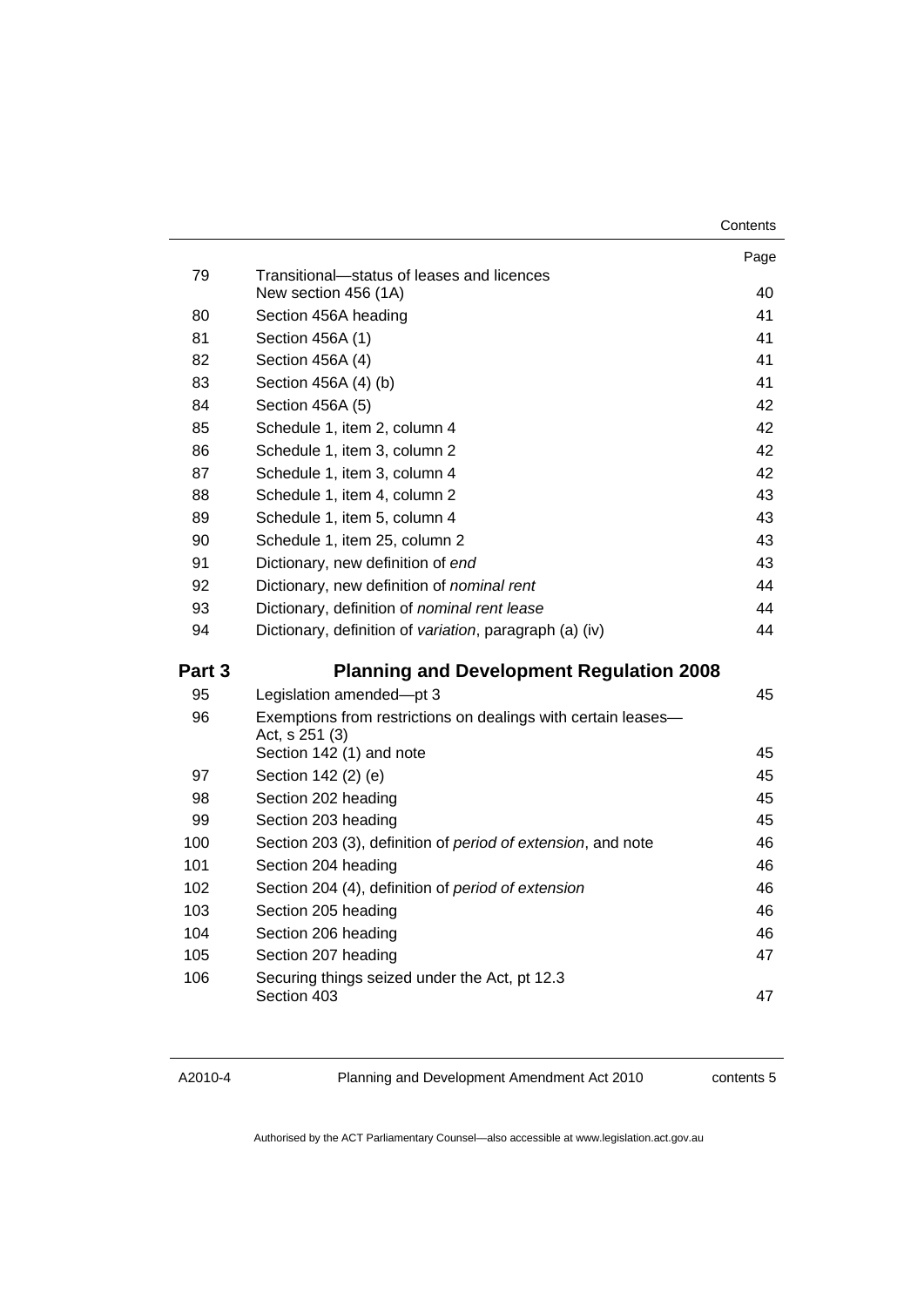| Contents |                                                                                                       |      |
|----------|-------------------------------------------------------------------------------------------------------|------|
|          |                                                                                                       | Page |
| 107      | Criterion 5—compliance with lease and other development approvals<br>Schedule 1, section 1.15 (1) (a) | 47   |
| 108      | Schedule 1, section 1.15 (2) and examples                                                             | -47  |

contents 6 Planning and Development Amendment Act 2010

A2010-4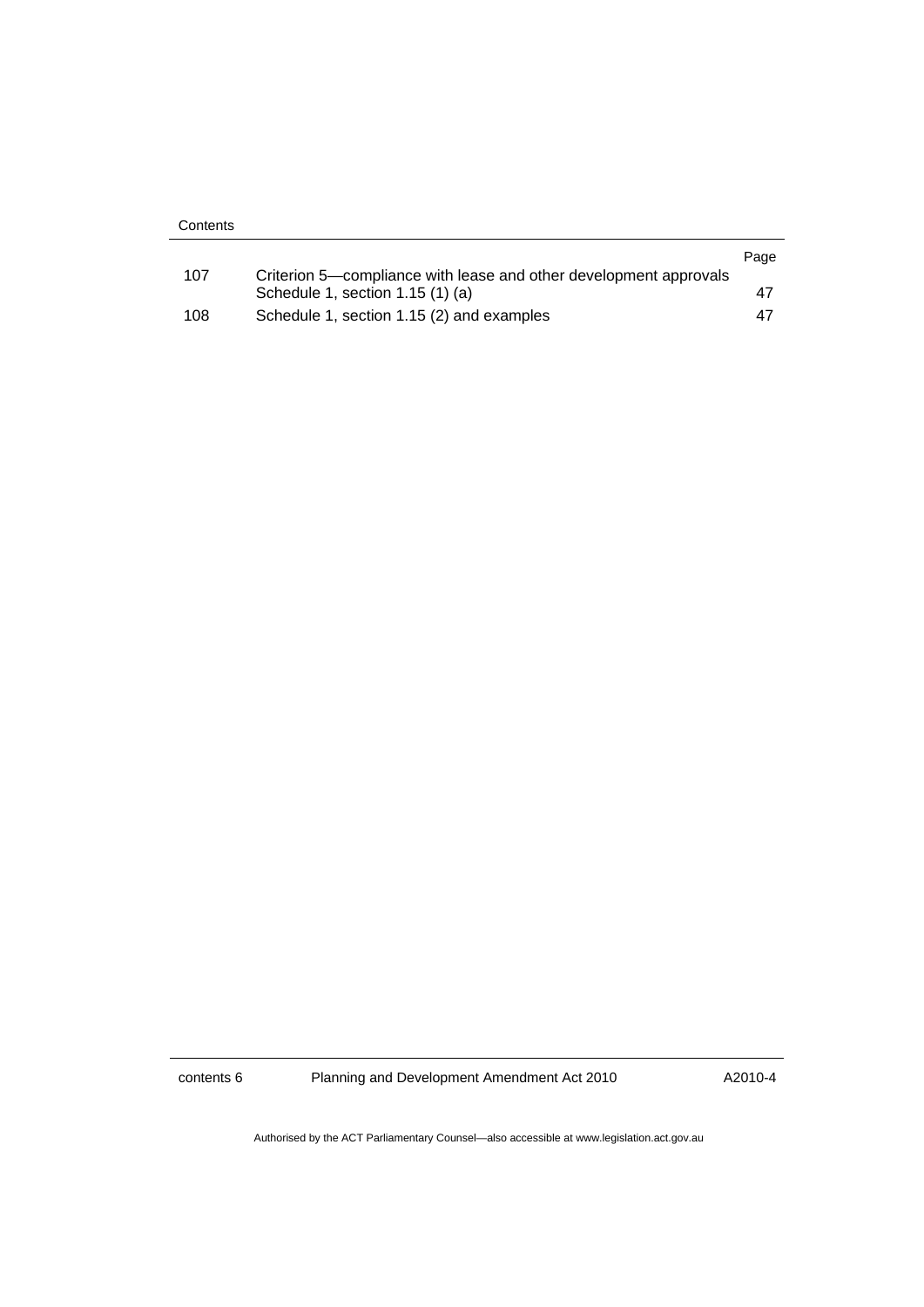<span id="page-6-0"></span>

# **Planning and Development Amendment Act 2010**

**A2010-4** 

l

An Act to amend the *Planning and Development Act 2007*, and for other purposes

The Legislative Assembly for the Australian Capital Territory enacts as follows:

J2009-466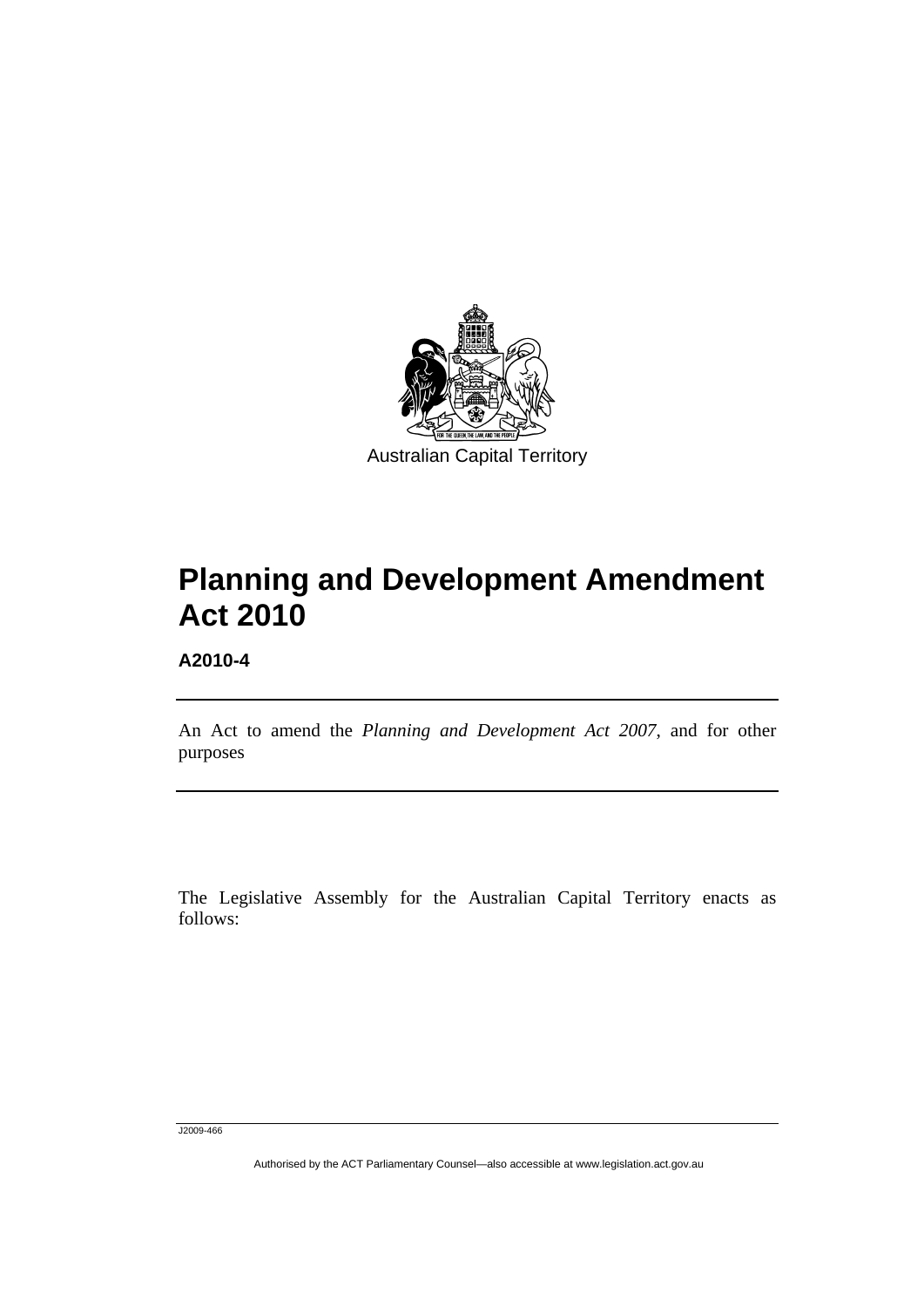#### <span id="page-7-0"></span>Part 1 **Preliminary**

Section 1

## **Part 1** Preliminary

#### **1 Name of Act**

This Act is the *Planning and Development Amendment Act 2010*.

## **2 Commencement**

This Act commences on a day fixed by the Minister by written notice.

- *Note 1* The naming and commencement provisions automatically commence on the notification day (see Legislation Act, s 75 (1)).
- *Note 2* A single day or time may be fixed, or different days or times may be fixed, for the commencement of different provisions (see Legislation Act, s 77 (1)).
- *Note 3* If a provision has not commenced within 6 months beginning on the notification day, it automatically commences on the first day after that period (see Legislation Act, s 79).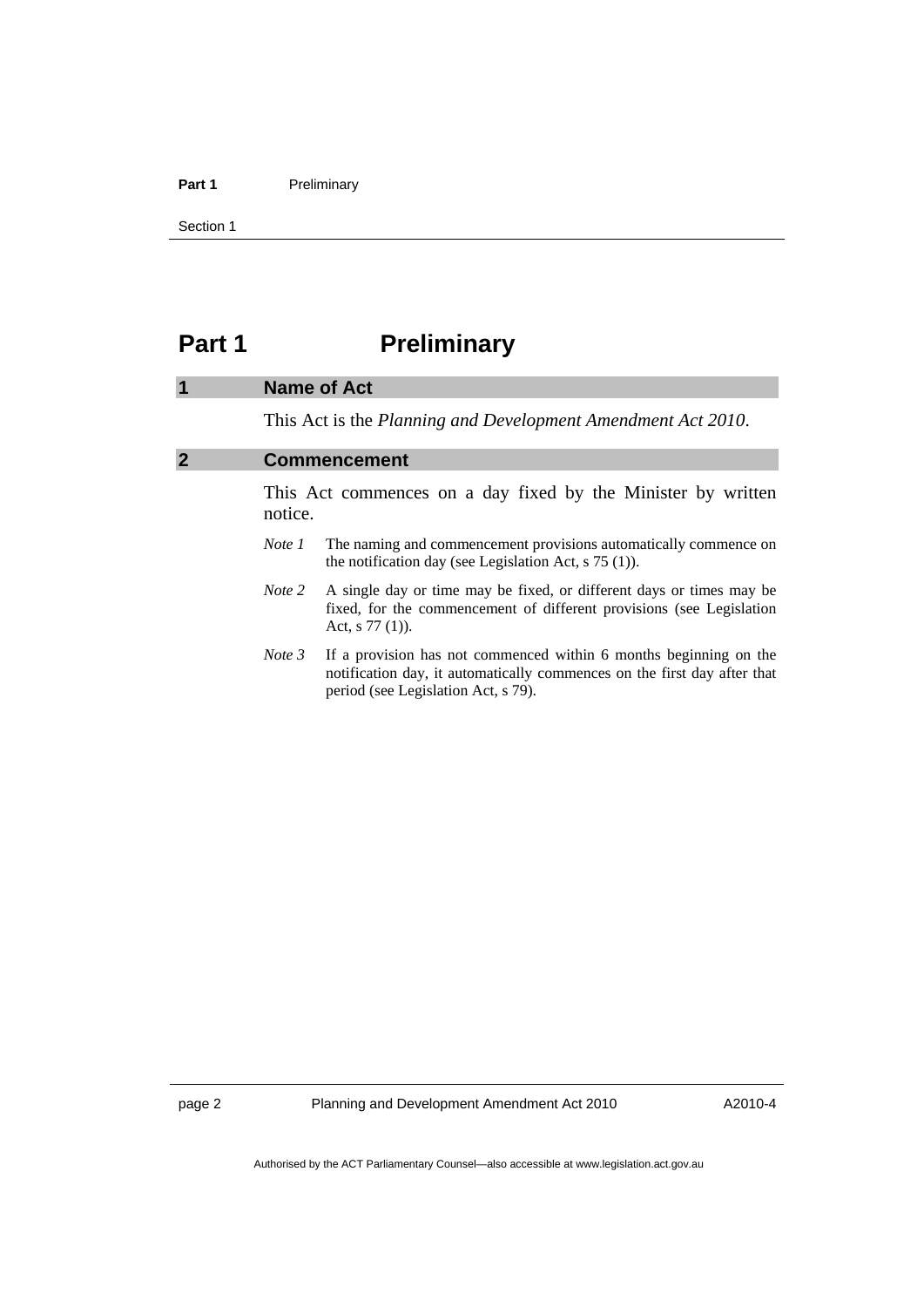## <span id="page-8-0"></span>**Part 2** Planning and Development **Act 2007**

#### **3 Legislation amended—pt 2**

This part amends the *Planning and Development Act 2007*.

## **4 Minister's powers in relation to draft plan variations Section 76 (5) and (6)**

## *substitute*

- (5) If the Minister directs the withdrawal of a draft plan variation by the planning and land authority under subsection  $(3)$  (b)  $(v)$ , the authority must prepare a notice stating that the draft plan variation is withdrawn.
- (6) The following are notifiable instruments:
	- (a) an approval under subsection (3) (a);
	- (b) a direction under subsection (3) (b);
	- (c) a notice under subsection (5).

*Note* A notifiable instrument must be notified under the Legislation Act.

 (7) The planning and land authority must also publish the notice under subsection (5) in a daily newspaper.

**5 Definitions—pt 5.4 Section 86, definition of** *limited consultation*

*substitute* 

*limited consultation*—see section 90.

A2010-4

Planning and Development Amendment Act 2010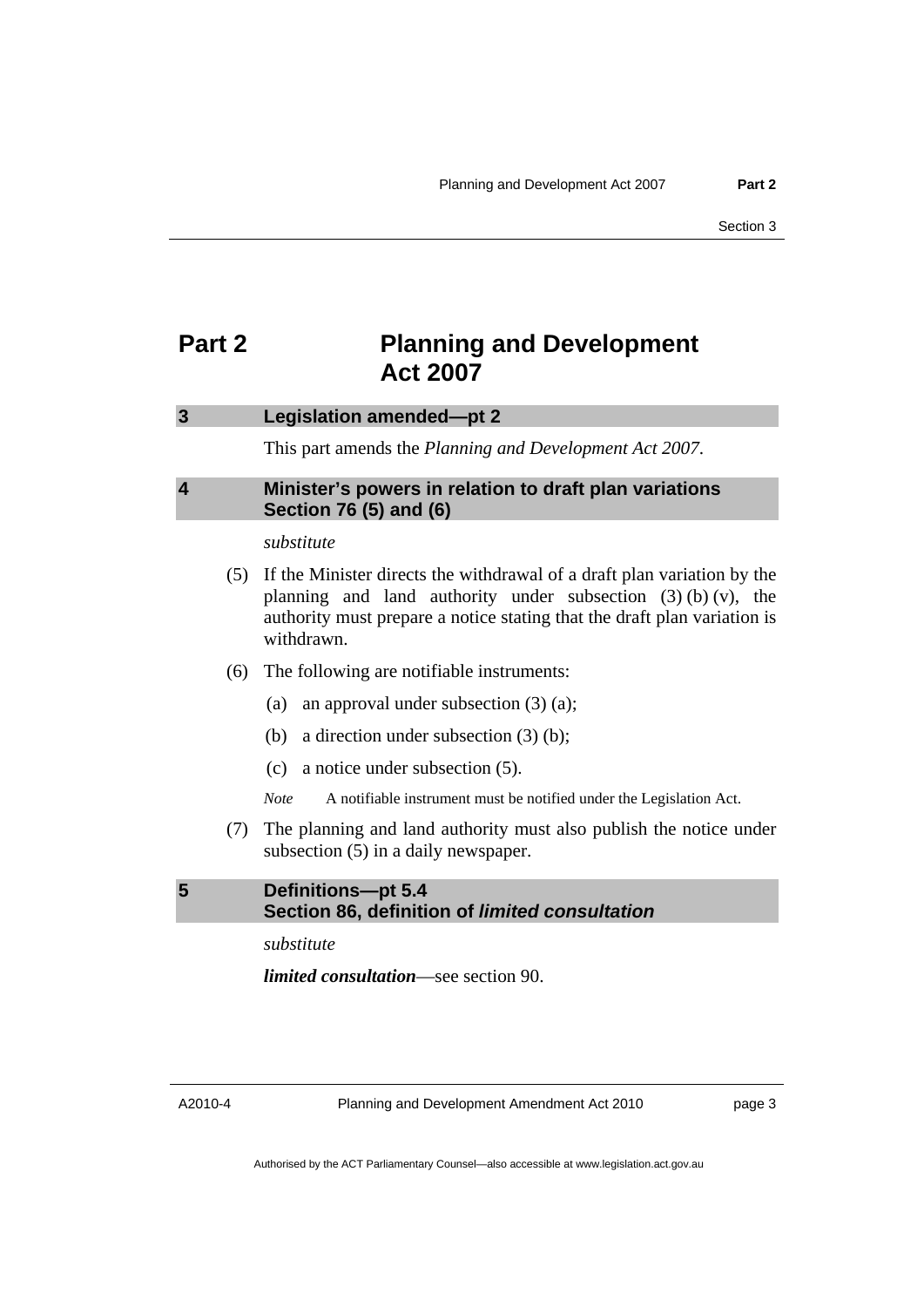## <span id="page-9-0"></span>**6 What are** *technical amendments* **of territory plan? Section 87 (e)**

#### *substitute*

- (e) a variation required to bring the territory plan into line with the national capital plan;
- (f) a variation to omit something that is obsolete or redundant in the territory plan;

#### **Examples—obsolete or redundant things**

- 1 a structure plan that is no longer relevant because all the land that the structure plan applies to ceases to be in a future urban area
- 2 a provision of the territory plan that has become redundant because of the enactment of a law that applies in the Territory
- *Note* An example is part of the Act, is not exhaustive and may extend, but does not limit, the meaning of the provision in which it appears (see Legislation Act, s 126 and s 132).
- (g) a variation to clarify the language in the territory plan if it does not change the substance of the plan.

## **7 Is consultation needed for technical amendments? New section 88 (1) (c)**

#### *insert*

 (c) a variation to clarify the language in the territory plan if it does not change the substance of the plan.

## **8 Making technical amendments Section 89 (2)**

#### *substitute*

 (2) The planning and land authority may put the plan variation (incorporating any amendments made to the variation following the limited consultation) in writing.

page 4 Planning and Development Amendment Act 2010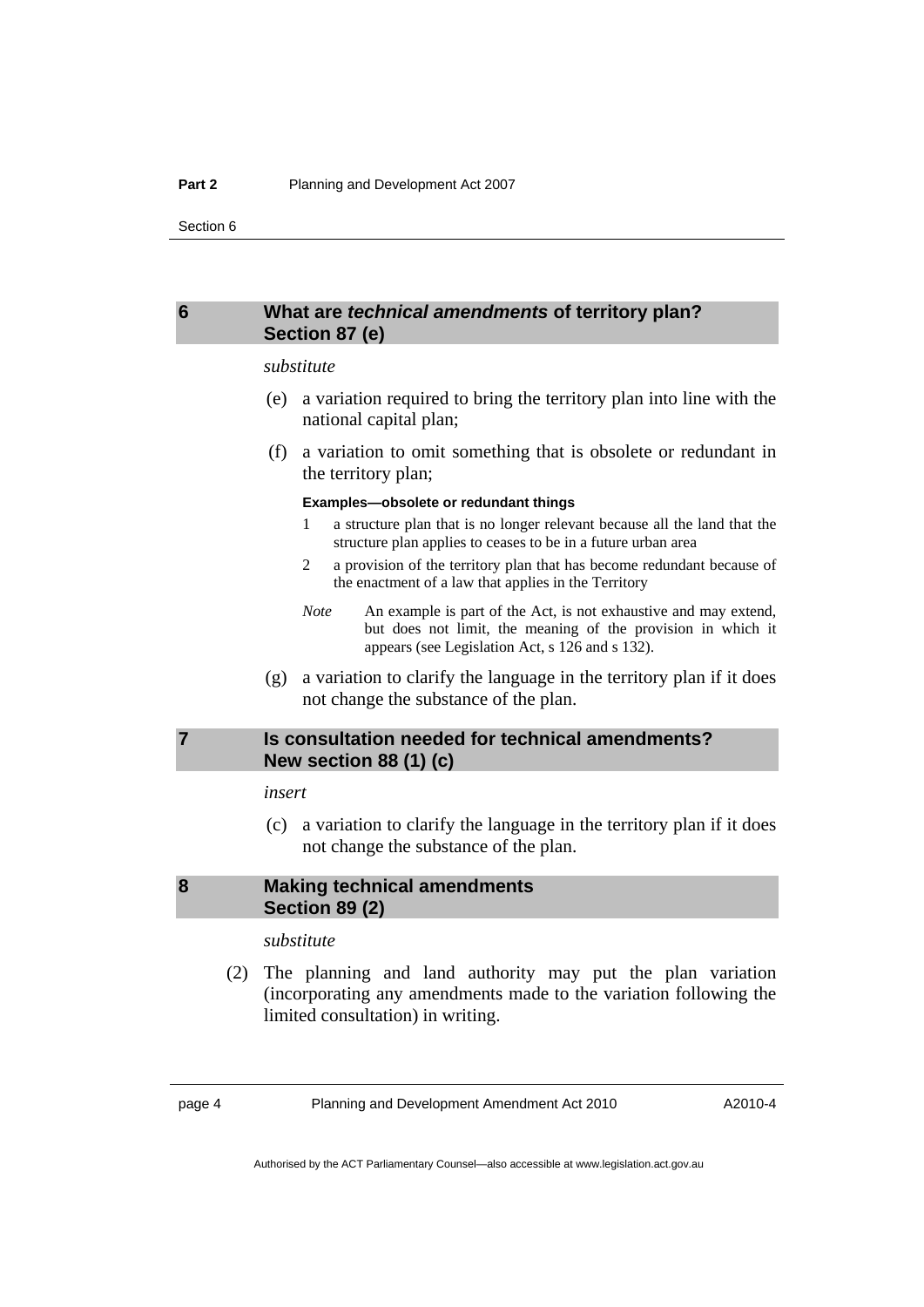#### <span id="page-10-0"></span>**9 New section 116A**

*insert* 

#### **116A Code track—effect of s 134 on development approval**

- (1) This section applies if—
	- (a) an authorised use of the land, or an existing building or structure on the land, is exempt under section 134 (1) (Exempt development—authorised use); and
	- (b) there is a development proposal in relation to the land; and
	- (c) if the proposed development were carried out, the authorised use of the land, or an existing building or structure on the land, would stop being exempt under section 134 (2) or (3); and
	- (d) if a development application were made for both the development proposal and a use mentioned in subsection (2) (b), the application would be assessed in the code track.
- (2) The person proposing the development proposal must apply for development approval for—
	- (a) the development proposal; and
	- (b) any use (the *proposed use*) of the land, or a building or structure on the land, that—
		- (i) is an authorised use of land, or a building or structure on the land that is exempt under section 134 (1); and
		- (ii) is intended to continue to apply to the land after the development proposal is carried out.

A2010-4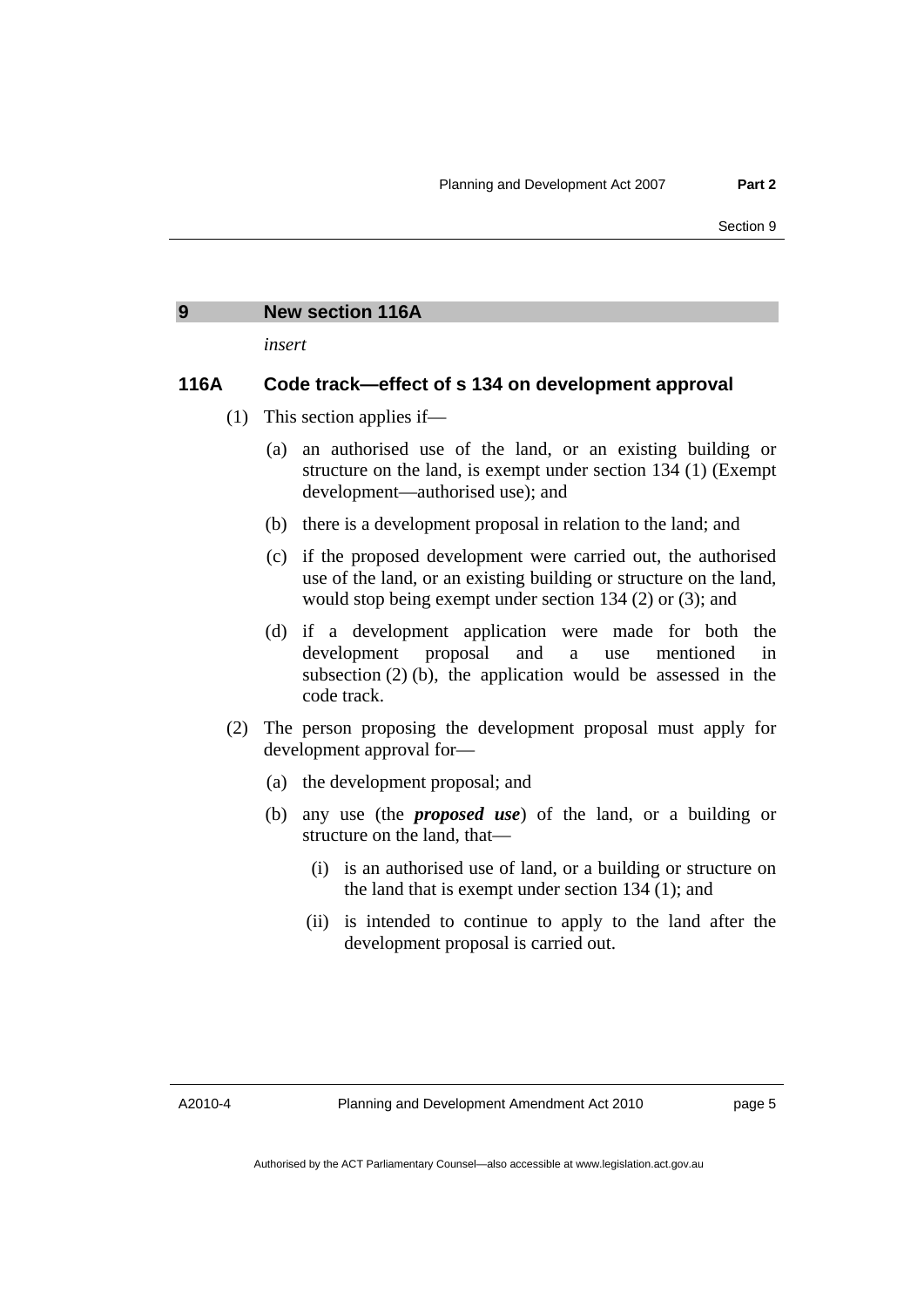- <span id="page-11-0"></span> (3) In deciding the development application in the code track, the decision-maker—
	- (a) must not refuse to approve the application only on the ground that, if the application were an application only for the proposed use the application would be refused; and
	- (b) must not approve the application on a condition only because, if the application were an application only for the proposed use the application would be approved on the condition.

#### **Example**

Bernice is the lessee of land for which the authorised use is residential and on which there is a house. The authorised use is exempt under s 134 (1). Bernice wants to build a double garage on the land which will require development approval. If the double garage was built, the authorised use of the land would stop being exempt under s 134 (3). In addition to applying for development approval to build and use the double garage, Bernice must also apply for development approval to use the land and house for residential purposes.

The decision-maker cannot refuse to approve the application, or approve it on a condition, only on the ground that, if the application were only for the use of the land for residential purposes, or use of the house, the decision-maker would refuse the application or approve it on conditions.

*Note* An example is part of the Act, is not exhaustive and may extend, but does not limit, the meaning of the provision in which it appears (see Legislation Act, s 126 and s 132).

#### **10 New section 120A**

*insert* 

### **120A Merit track—effect of s 134 on development approval**

- (1) This section applies if—
	- (a) an authorised use of the land, or an existing building or structure on the land, is exempt under section 134 (1) (Exempt development—authorised use); and
	- (b) there is a development proposal in relation to the land; and

page 6 Planning and Development Amendment Act 2010

A2010-4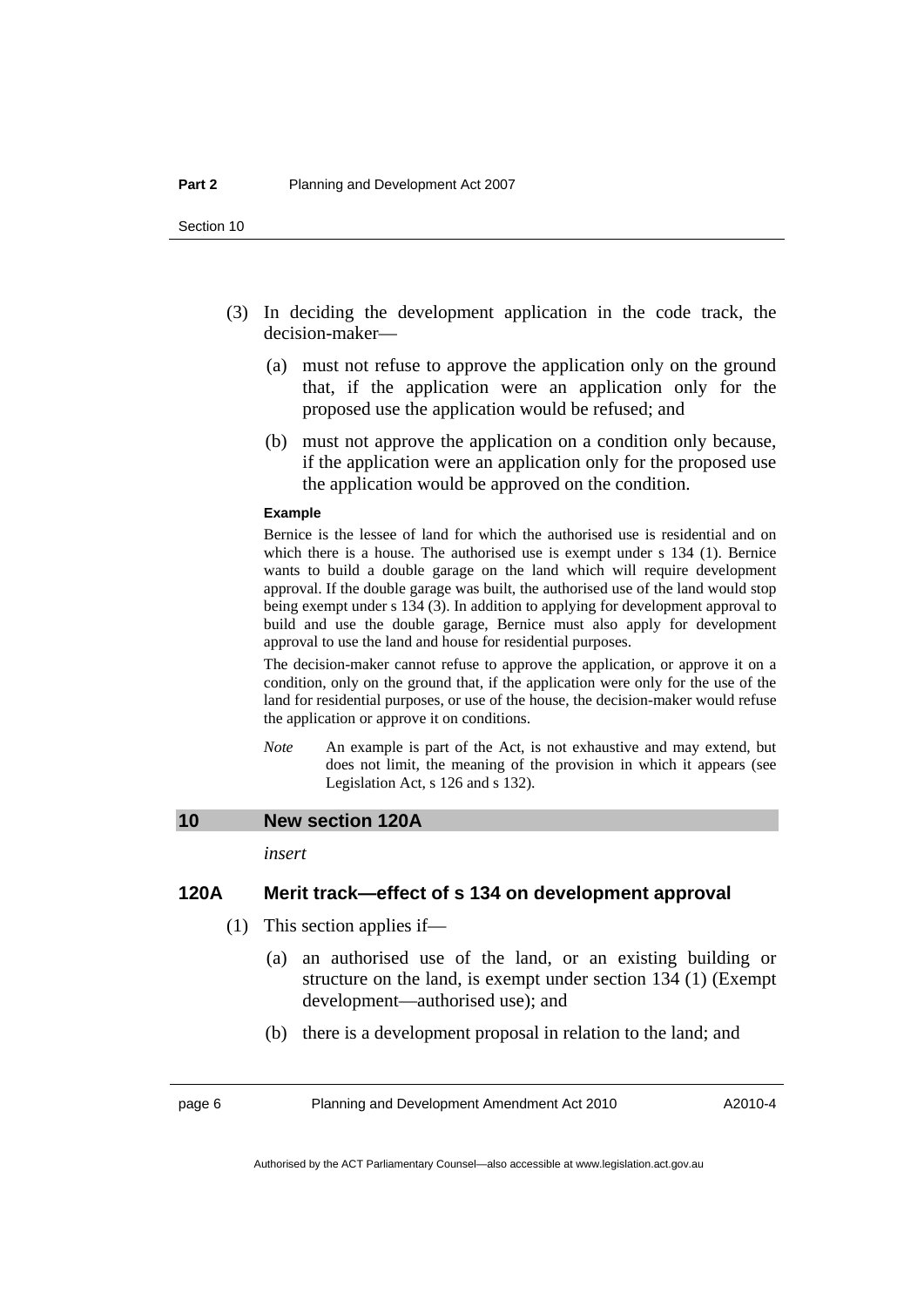- (c) if the proposed development were carried out, the authorised use of the land, or an existing building or structure on the land, would stop being exempt under section 134 (2) or (3); and
- (d) if a development application were made for both the development proposal and a use mentioned in subsection (2) (b), the application would be considered in the merit track.
- (2) The person proposing the development proposal must apply for development approval for—
	- (a) the development proposal; and
	- (b) any use (the *proposed use*) of the land, or a building or structure on the land, that—
		- (i) is an authorised use of land, or a building or structure on the land that is exempt under section 134 (1); and
		- (ii) is intended to continue to apply to the land after the development proposal is carried out.
- (3) In deciding the development application in the merit track, the decision-maker—
	- (a) must not refuse to approve the application only on the ground that, if the application were an application only for the proposed use the application would be refused; and

A2010-4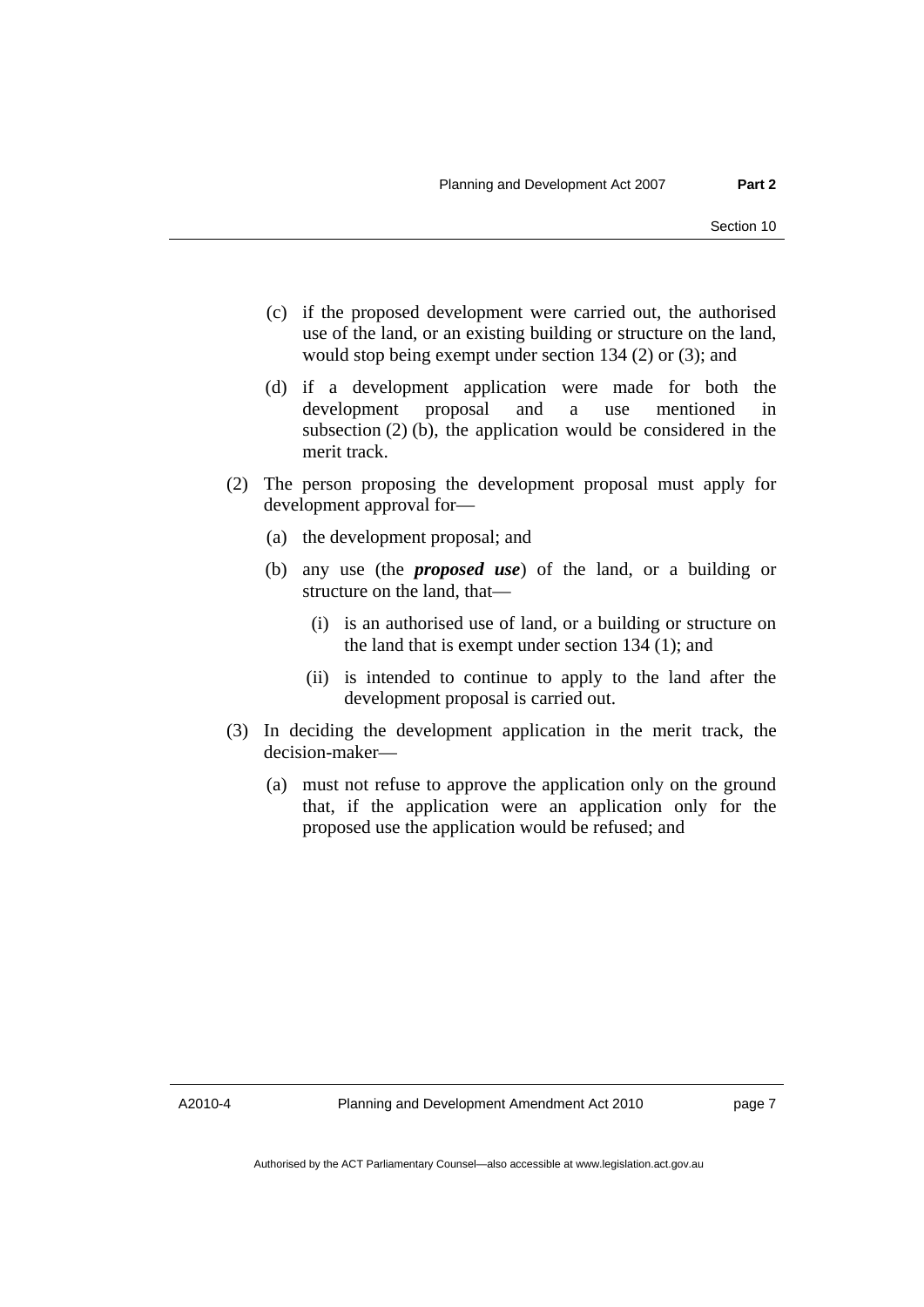<span id="page-13-0"></span> (b) must not approve the application on a condition only because, if the application were an application only for the proposed use the application would be approved on the condition.

#### **Example**

Donald is the lessee of land for which the authorised uses are residential, retail and commercial, and on which there is a building that is mixed residential and retail, and another building that is used for commercial. Donald wants to demolish the commercial building, which will require a development approval. Donald does not want to use the land for commercial purposes any more. If the commercial building was demolished, the authorised uses of the land would stop being exempt under s 134 (3). In addition to applying for development approval to demolish the commercial building, Donald must also apply for development approval to use the land for residential and retail purposes, but need not apply for approval for use for commercial purposes.

The decision-maker cannot refuse to approve the application, or approve it on a condition, only on the ground that, if the application were only for the use of the land and for residential purposes or retail purposes, or use of the mixed residential and retail building, the decision-maker would refuse the application or approve it on conditions.

*Note* An example is part of the Act, is not exhaustive and may extend, but does not limit, the meaning of the provision in which it appears (see Legislation Act, s 126 and s 132).

#### **11 New section 129A**

*insert* 

## **129A Impact track—effect of section 134 on development approval**

- (1) This section applies if—
	- (a) an authorised use of the land, or an existing building or structure on the land, is exempt under section 134 (1) (Exempt development—authorised use); and
	- (b) there is a development proposal in relation to the land; and

page 8 Planning and Development Amendment Act 2010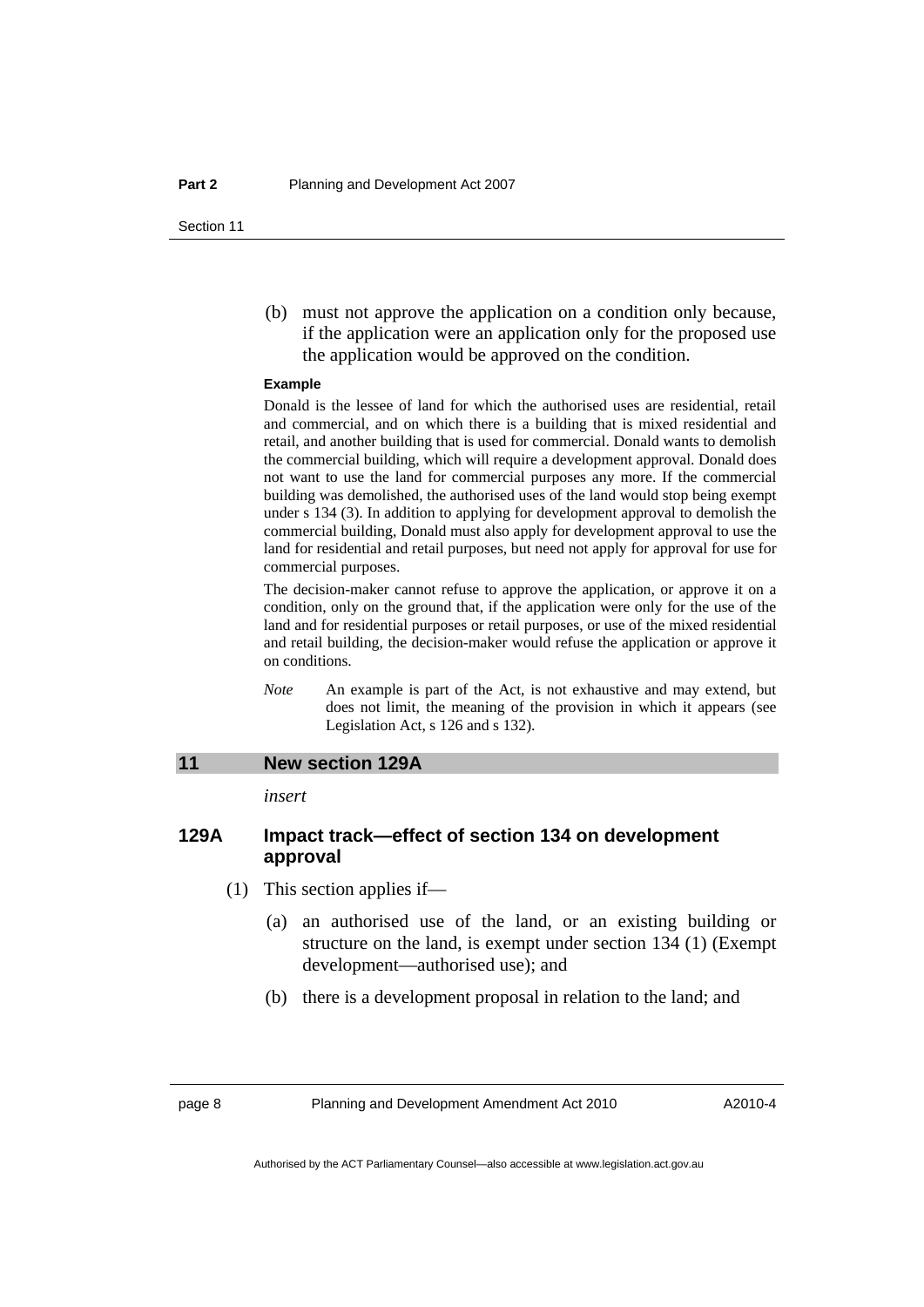- (c) if the proposed development were carried out, the authorised use of the land, or an existing building or structure on the land, would stop being exempt under section 134 (2) or (3); and
- (d) if a development application were made for both the development proposal and a use mentioned in subsection (2) (b), the application would be assessed in the impact track.
- (2) The person proposing the development proposal must apply for development approval for—
	- (a) the development proposal; and
	- (b) any use (the *proposed use*) of the land, or a building or structure on the land, that—
		- (i) is an authorised use of land, or a building or structure on the land that is exempt under section 134 (1); and
		- (ii) is intended to continue to apply to the land after the development proposal is carried out.
- (3) In deciding the development application in the impact track, the decision-maker—
	- (a) must not refuse to approve the application only on the ground that, if the application were an application only for the proposed use the application would be refused; and

A2010-4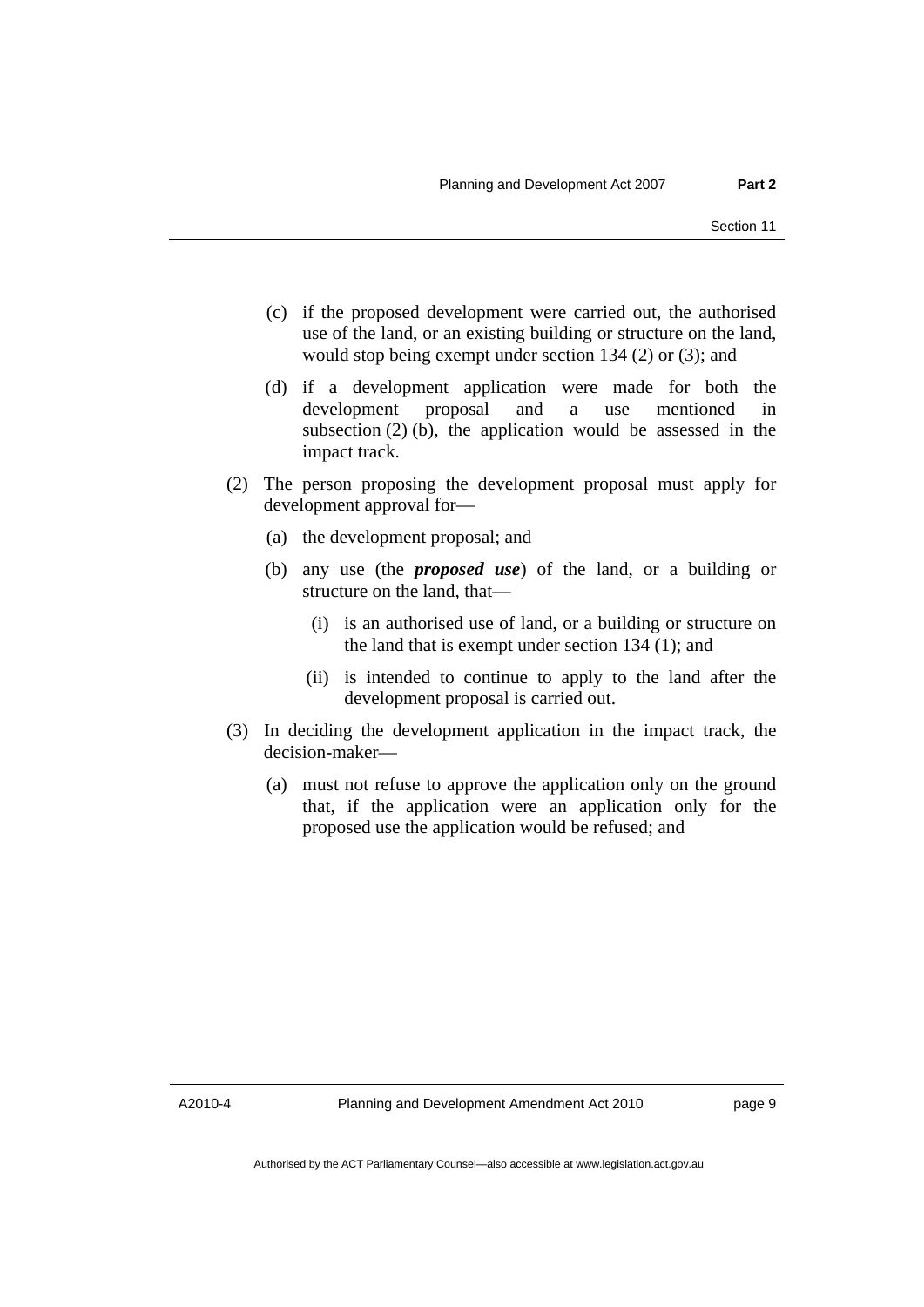<span id="page-15-0"></span> (b) must not approve the application on a condition only because, if the application were an application only for the proposed use the application would be approved on the condition.

#### **Example**

Barbara is the lessee of land for which the authorised uses are retail and commercial and on which there are office buildings and shops. Barbara wants to undertake earthworks to clear an area of vegetation for people to park on the land, which will require a development approval. If the earthworks were carried out, the authorised uses of the land would stop being exempt under s 134 (2). In addition to applying for development approval to undertake the earthworks, Barbara must also apply for development approval to use the land for retail and commercial purposes.

The decision-maker cannot refuse to approve the application, or approve it on a condition, only on the ground that, if the application were only for the use of the land for retail purposes or commercial purposes, or use of the office buildings and shops, the decision-maker would refuse the application or approve it on conditions.

*Note* An example is part of the Act, is not exhaustive and may extend, but does not limit, the meaning of the provision in which it appears (see Legislation Act, s 126 and s 132).

## **12 New section 131B**

*insert* 

## **131B Development proposal for lease variation other than in designated area**

- (1) This section applies to a development proposal that is a variation of a lease other than a lease in a designated area.
- (2) The development proposal must be dealt with under the provisions of this Act that apply to the merit track unless—
	- (a) the territory plan requires the proposal to be dealt with under another track; or
	- (b) the impact track applies to the proposal under section 123 (Impact track applicability).

page 10 Planning and Development Amendment Act 2010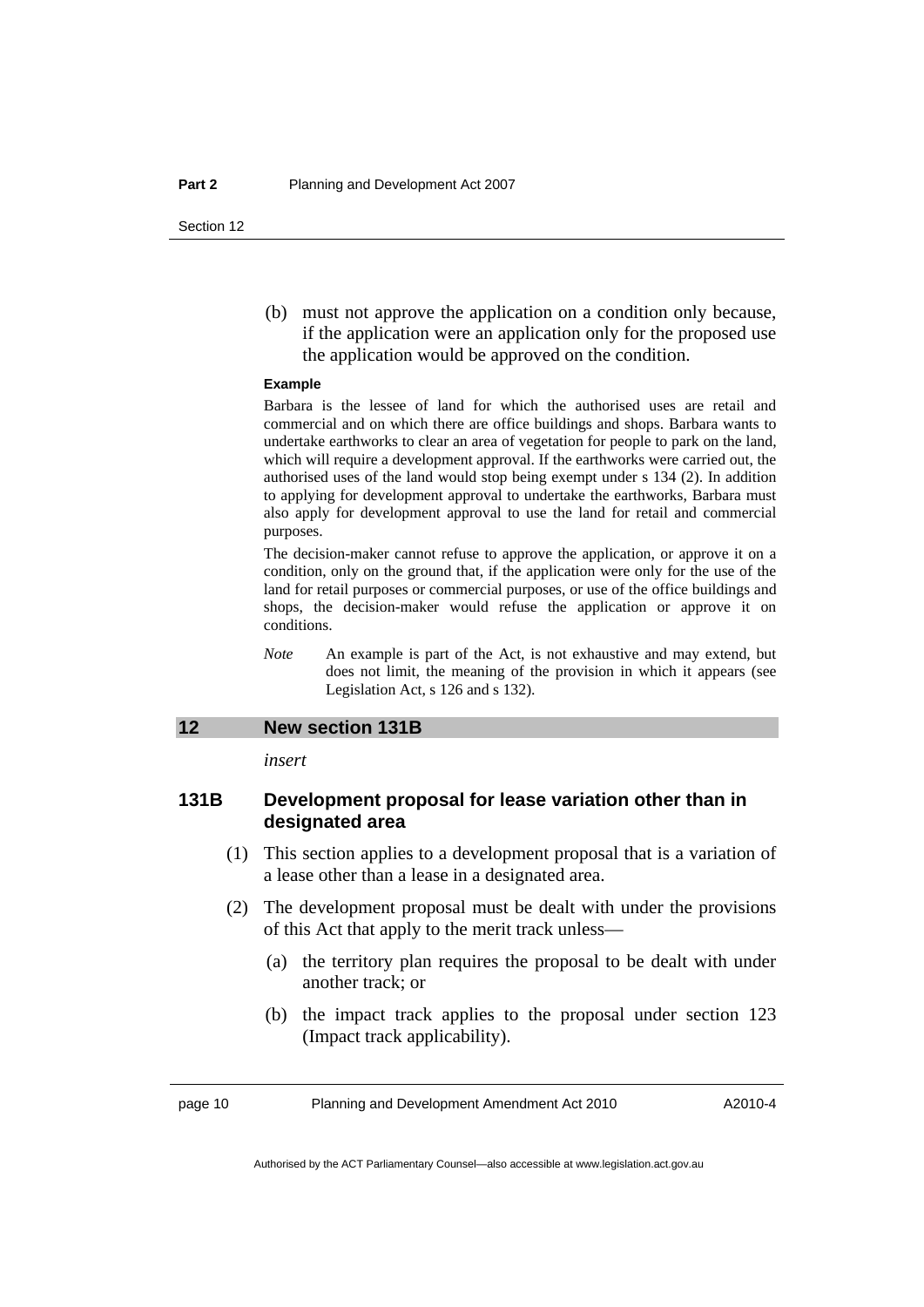<span id="page-16-0"></span> (3) However, if the development proposal is a variation to a lease to add an additional authorised use under the lease, the proposal must be dealt with under the provisions of this Act that apply to the track that applies to the proposed additional authorised use under the territory plan.

## **13 Section 133**

*substitute* 

## **133 What is an** *exempt development***?**

In this Act:

*exempt development*—

- (a) means development that is exempt from requiring development approval under—
	- (i) the relevant development table; or

*Note 1* Development tables are dealt with in s 54.

*Note 2 Relevant development table*—see the dictionary.

- (ii) section 134; or
- (iii) a regulation; but
- (b) for paragraph (a) (i) and (iii)—does not include development on land if—
	- (i) the development is inconsistent with a provision of a development approval for other development on the land; and

A2010-4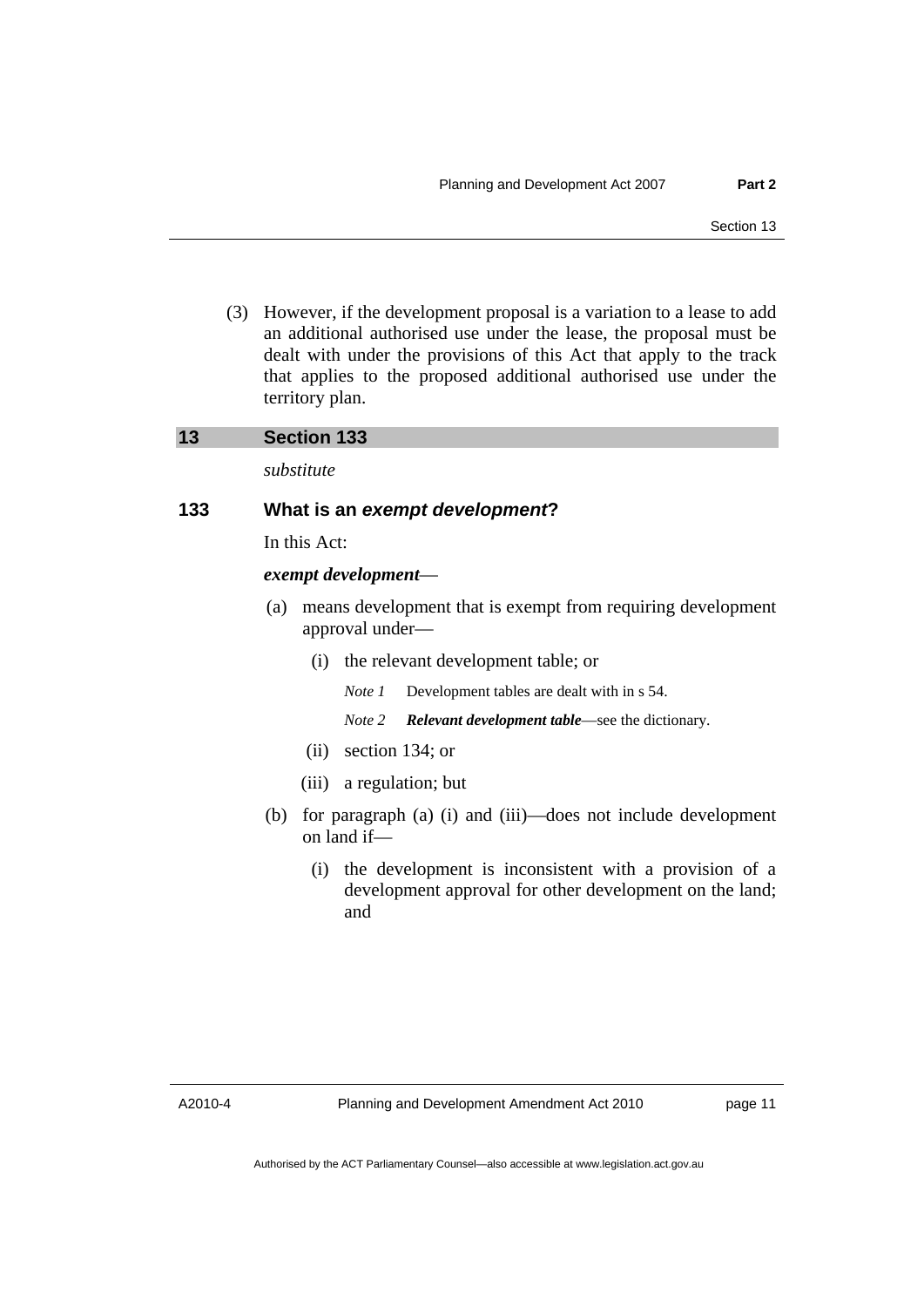<span id="page-17-0"></span> (ii) the development approval is given on the condition that the provision is complied with.

#### **Example—condition that provision complied with**

Development plans do not include windows in the front wall. The approval is expressed to be subject to the condition that the front wall not have windows.

#### **Example—not a condition that provision complied with**

Development plans do not include windows in the front wall. The approval is given without explicit mention of windows in the front wall being a condition of the approval.

- *Note 1* An approval may be given subject to conditions, see s 165.
- *Note 2* An example is part of the Act, is not exhaustive and may extend, but does not limit, the meaning of the provision in which it appears (see Legislation Act, s 126 and s 132).

## **14 Exempt development—authorised use Section 134 (6) (b)**

*substitute* 

- (b) the licence or permit—
	- (i) has expired and has not been renewed on an application to renew the licence or permit made within 6 months after the day of expiry; or
	- (ii) ends other than by expiring.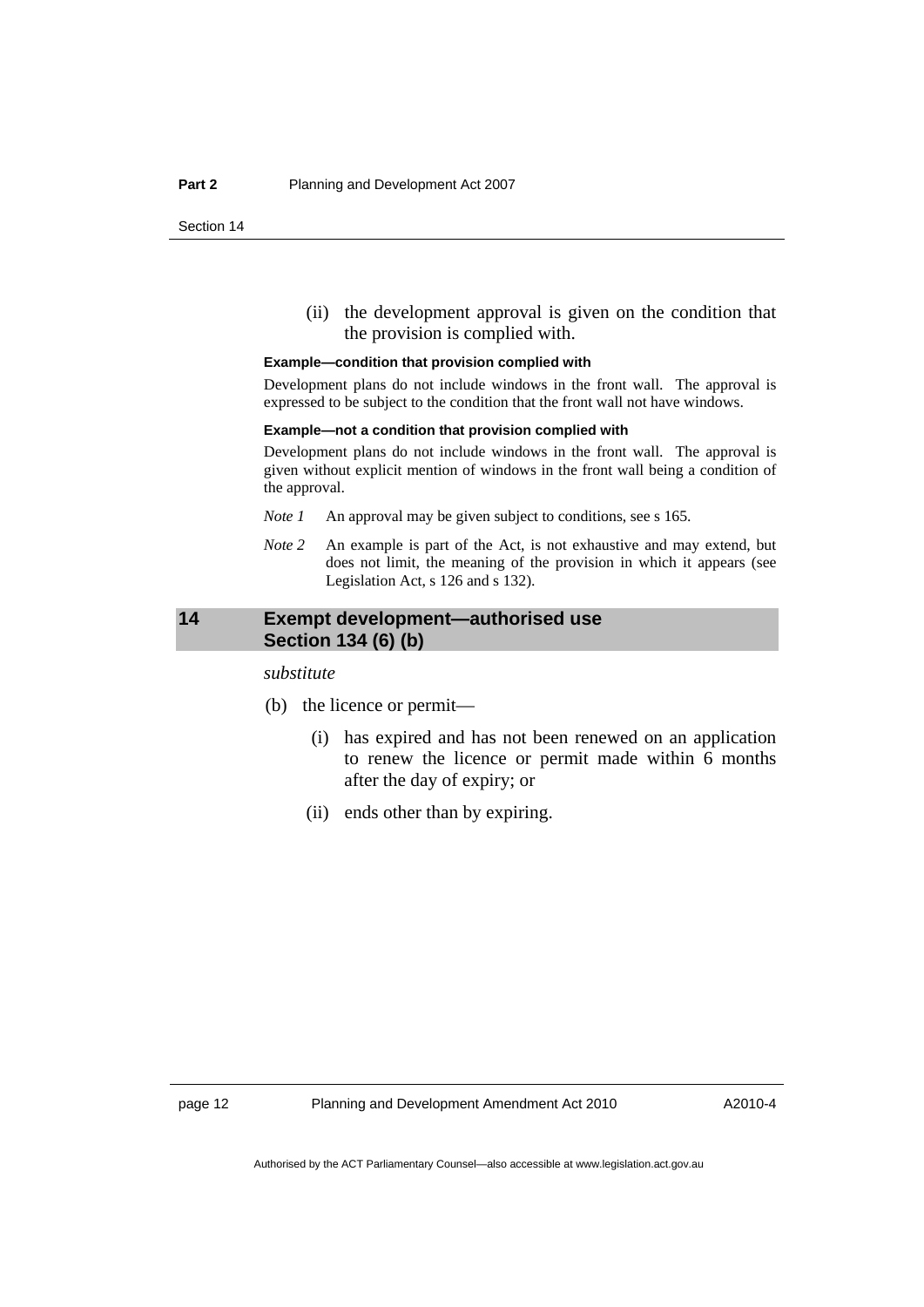<span id="page-18-0"></span>

#### **15 Section 134, new note**

*after section 134 (8), insert* 

*Note* As the use of land, or a building or structure on the land, is development (see s 7), if the use of the land, or a building or structure on the land, stops being exempt under this section, development approval will be required for the use. Once development approval has been given for the use, it continues indefinitely unless it ends under s 186 (see also s 188). A further development approval will not be required for use of the land, or a building or structure on the land, unless the existing development approval does not cover a proposed new use of the land, or a building or structure on the land.

## **16 What is** *publicly notifies* **for ch 7? Section 152 (2) (a)**

#### *substitute*

 (a) under section 155 (Major public notification) and, if the development proposal is, or includes, a lease variation section 154 (Public notice to registered interest holders) (if applicable);

#### **17 New section 154 (3)**

#### *insert*

 (3) The validity of a development approval is not affected by a failure by the planning and land authority to comply with this section.

A2010-4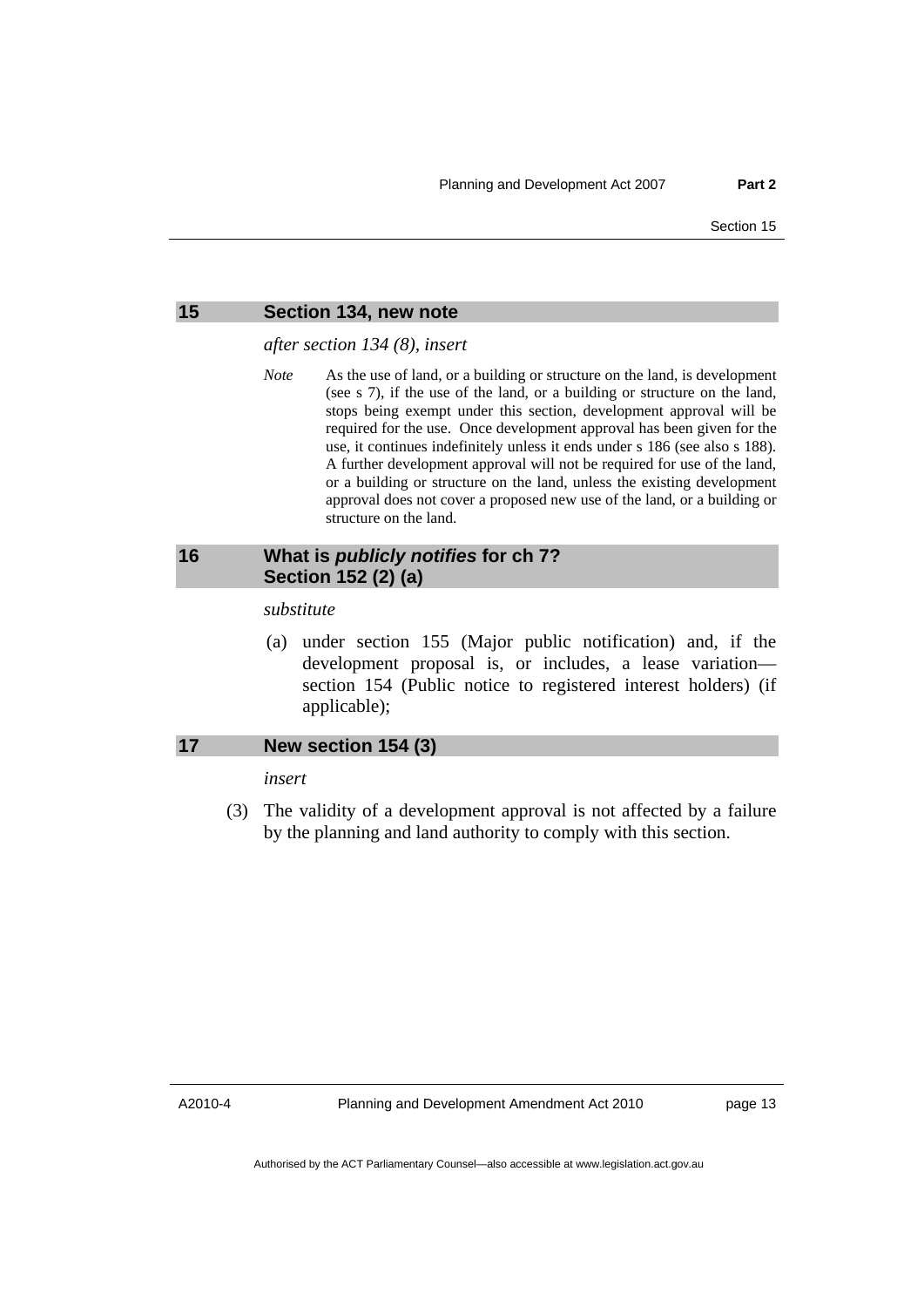## <span id="page-19-0"></span>**18 New division 7.3.4A**

*insert* 

## **Division 7.3.4A Notice of development applications to registrar-general**

## **157A Notice of development applications**

- (1) The planning and land authority must give written notice of each development application lodged with the authority to the registrar-general for recording under the *Land Titles Act 1925*, part 8A (Record of administrative interests).
- (2) The notice under subsection (1) must include the following:
	- (a) a description of the development;
	- (b) the assessment track under which the development is to be assessed;
	- (c) the approval status of the application;

#### **Examples—approval status**

- 1 pending
- 2 approved
- 3 approved on conditions
- 4 refused
- 5 under review by the ACAT
- *Note* An example is part of the Act, is not exhaustive and may extend, but does not limit, the meaning of the provision in which it appears (see Legislation Act, s 126 and s 132).
- (d) anything else prescribed by regulation.
- (3) If the approval status of a development application changes, the planning and land authority must give written notice to the registrar-general of the change.

page 14 Planning and Development Amendment Act 2010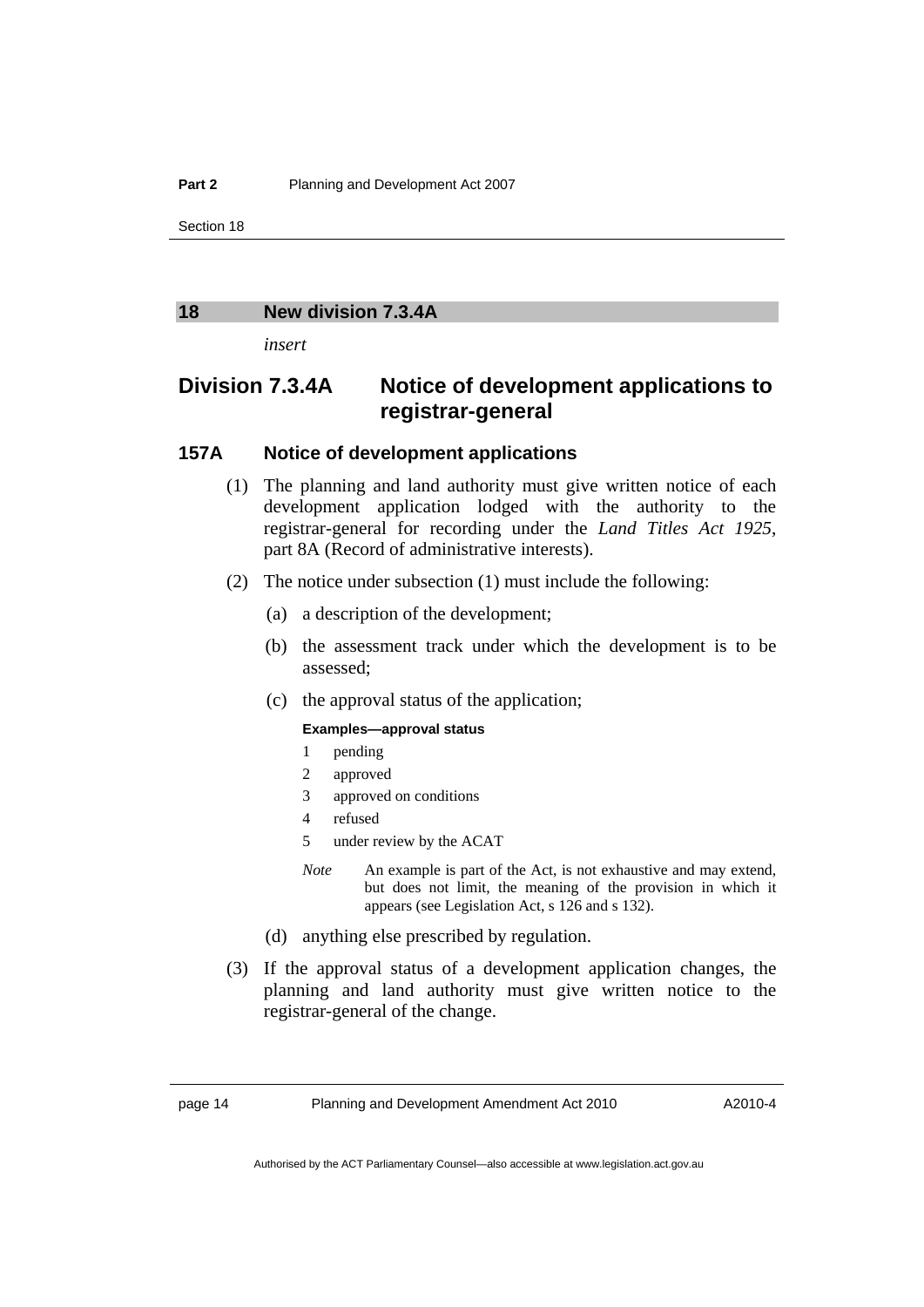## <span id="page-20-0"></span>**19 Direction that development applications be referred to Minister Section 158 (3)**

#### *substitute*

- (3) If the Minister gives a direction under subsection (1) in relation to an application, the planning and land authority—
	- (a) must take no further action that would lead to a decision by the authority on the application; but
	- (b) may continue to take procedural steps in relation to the application, unless the Minister's direction under subsection (1) directs the authority not to take a procedural step.

#### **Examples—procedural steps**

- 1 entity referral under div 7.3.3 (Referral of development applications)
- 2 public notification under div 7.3.7 (Extensions of time for deciding development applications)
- *Note* An example is part of the Act, is not exhaustive and may extend, but does not limit, the meaning of the provision in which it appears (see Legislation Act, s 126 and s 132).

## **20 Notice of approval of application Section 170 (1) (c)**

*substitute* 

 (c) if the application approved does not relate to a variation of a lease—to the registrar-general for recording under the *Land Titles Act 1925*, part 8A (Record of administrative interests); and

A2010-4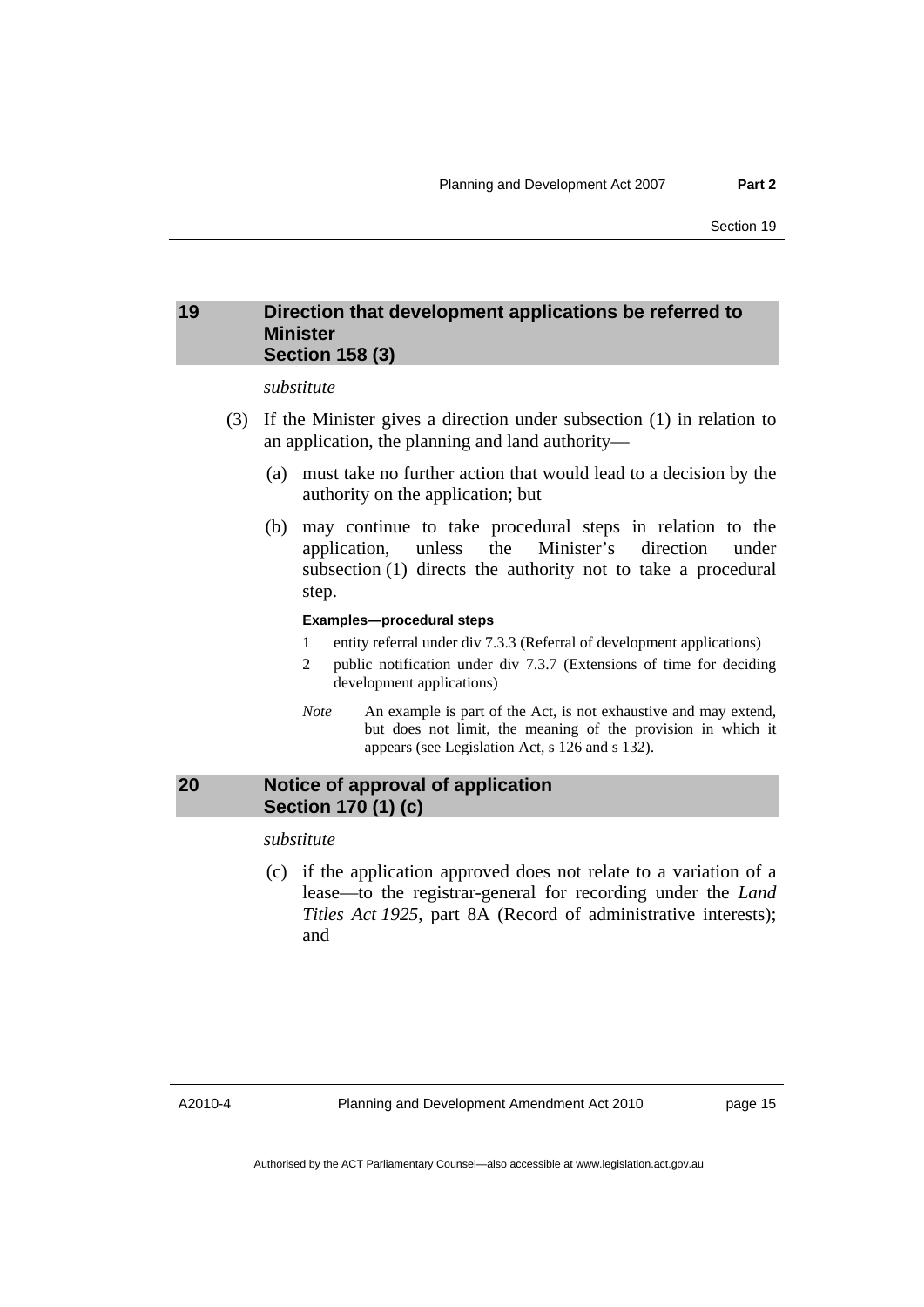## <span id="page-21-0"></span>**21 When development approvals take effect—ACAT review Section 178 (1) (b)**

#### *substitute*

 (b) application is made to the ACAT for review of the decision to approve the application and the ACAT confirms or varies the decision, or makes a substitute decision;

#### **22 Section 178 (2)**

*after* 

development application

*insert* 

, as confirmed, varied or substituted by the ACAT,

#### **23 Section 178 (2) (b)**

*substitute* 

- (b) the day that the confirmation, variation or substitution by the ACAT takes effect under the *ACT Civil and Administrative Tribunal Act 2008*, section 69 (Effect of orders for administrative review).
	- *Note* The *ACT Civil and Administrative Tribunal Act 2008*, s 69 provides that an order of the ACAT made under s 68 (3) is taken to be a decision of the decision-maker and takes effect from the day the order is made unless the ACAT orders otherwise.

page 16 Planning and Development Amendment Act 2010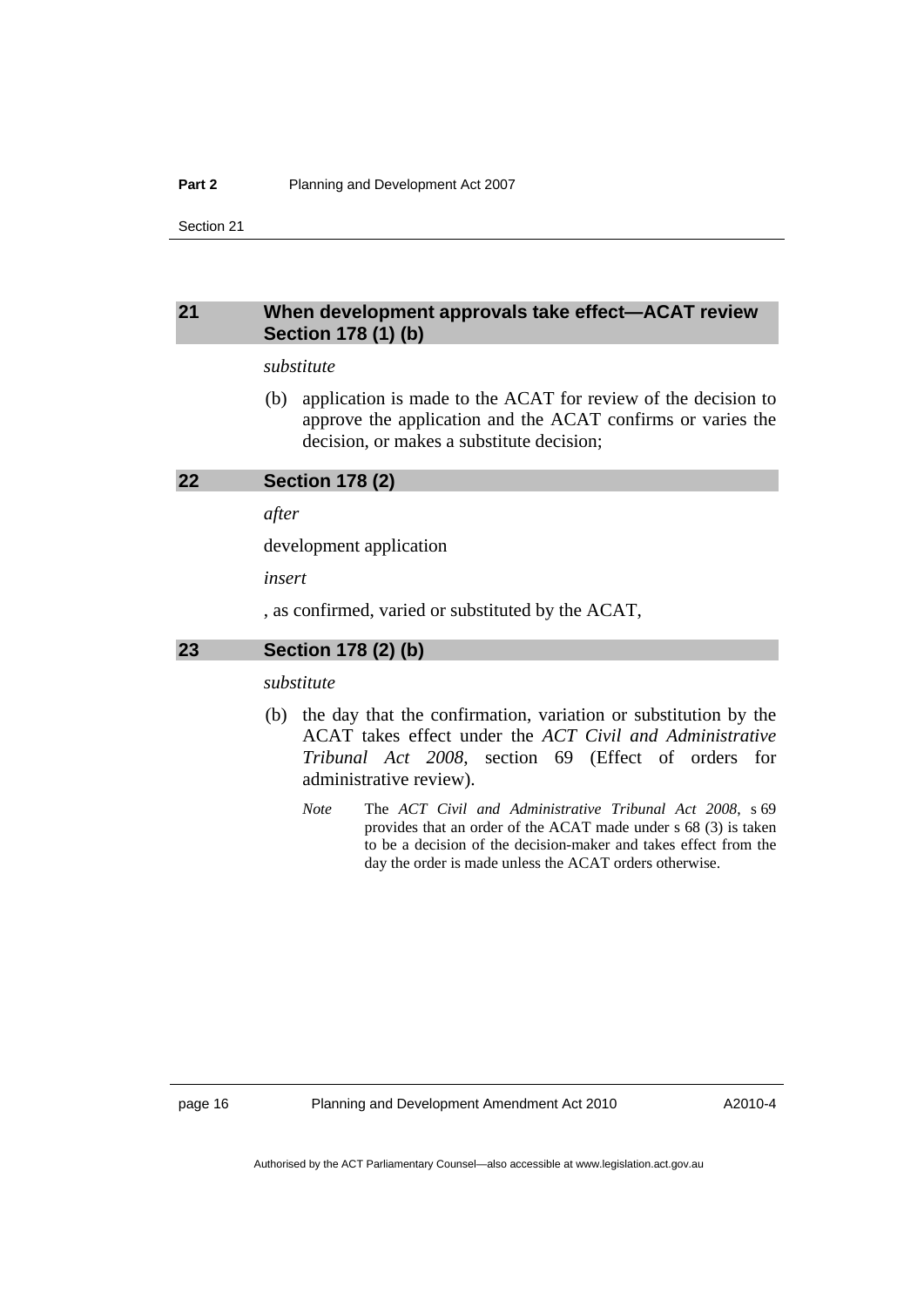## <span id="page-22-0"></span>**24 When development approval takes effect—activity not allowed by lease Section 179 (2)**

*after* 

development application

*insert* 

or, if an application for review has been made in relation to the approval, the approval as confirmed, varied or substituted by the ACAT,

## **25 Section 179 (2) (c) excluding note**

*substitute* 

- (c) if an application for review has been made in relation to the approval—
	- (i) the day that the confirmation, variation or substitution by the ACAT takes effect under the *ACT Civil and Administrative Tribunal Act 2008*, section 69 (Effect of orders for administrative review); or
		- *Note* The *ACT Civil and Administrative Tribunal Act 2008*, s 69 provides that an order of the ACAT made under s 68 (3) is taken to be a decision of the decision-maker and takes effect from the day the order is made unless the ACAT orders otherwise.
	- (ii) the day after the day the application for review is withdrawn, dismissed or struck out.

A2010-4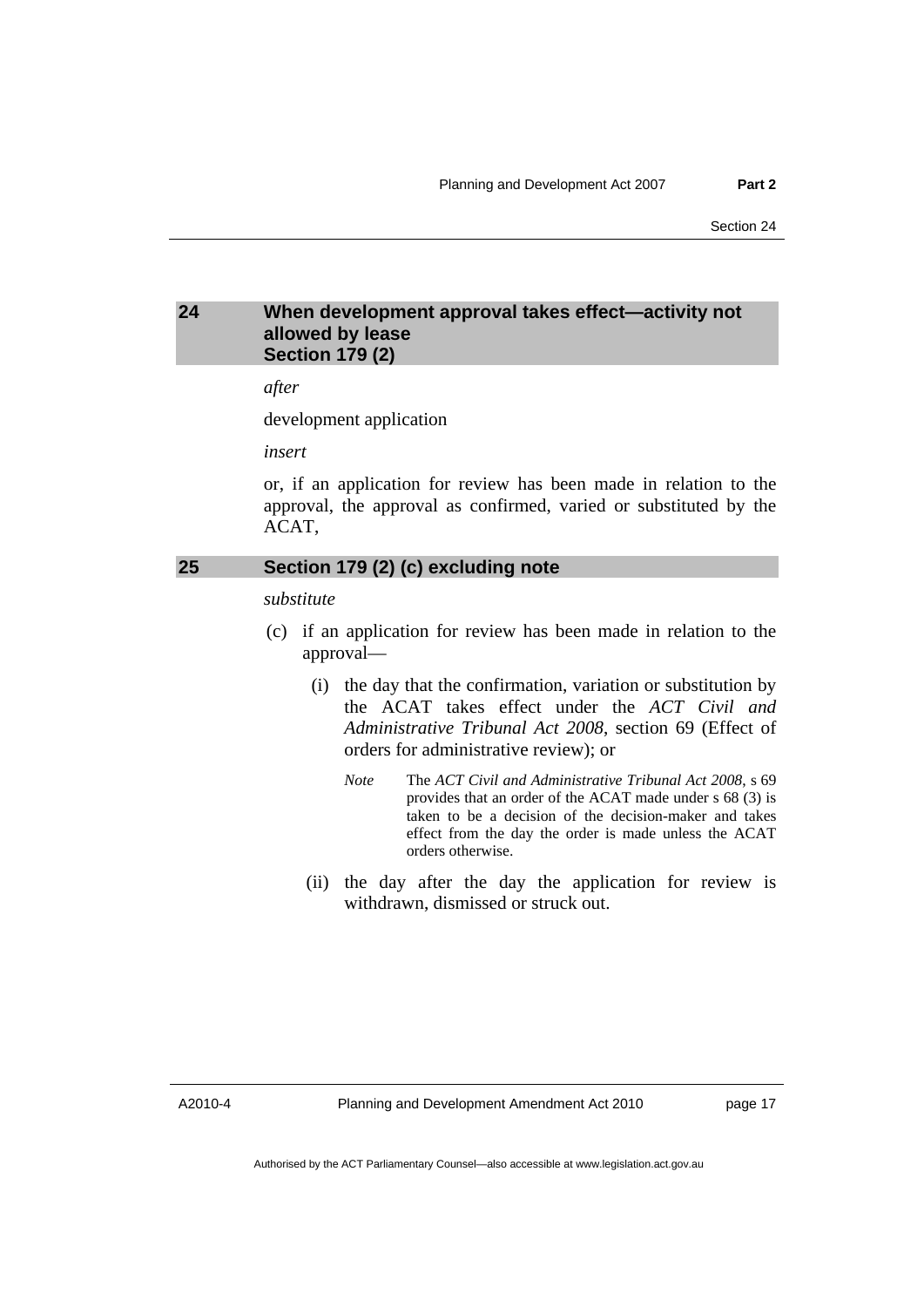## <span id="page-23-0"></span>**26 When development approval takes effect—condition to be met Section 180 (2)**

*after* 

development application

*insert* 

or, if an application for review has been made in relation to the approval, the approval as confirmed, varied or substituted by the ACAT,

## **27 Section 180 (2) (c)**

*substitute* 

- (c) if an application for review has been made in relation to the approval—
	- (i) the day that the confirmation, variation or substitution by the ACAT takes effect under the *ACT Civil and Administrative Tribunal Act 2008*, section 69 (Effect of orders for administrative review); or
		- *Note* The *ACT Civil and Administrative Tribunal Act 2008*, s 69 provides that an order of the ACAT made under s 68 (3) is taken to be a decision of the decision-maker and takes effect from the day the order is made unless the ACAT orders otherwise.
	- (ii) the day after the day the application for review is withdrawn, dismissed or struck out.

page 18 Planning and Development Amendment Act 2010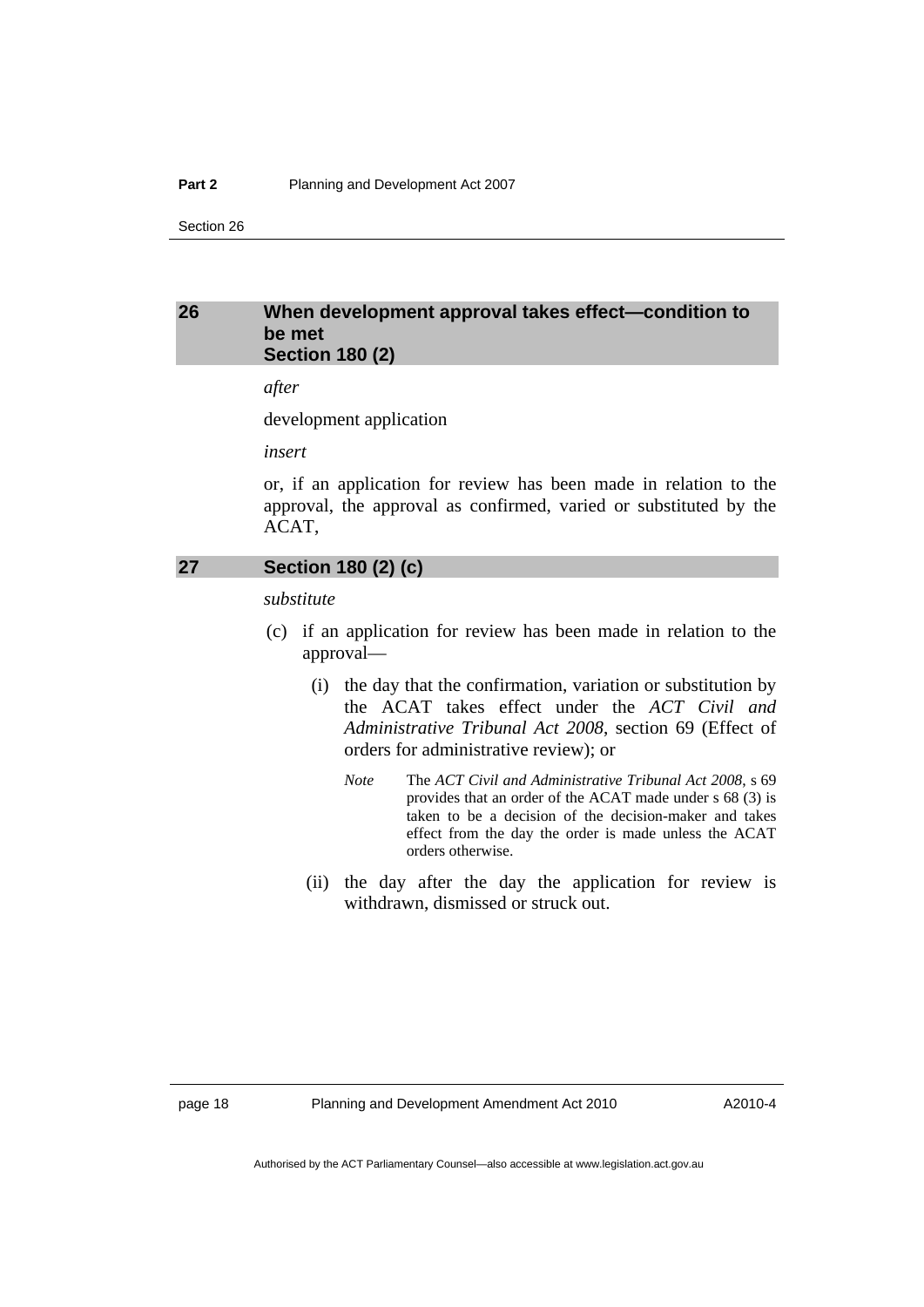## <span id="page-24-0"></span>**28 When development approval takes effect—application for reconsideration Section 182 (2)**

*after* 

development application

*insert* 

or, if an application for review has been made in relation to the decision to confirm the original decision, the decision as confirmed, varied or substituted by the ACAT,

## **29 Section 182 (2) (c)**

*substitute* 

- (c) if an application for review has been made in relation to the decision to confirm the original decision—
	- (i) the day that the confirmation, variation or substitution by the ACAT takes effect under the *ACT Civil and Administrative Tribunal Act 2008*, section 69 (Effect of orders for administrative review); or
		- *Note* The *ACT Civil and Administrative Tribunal Act 2008*, s 69 provides that an order of the ACAT made under s 68 (3) is taken to be a decision of the decision-maker and takes effect from the day the order is made unless the ACAT orders otherwise.
	- (ii) the day after the day the application for review is withdrawn, dismissed or struck out.

A2010-4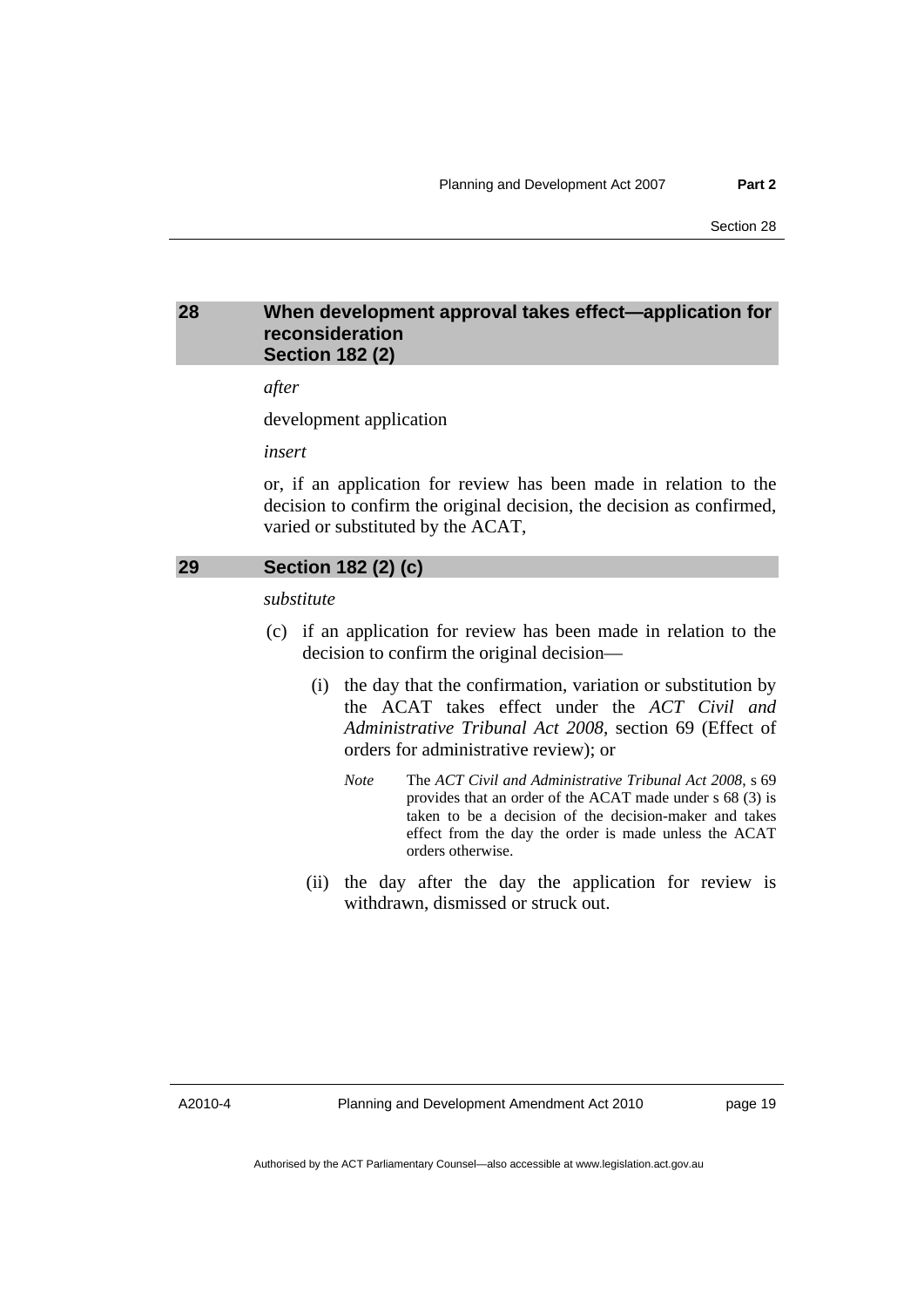## <span id="page-25-0"></span>**30 End of development approvals other than lease variations Section 184 (2) (c)**

#### *substitute*

- (c) if no period is stated in the approval for starting the development or any stage of the development—
	- (i) the development or stage of development has not been started 2 years after the day the approval takes effect; or
	- (ii) if an appeal is made to the ACAT or a court in relation to the approval—the development or stage of the development has not started 2 years after the day the appeal ends; or
	- *Note Ends*—see the dictionary.

## **31 New section 184 (2) (e) (iii)**

#### *insert*

- (iii) if an appeal is made to the ACAT or a court in relation to the approval—
	- (A) 2 years after the day the appeal ends; or
	- (B) if an extension of the 2-year period is granted under this section—the extended period after the appeal ends.

*Note Ends*—see the dictionary.

## **32 Section 184 (2) (f)**

## *substitute*

- (f) if the approval relates to land comprised in a lease that requires the development to be completed within a stated time—
	- (i) the development is not completed within the stated time; or

page 20 Planning and Development Amendment Act 2010

A2010-4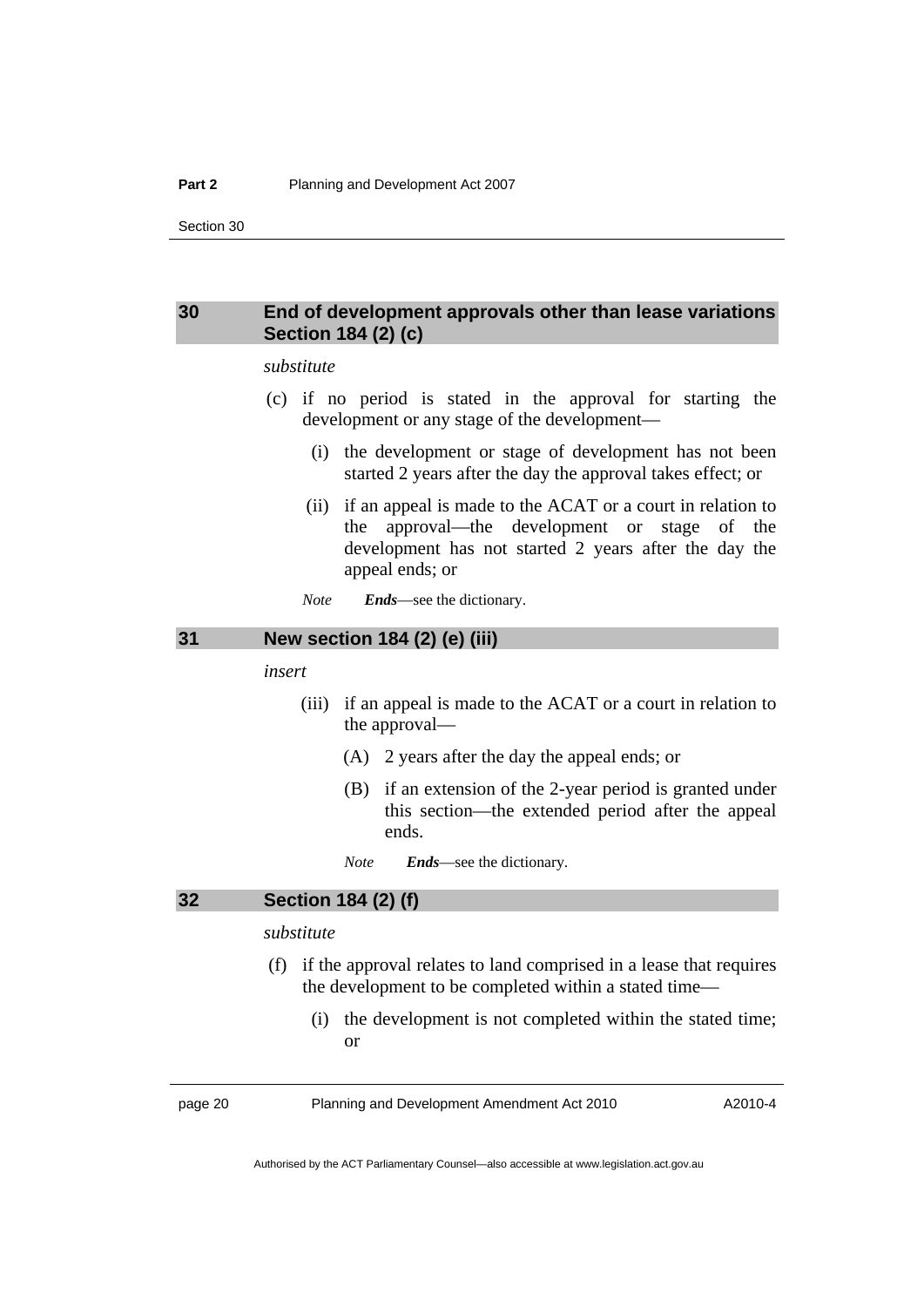(ii) if the stated time has been extended under section 298B—the development is not completed within the extended time; or

## <span id="page-26-0"></span>**33 Section 184 (4), definition of** *prescribed period***, paragraph (b)**

#### *substitute*

- (b) if no time is stated in the approval for finishing the development—
	- (i) the period ending 2 years after the day the development begins; or
	- (ii) if an appeal is made to the ACAT or a court in relation to the approval—the period ending 2 years after the day the appeal ends.
	- *Note Ends*—see the dictionary.

## **34 End of development approvals for lease variations Section 185 (2) (b) (except note)**

*substitute* 

- (b) at the end of—
	- (i) the period of 2 years starting on the day after the day the approval takes effect; or
	- (ii) if an appeal is made to the ACAT or a court in relation to the approval—the period of 2 years starting on the day after the day the appeal ends.
	- *Note Ends*—see the dictionary.

A2010-4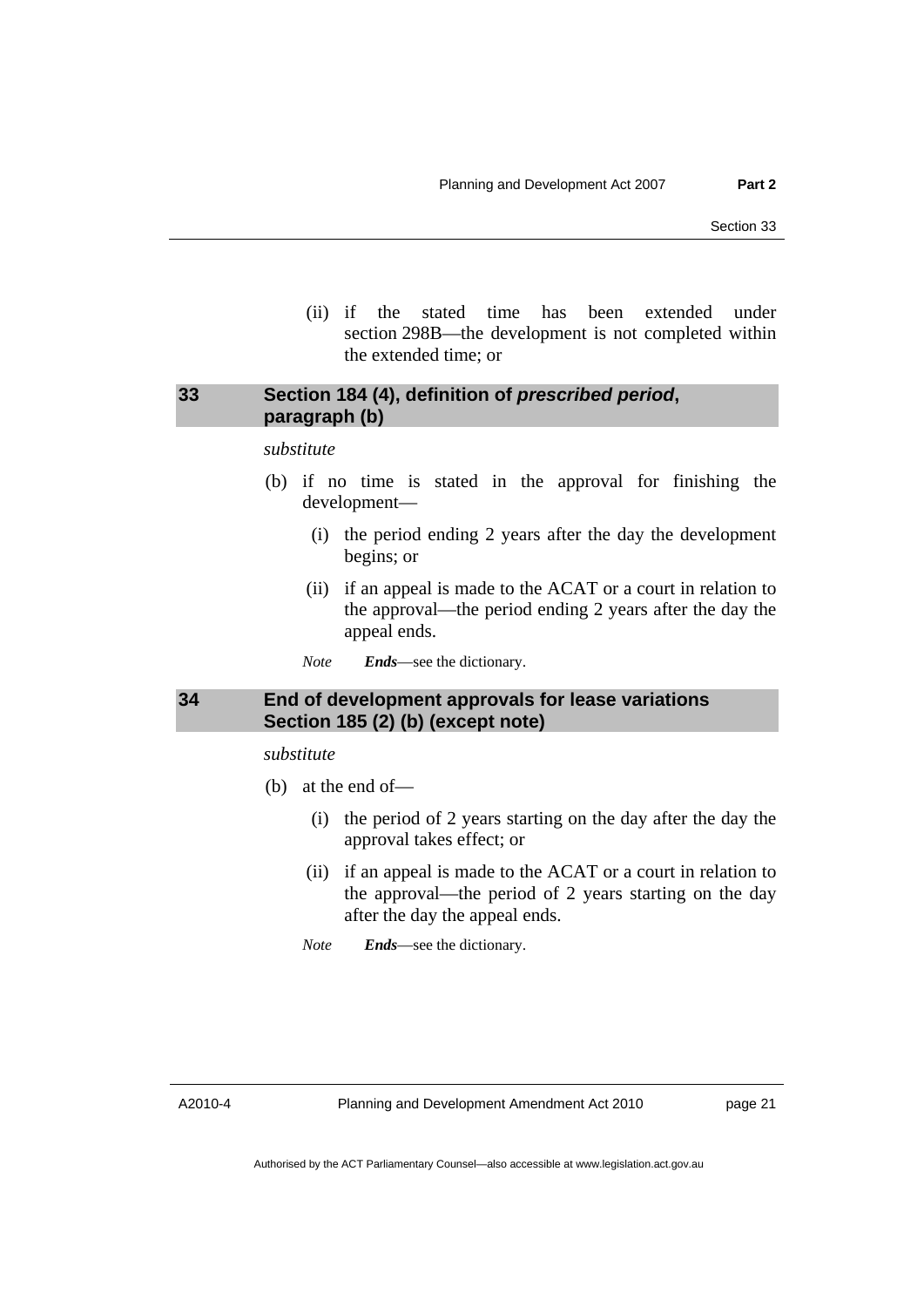## <span id="page-27-0"></span>**35 End of development approvals for use under lease without lease variation, licence or permit Section 186 (3) and (4)**

#### *substitute*

- (3) If only 1 use is allowed under the development approval, the development approval ends if the use in accordance with the development approval does not begin or happen before the end of—
	- (a) the period of 2 years starting on the day after the day the approval takes effect; or
	- (b) if an appeal is made to the ACAT or a court in relation to the approval—the period of 2 years starting on the day after the day the appeal ends.

*Note Ends*—see the dictionary.

- (4) If more than 1 use is allowed under the development approval, the development approval ends if none of the uses in accordance with the development approval begin or happen before the end of—
	- (a) the period of 2 years starting on the day after the day the approval takes effect; or
	- (b) if an appeal is made to the ACAT or a court in relation to the approval—the period of 2 years starting on the day after the day the appeal ends.

*Note Ends*—see the dictionary.

page 22 Planning and Development Amendment Act 2010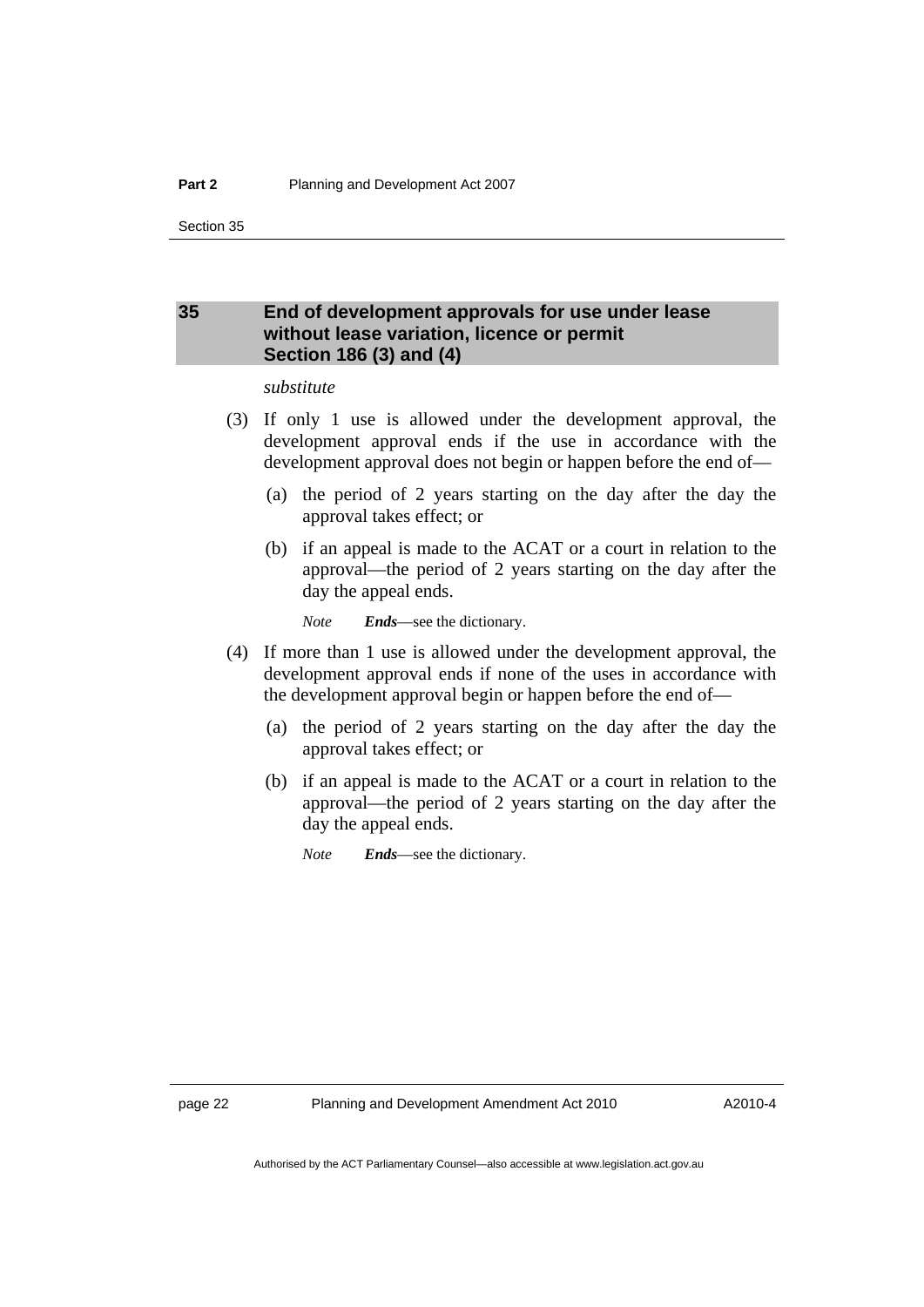## <span id="page-28-0"></span>**36 End of development approvals for use under licence or permit Section 187 (2) (d), except note**

#### *substitute*

- (d) the licence or permit has expired and has not been renewed on an application to renew the licence or permit made within 6 months after the day of expiry; or
- (e) the licence or permit ends other than by expiring.

#### **37 Section 187 (3)**

#### *substitute*

- (3) The development approval ends if use in accordance with the development approval does not begin or happen before the end of—
	- (a) the period of 2 years starting on the day after the day the approval takes effect; or
	- (b) if an appeal is made to the ACAT or a court in relation to the approval—the period of 2 years starting on the day after the day the appeal ends.
		- *Note Ends*—see the dictionary.

#### **38 Applications to amend development approvals Section 197 (1), new note**

### *insert*

*Note* If the development proposal changes in accordance with the development approval condition requiring the change, the change is covered by the approval, so this section does not apply.

A2010-4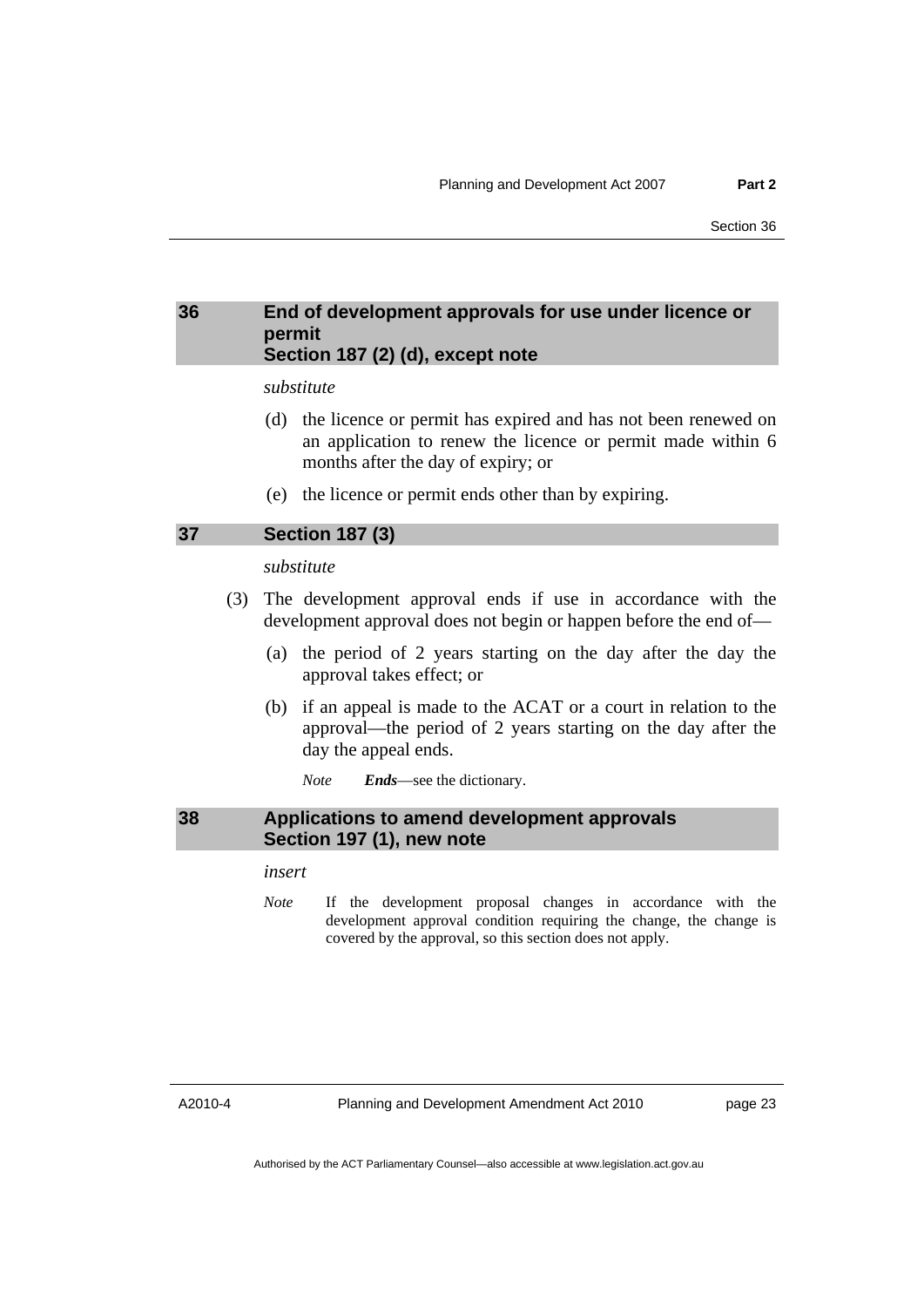#### <span id="page-29-0"></span>**Part 2** Planning and Development Act 2007

Section 39

### **39 Deciding applications to amend development approvals Section 198 (1), example**

*omit* 

floor

*substitute* 

room

#### **40 Section 198 (1), new note 3**

#### *insert*

*Note 3* The planning and land authority must decide whether to amend the development approval as soon as possible (see Legislation Act, s 151B).

#### **41 Section 198 (2)**

#### *substitute*

- (2) However, section 162 (3) (Deciding development applications) does not apply to the application.
- (2A) The planning and land authority must refuse to amend the development approval if satisfied that—
	- (a) if the original proposal was in the code track—the changed development proposal would be in the merit track or impact track; or
	- (b) if the original proposal was in the merit track—the changed development proposal would be in the impact track; or
	- (c) the changed development proposal would be in breach of a condition on the approval imposed (rather than confirmed or varied) by a court or tribunal.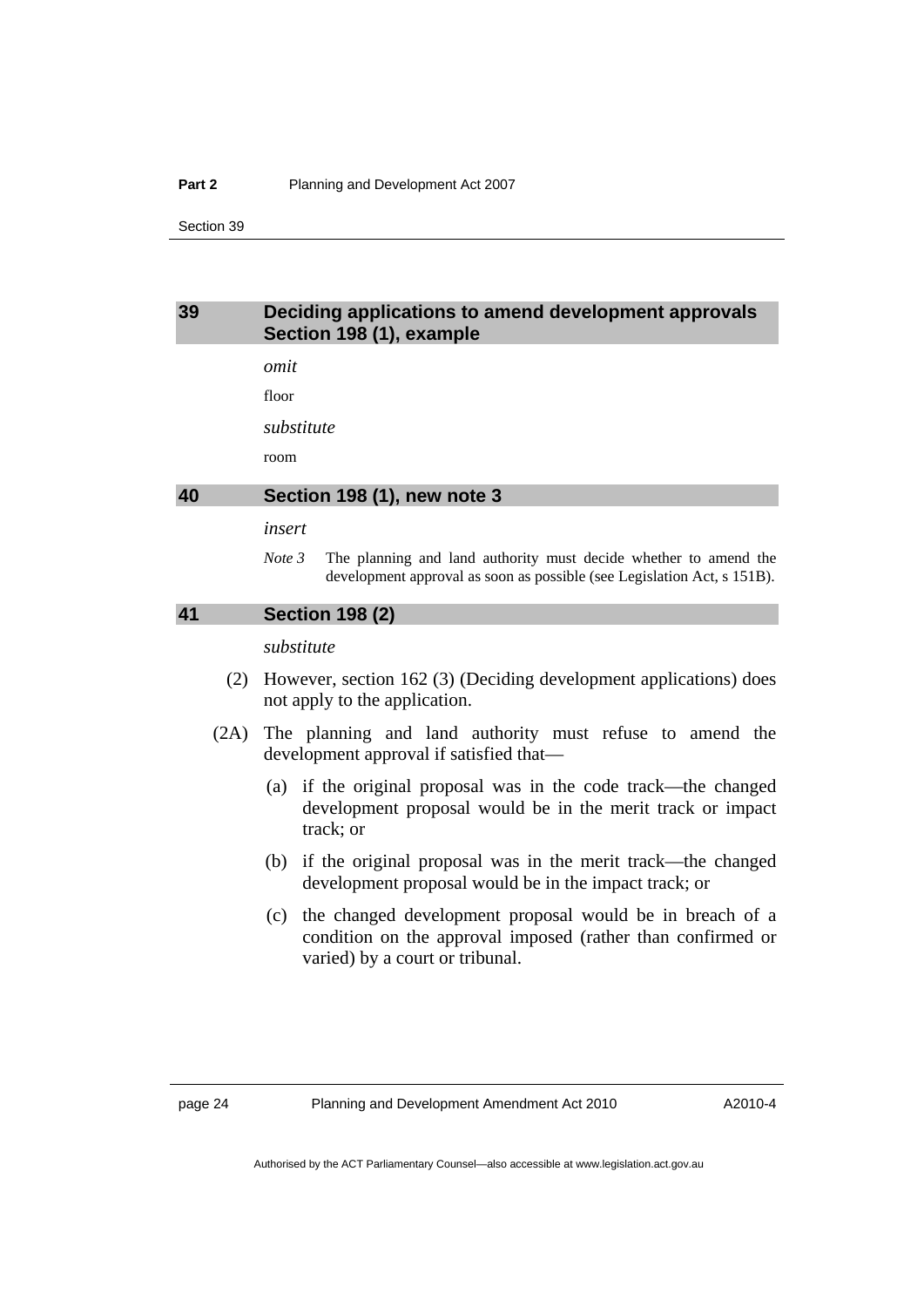## <span id="page-30-0"></span>**42 Development applications for developments undertaken without approval New section 205 (1A)**

*insert* 

- (1A) If the development becomes an exempt development—
	- (a) the development is taken to have been an exempt development since the development was started; but
	- (b) the exemption of the development does not affect any proceeding under this part, whether or not the proceeding starts before the development became exempt.

## **43 Definitions—ch 9 Section 234, definition of** *rental lease*

*omit* 

nominal

*substitute* 

a nominal

## **44 Meaning of** *concessional lease* **and** *lease***—Act Section 235 (1), definition of** *concessional lease***, paragraph (a)**

*omit* 

to the Territory

A2010-4

Planning and Development Amendment Act 2010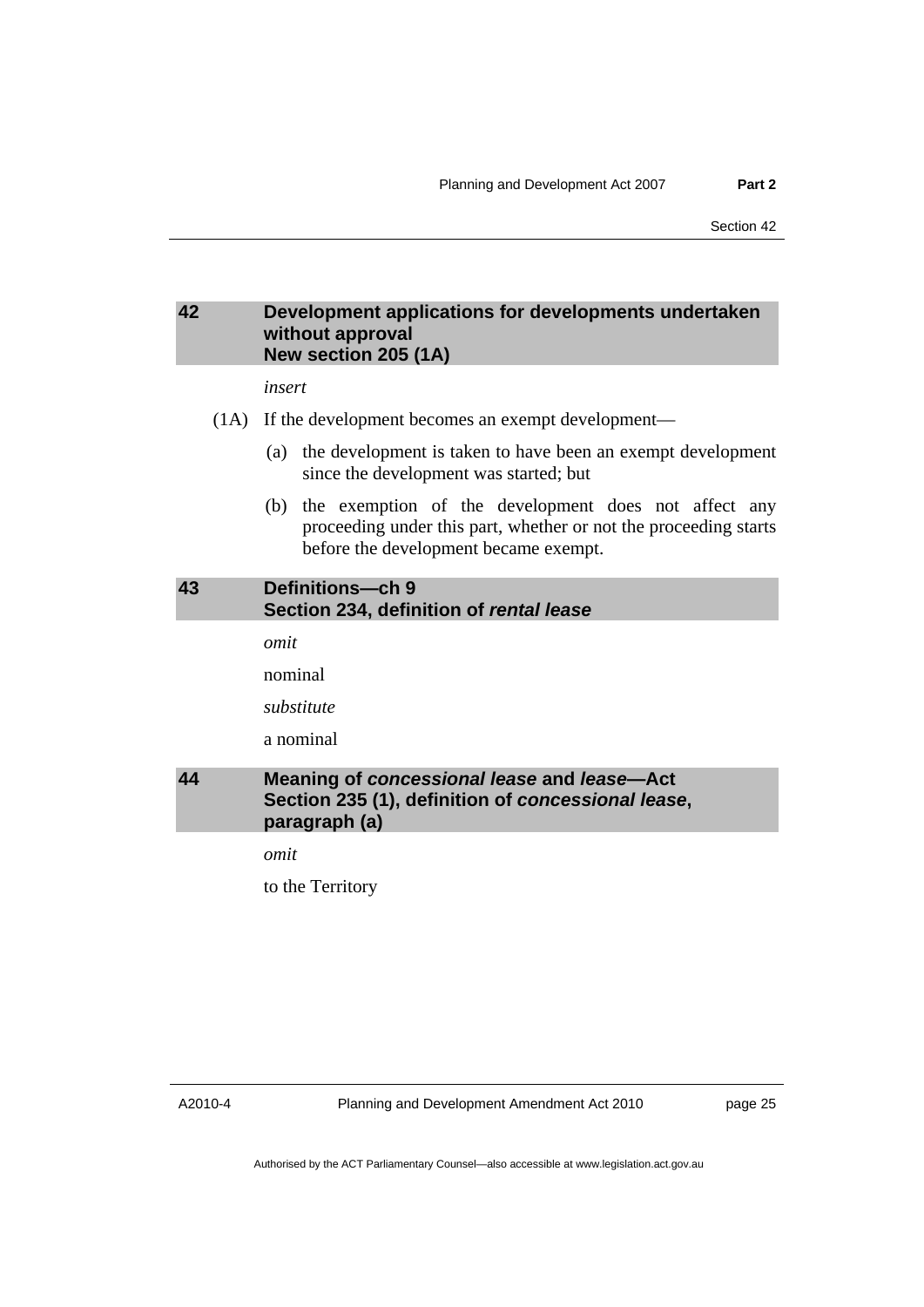#### <span id="page-31-0"></span>**45 Section 235 (2)**

*substitute* 

- (2) For subsection (1), definition of *concessional lease*, paragraph (a)—
	- (a) a payment has been *made* if it was paid to the Territory, a territory entity, a Commonwealth entity or the entity that originally granted the lease; and
	- (b) it does not matter whether the consideration for the grant of the lease was paid as a lump sum or is payable under the lease as rent.

## **46 Section 235 (3), new definitions**

*insert* 

*Commonwealth entity* means—

- (a) the Commonwealth; or
- (b) a Commonwealth authority under the *Commonwealth Authorities and Companies Act 1997* (Cwlth); or
- (c) a Commonwealth company under the *Commonwealth Authorities and Companies Act 1997* (Cwlth).

#### *territory entity* means—

- (a) a territory authority; or
- (b) a territory instrumentality; or
- (c) a territory-owned corporation.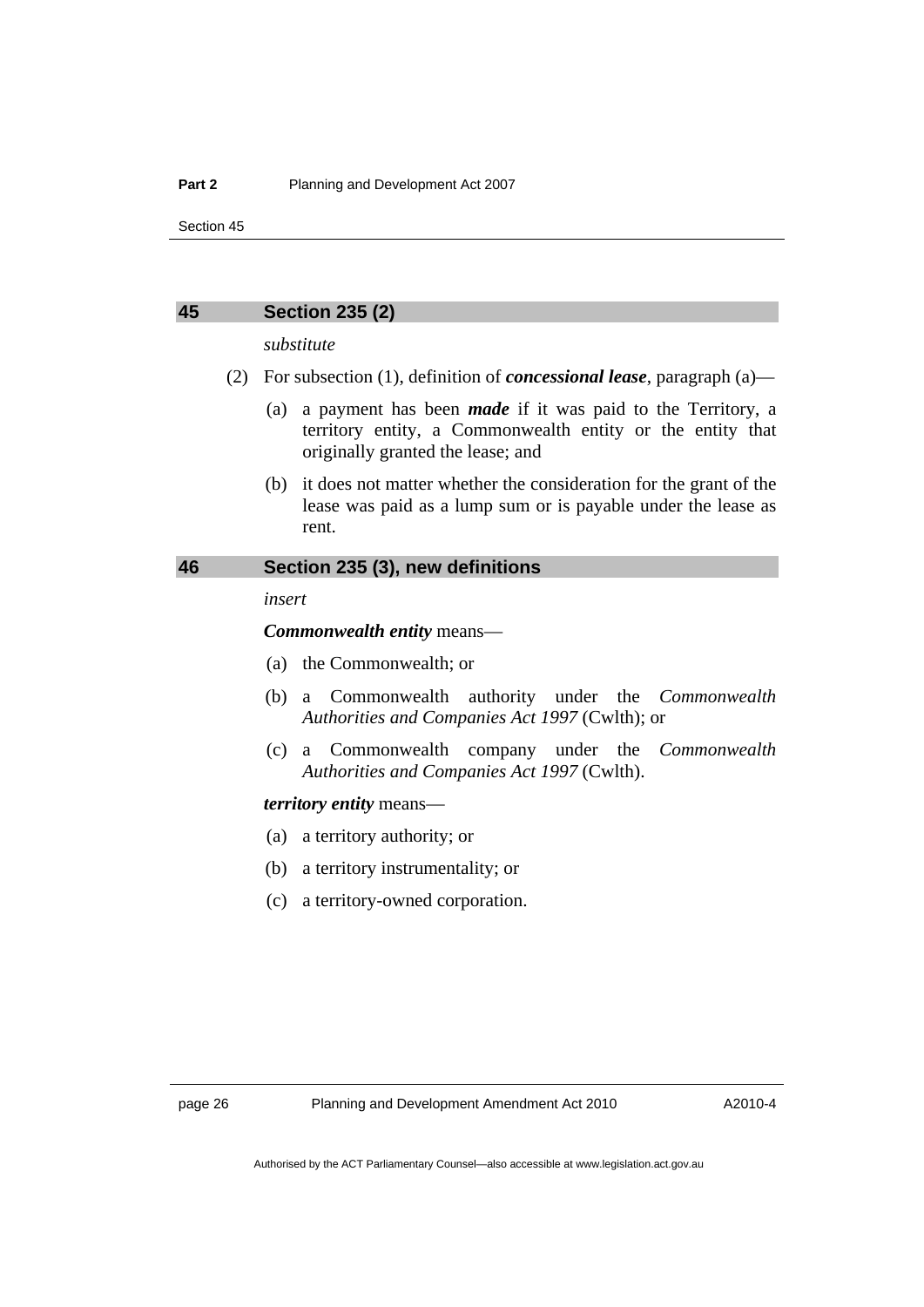## <span id="page-32-0"></span>**47 New section 235 (4)**

*insert* 

 (4) A lease granted before the commencement of this subsection for which a payment has been made under subsection (1) (a) (i), whether before or after the commencement of that subsection, is taken not to be a concessional lease, starting from the day the payment was made.

#### **48 New section 238A**

*insert* 

## **238A Lease conditional on approval for stated development**

- (1) This section applies to a lease granted under section 238 if—
	- (a) a provision of the lease requires the lessee to obtain the approval of the planning and land authority to undertake development on the land comprised in the lease; and
	- (b) the development is exempt development.
- (2) The lessee does not require the planning and land authority's approval for the development.

#### **49 Restriction on direct sale by authority Section 240 (2)**

#### *substitute*

- (2) The Executive may approve the grant by direct sale of a lease other than in accordance with criteria prescribed if satisfied that—
	- (a) the grant meets 1 or more of the grant objectives; and
	- (b) a grant by a means other than direct sale—
		- (i) is not likely to meet any of the grant objectives; or

A2010-4

Planning and Development Amendment Act 2010

page 27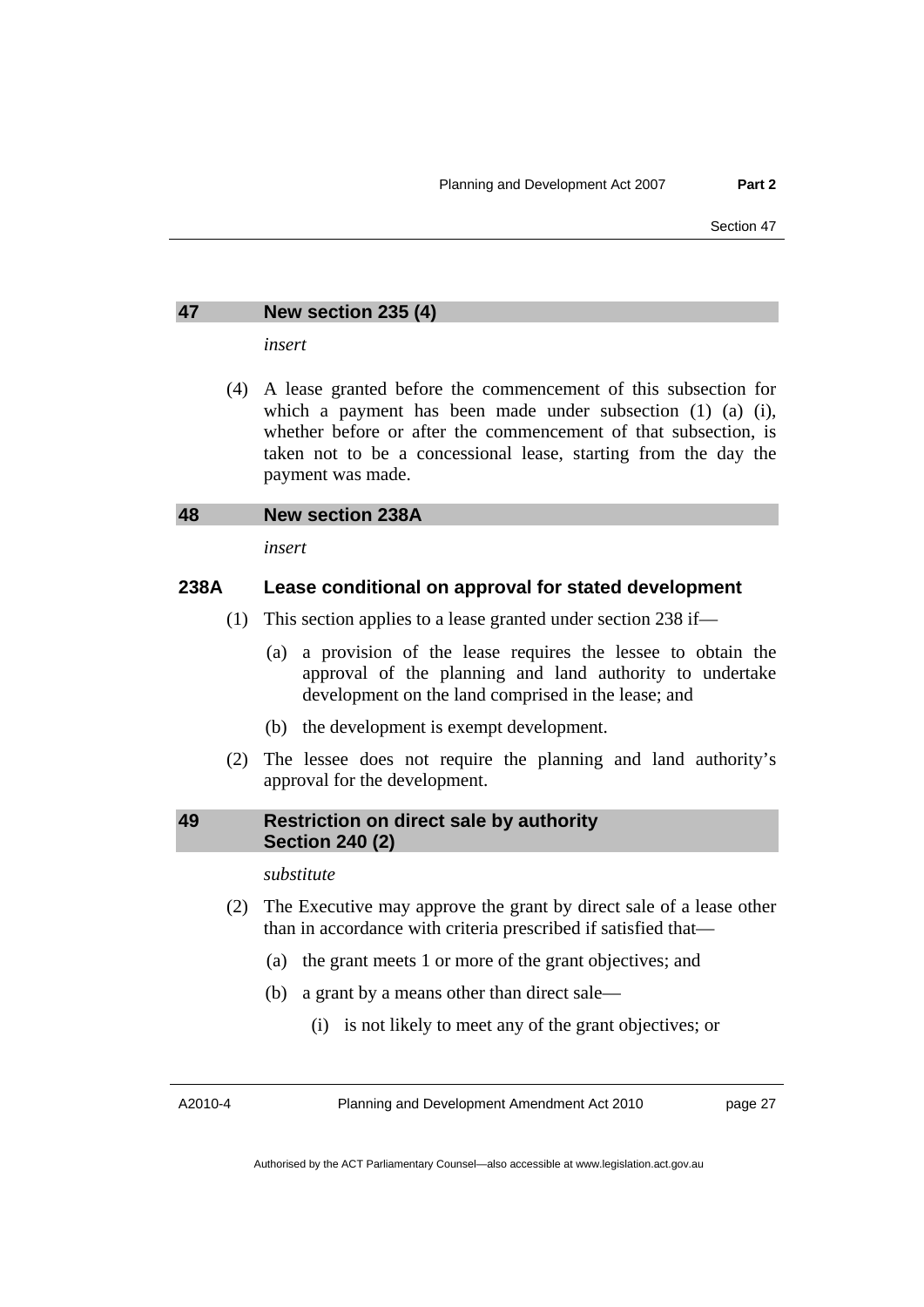(ii) may meet 1 or more of the grant objectives but is unlikely to meet the objective to the same extent as the grant by direct sale of the lease.

## <span id="page-33-0"></span>**50 Section 240 (4), new definition of** *grant objective*

#### *insert*

*grant objective*—each of the following is a *grant objective*:

- (a) to benefit the economy of the ACT or region;
- (b) to contribute to the environment, or social or cultural features in the ACT;
- (c) to introduce new skills, technology or services in the ACT;
- (d) to contribute to the export earnings and import replacement of the ACT or region;
- (e) to facilitate the achievement of a major policy objective.

## **51 Payment for leases Section 246 (2) (a)**

*omit* 

the full market

*substitute* 

not less than the market

## **52 Failure to accept and execute lease Section 250 (4)**

*omit* 

a copy of

page 28 Planning and Development Amendment Act 2010

A2010-4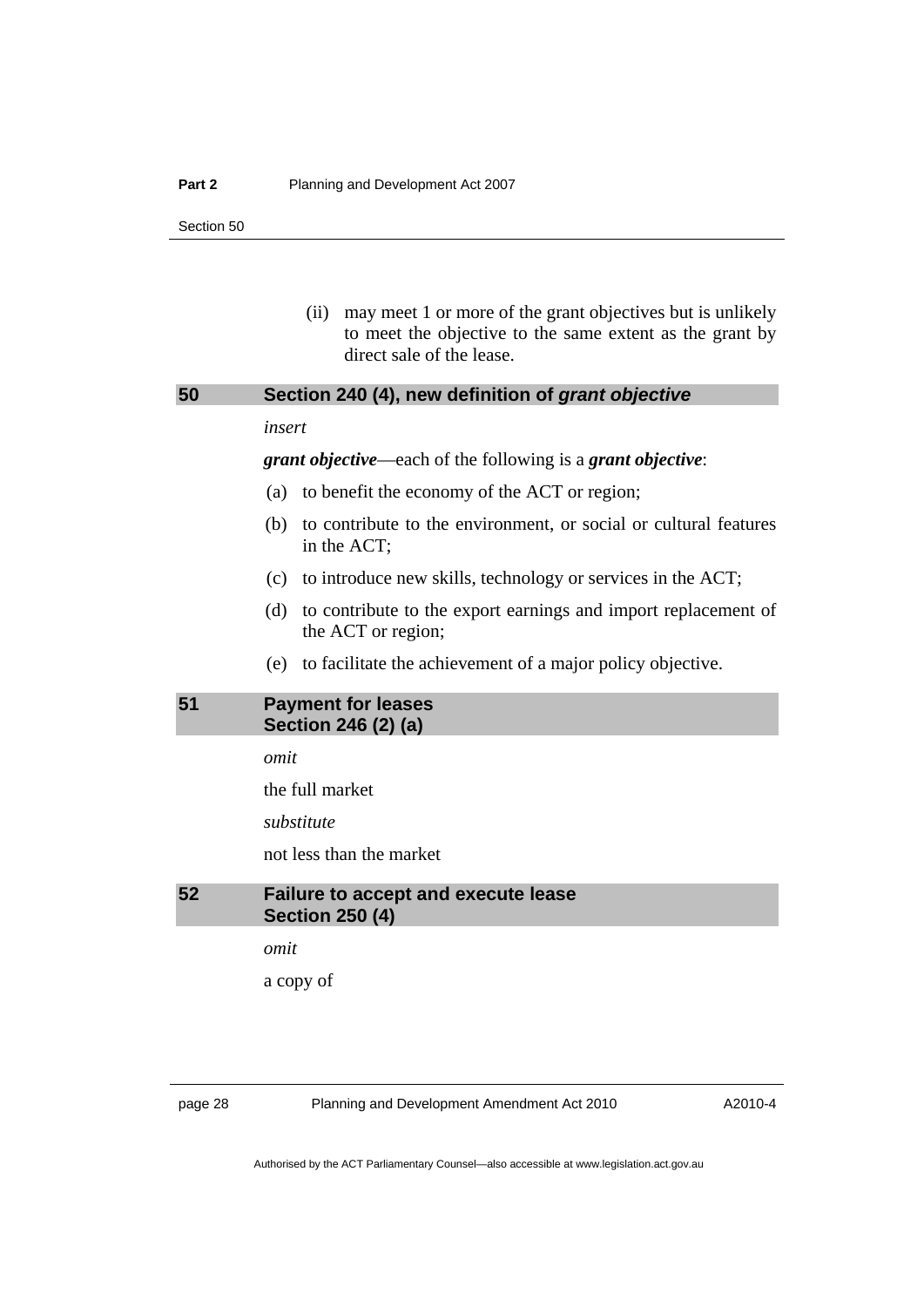## <span id="page-34-0"></span>**53 Restrictions on dealings with certain leases New section 251 (1) (c) (iii) and (iv)**

#### *insert*

- (iii) a lease—
	- (A) that was offered for sale under section 238 (1) (a) or (c) but not sold; and
	- (B) for which not less than the market value was paid for the subsequent direct sale; or
- (iv) a lease—
	- (A) that was sold under section 238 (1) (c) but the contract of sale was rescinded or otherwise ended before the lease was granted under the contract; and
	- (B) for which not less than the market value was paid for the subsequent direct sale; or

#### **54 New section 251 (1A)**

#### *insert*

- (1A) This section does not apply in relation to the following leases:
	- (a) a concessional lease;
	- (b) a rural lease.

## **55 Decision on rent payout lease variation application Section 272B (1) (a)**

*omit* 

nominal

*substitute* 

a nominal

A2010-4

Planning and Development Amendment Act 2010

page 29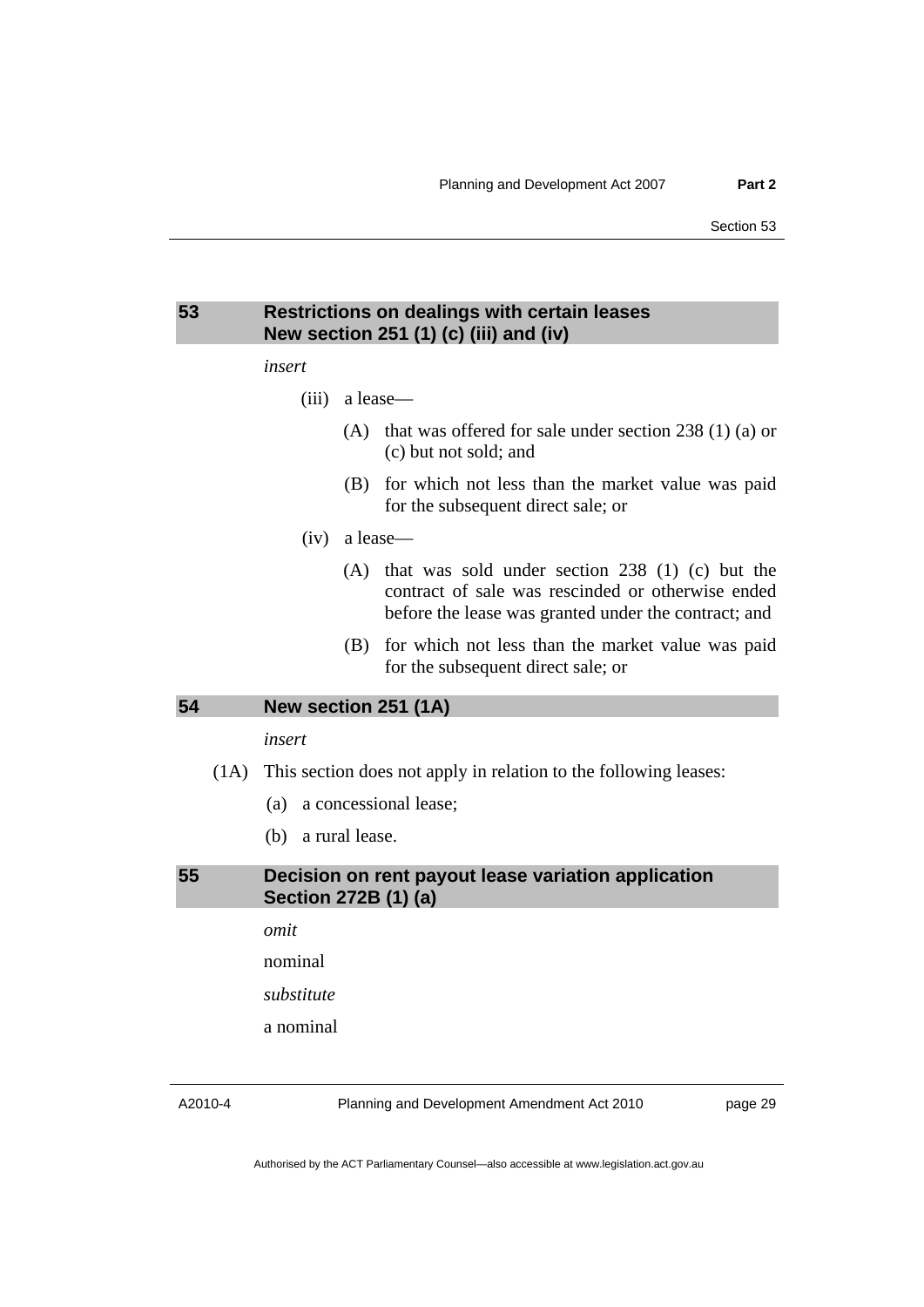#### <span id="page-35-0"></span>**Part 2** Planning and Development Act 2007

Section 56

## **56 Section 272B (3)**

*omit* 

planning and development authority

*substitute* 

planning and land authority

## **57 Power to decide rent payout applications deemed refused Section 272D (2)**

*omit* 

nominal

*substitute* 

a nominal

## **58 Lease to be varied to pay out rent Section 273 (3)**

*omit* 

rent of 5 cents each year

*substitute* 

nominal rent

page 30 Planning and Development Amendment Act 2010

A2010-4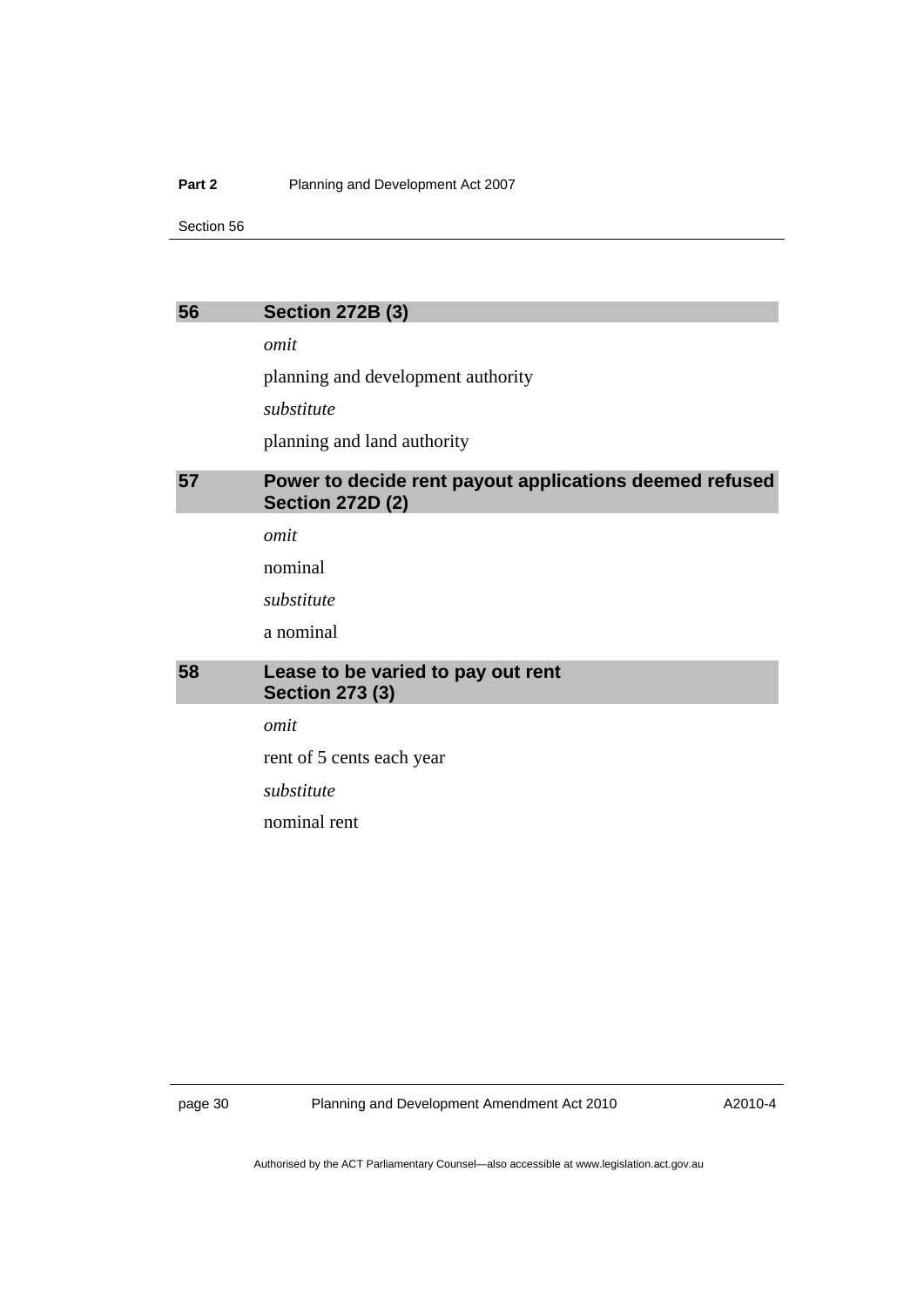## <span id="page-36-0"></span>**59 Dealings with rural leases Section 284 (4)**

## *substitute*

- (4) The planning and land authority must consent under this section to a dealing in relation to a lease if—
	- (a) either—
		- (i) the lessee's domestic partner or child is the person to whom—
			- (A) the lease is being assigned or transferred; or
			- (B) the land comprised in the lease, or part of it, is sublet; or
			- (C) possession of the land comprised in the lease, or part of it, is being given; or
		- (ii) the holding period for the lease has ended; and
	- (b) if section 283 applies to the dealing—the person to whom the lease is to be granted has entered into an agreement with the Territory in accordance with section 283.

## **60 Transfer of land subject to building and development provision New section 298 (2) (b) (v)**

*before the examples, insert* 

- (v) the authority is satisfied that the transfer or assignment (the *relevant transfer or assignment*) of the lease is—
	- (A) by the Territory, a territory entity, the Commonwealth or a Commonwealth entity (each of which is an *entity*); and
	- (B) within the entity's functions; and

A2010-4

Planning and Development Amendment Act 2010

page 31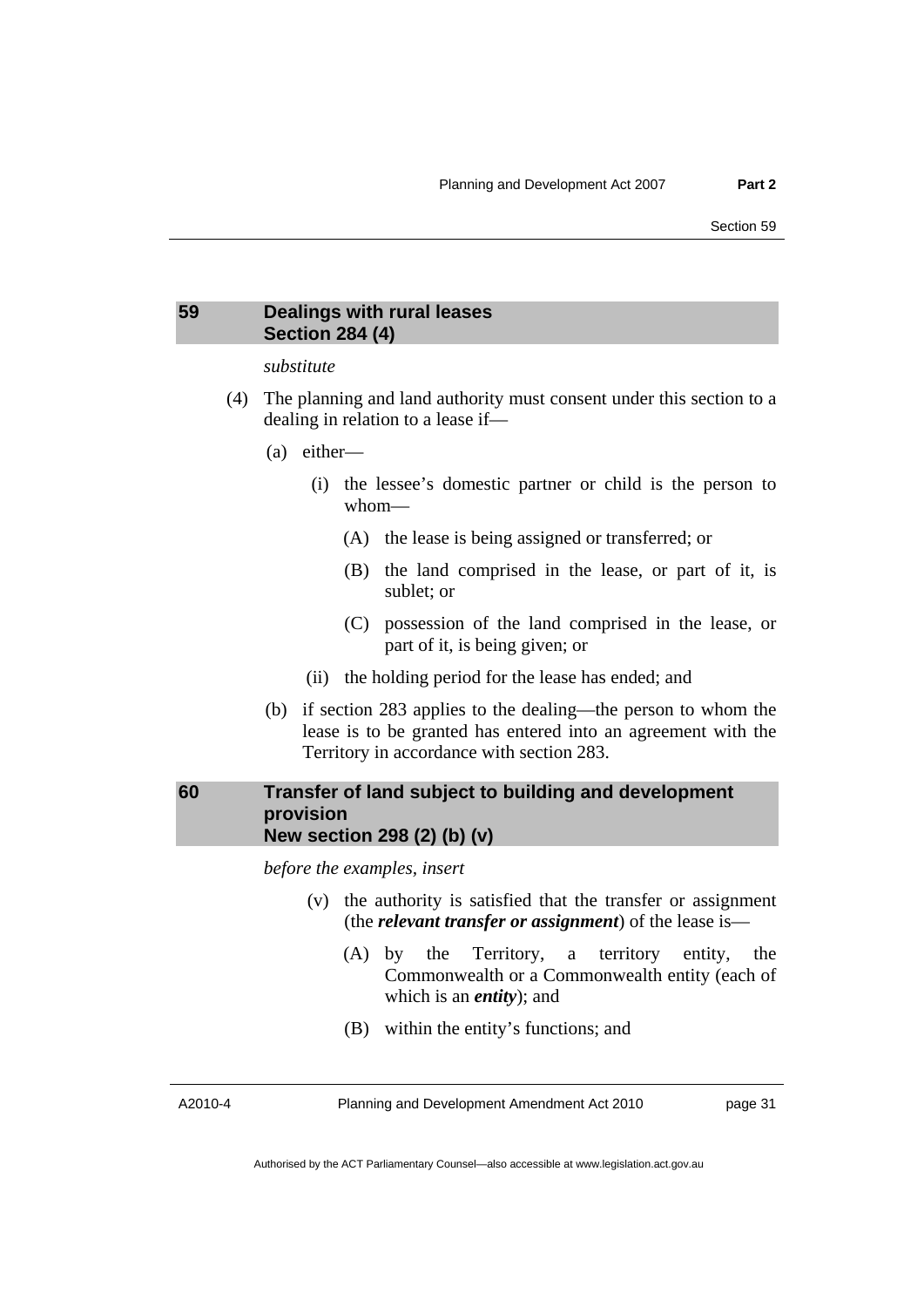<span id="page-37-0"></span> (C) necessary because of a change in a policy of the Territory, the Commonwealth or the entity that affects more than 1 transfer or assignment, or potential transfer or assignment, including the relevant transfer or assignment.

**61 New section 298 (6)** 

*insert* 

(6) In this section:

#### *Commonwealth entity* means—

- (a) a Commonwealth authority under the *Commonwealth Authorities and Companies Act 1997* (Cwlth); or
- (b) a Commonwealth company under the *Commonwealth Authorities and Companies Act 1997* (Cwlth).

#### *territory entity* means—

- (a) a territory authority; or
- (b) a territory instrumentality; or
- (c) a territory-owned corporation.

#### **62 Section 298A heading**

*substitute* 

## **298A Application for extension of time to commence or complete works**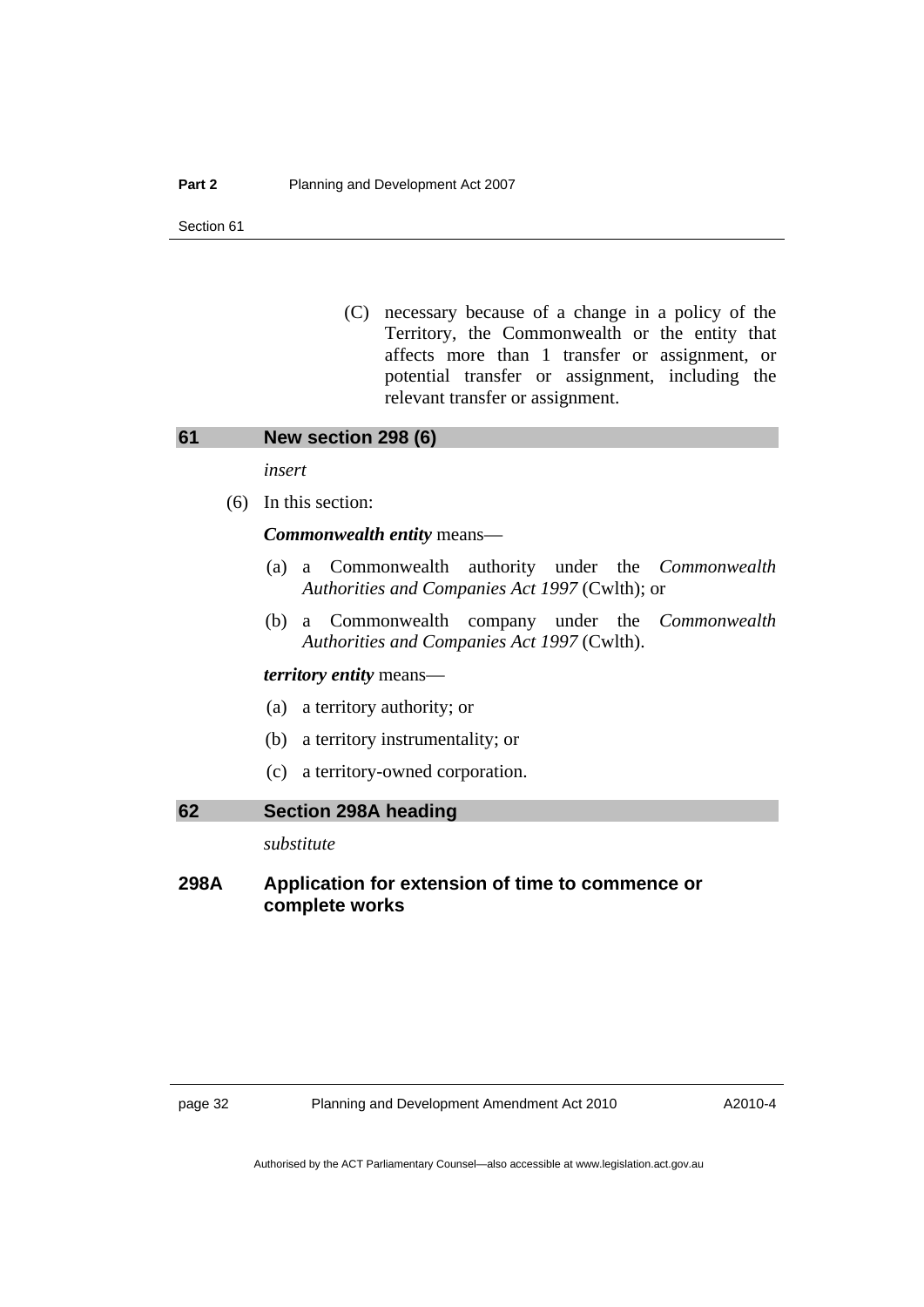<span id="page-38-0"></span>

| 63   | <b>Section 298A (1)</b>                                                                             |
|------|-----------------------------------------------------------------------------------------------------|
|      | omit                                                                                                |
|      | building or development                                                                             |
|      | substitute                                                                                          |
|      | works                                                                                               |
| 64   | Section 298A (3) to (5)                                                                             |
|      | substitute                                                                                          |
| (3)  | The application must be accompanied by the most recent assessment<br>notice for rates for the land. |
| 65   | <b>Section 298B heading</b>                                                                         |
|      | substitute                                                                                          |
| 298B | <b>Extension of time to commence or complete works</b>                                              |
| 66   | <b>Section 298B (3)</b>                                                                             |
|      | omit                                                                                                |
|      | may approve the extension only if                                                                   |
|      | substitute                                                                                          |
|      | must approve the extension if                                                                       |
|      |                                                                                                     |

A2010-4

Planning and Development Amendment Act 2010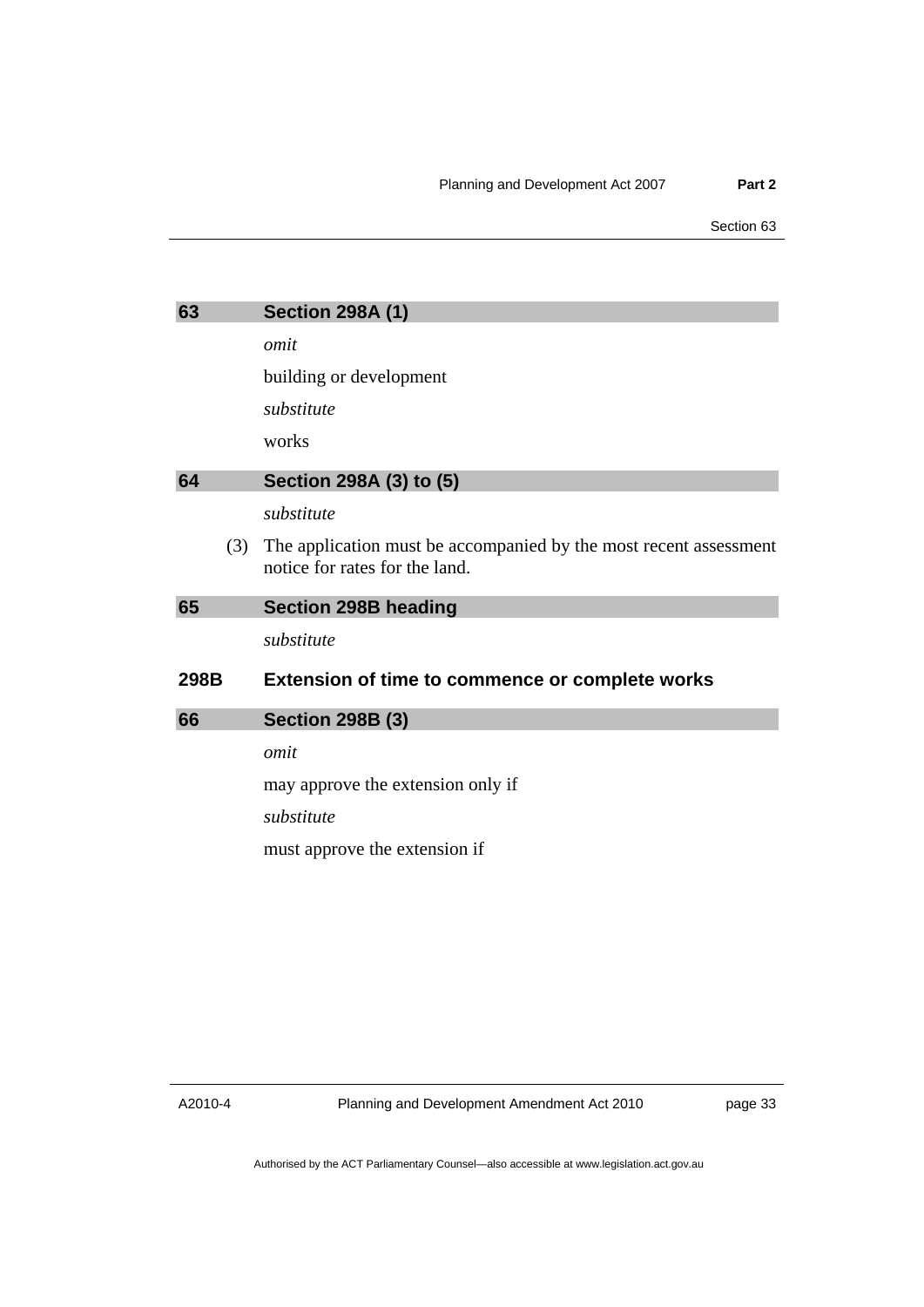#### <span id="page-39-0"></span>**67 New section 298C**

*in part 9.9, insert* 

## **298C Extension of time to commence or complete works required fee**

 (1) If the planning and land authority approves an extension of a stated time under section 298B, the approval is subject to the condition that the applicant pays the planning and land authority the amount, or the total of the amounts, (the *required fee*) for each year, or part year, of the period of extension of time approved, worked out as follows:

$$
A \times \frac{D}{365} \times B
$$

#### **Example**

Frank applies for an extension of time for 1 October 2009 to 31 December 2011 (2 years and 92 days). In Frank's case, the *Planning and Development Regulation 2008* prescribes A in the above formula to be 1 for the 1st year, 2 for the 2nd year and 3 for the 3rd year of the period of extension. The fee is worked out using the following formula:  $[1 \times 365/365 \times B] + [2 \times 365/365 \times B] + [3 \times$ 92/365 x B].

- *Note 1* The required fee may be waived under the *Financial Management Act 1996*, s 131.
- *Note 2* An example is part of the Act, is not exhaustive and may extend, but does not limit, the meaning of the provision in which it appears (see Legislation Act, s 126 and s 132).

page 34 Planning and Development Amendment Act 2010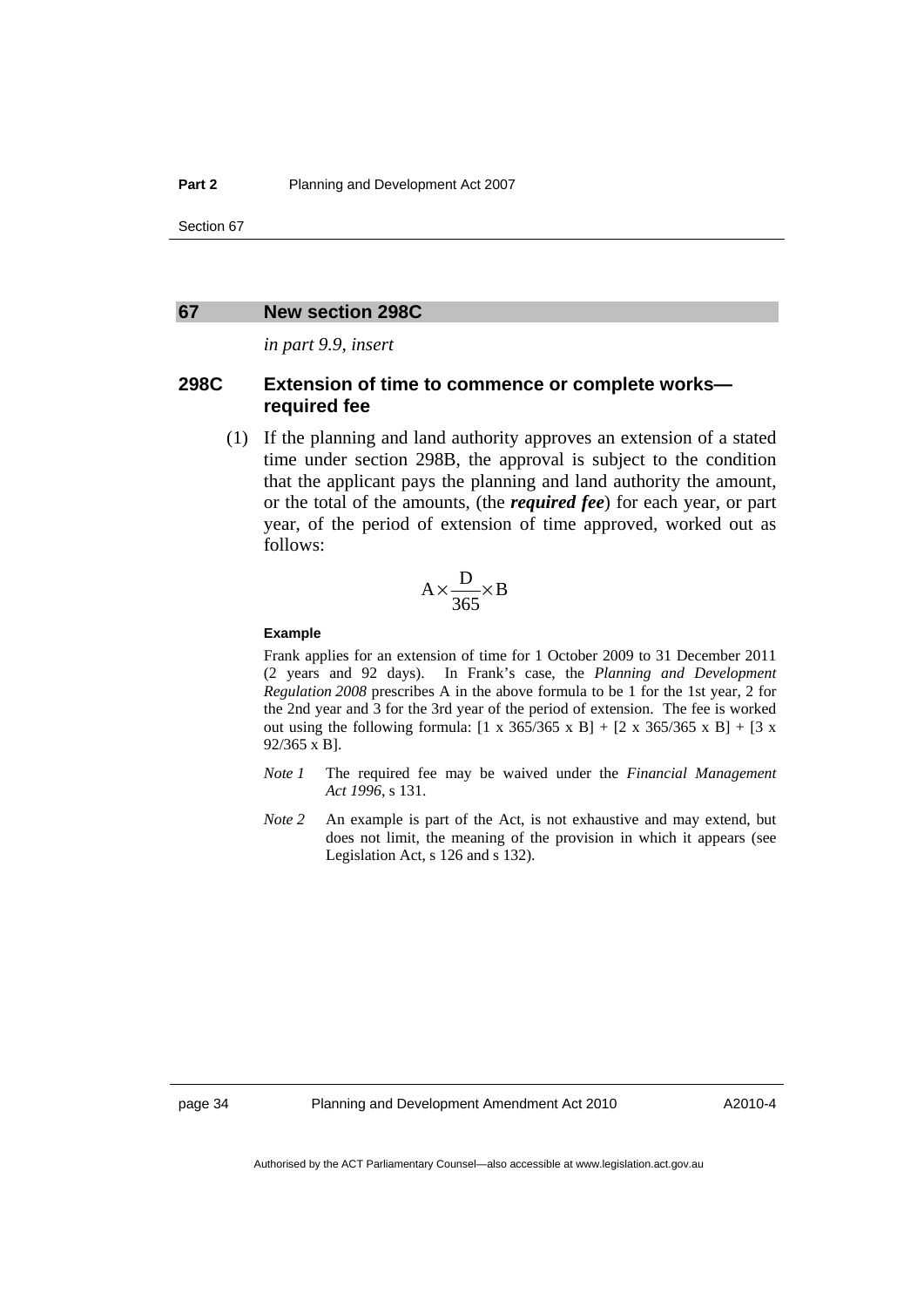- (2) However, if an extension (the *earlier extension*) of time has been approved, in working out the required fee for a further extension—
	- (a) the formula for working out the required fee applies as if the period of extension included each earlier extension, other than—
		- (i) an earlier extension for which the required fee was waived under the *Financial Management Act 1996*, section 131; or
		- (ii) an earlier extension prescribed by regulation; and
	- (b) the required fee is reduced by—
		- (i) the amount of the required fee paid for each earlier extension; and
		- (ii) if part of the required fee was waived under the *Financial Management Act 1996*, section 131 for an earlier extension—the amount waived.
- (3) In this section:

*A* is the figure, not more than 5, prescribed by regulation for the relevant year of the period of extension.

*Note* Power to make a statutory instrument (including a regulation) includes power to make different provision for different categories (see Legislation Act, s 48).

*B* is the amount of rates imposed under the *Rates Act 2004*, section 14 in relation to the land for the financial year in which the application is made.

*D* is the lesser of-

- (a) 365; and
- (b) the number of days for which the extension is sought in the relevant year.

A2010-4

Planning and Development Amendment Act 2010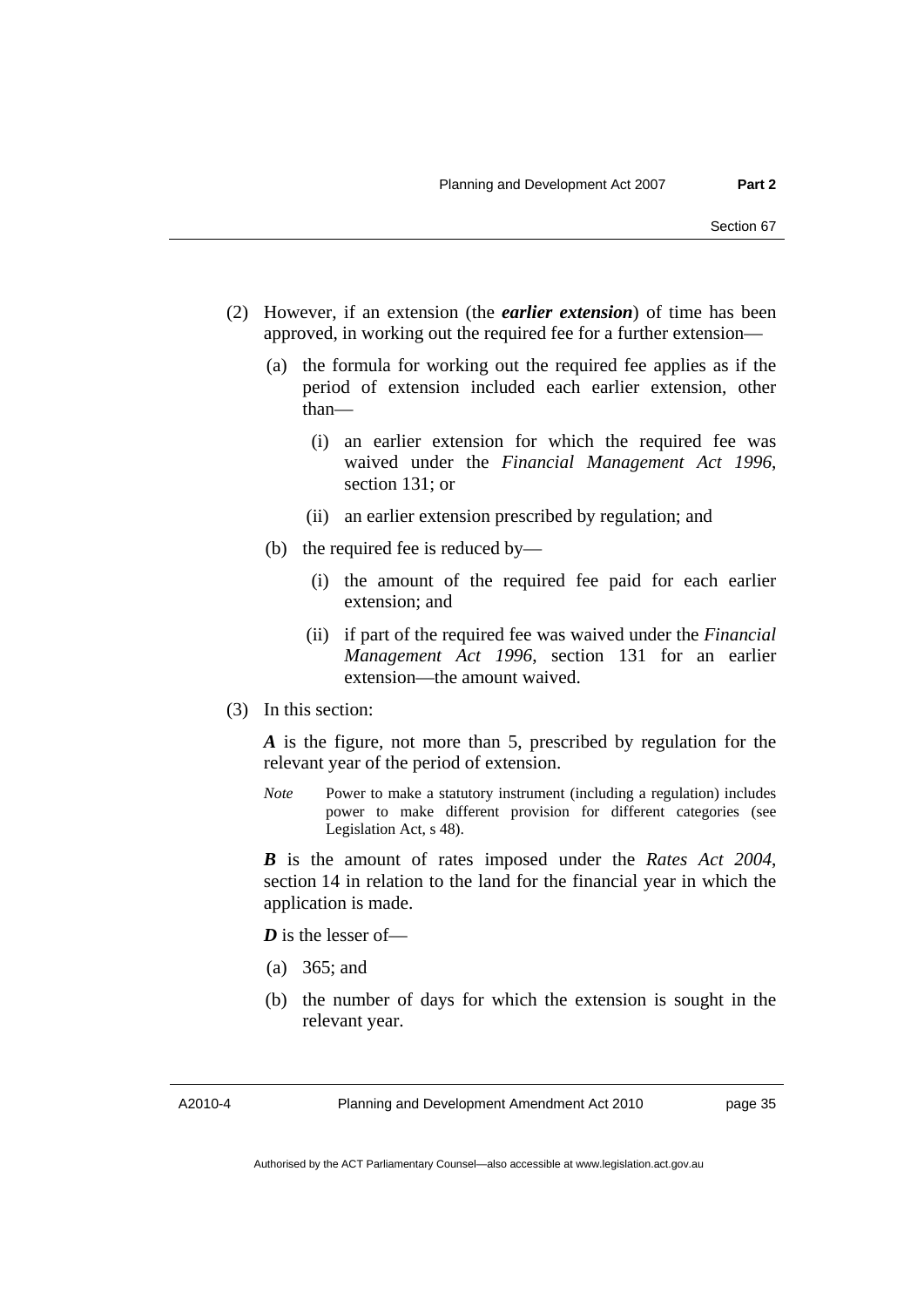#### <span id="page-41-0"></span>*period of extension* means—

- (a) the period of extension applied for under subsection (2); or
- (b) if an application seeks extensions for 2 or more building and development provisions in a lease—the longest of the extensions sought.

## **68 Content of controlled activity orders Section 358 (3) (c)**

*substitute* 

- (c) to comply with a lease provision or development agreement;
- (ca) to restore any land, or a building or structure on the land, that has been altered, damaged or fallen into disrepair in breach of a lease provision or development agreement;

#### **69 New section 358 (3) (m)**

*insert* 

 (m) not to do anything that is a controlled activity whether or not a controlled activity order has been, or could be, made under paragraphs (a) to (l).

## **70 Entry on notice for rectification work and monitoring Section 391B (2)**

#### *substitute*

 (2) The planning and land authority may give an occupier of the premises written notice (an *intention to enter notice*) of the inspector's intention to enter the premises.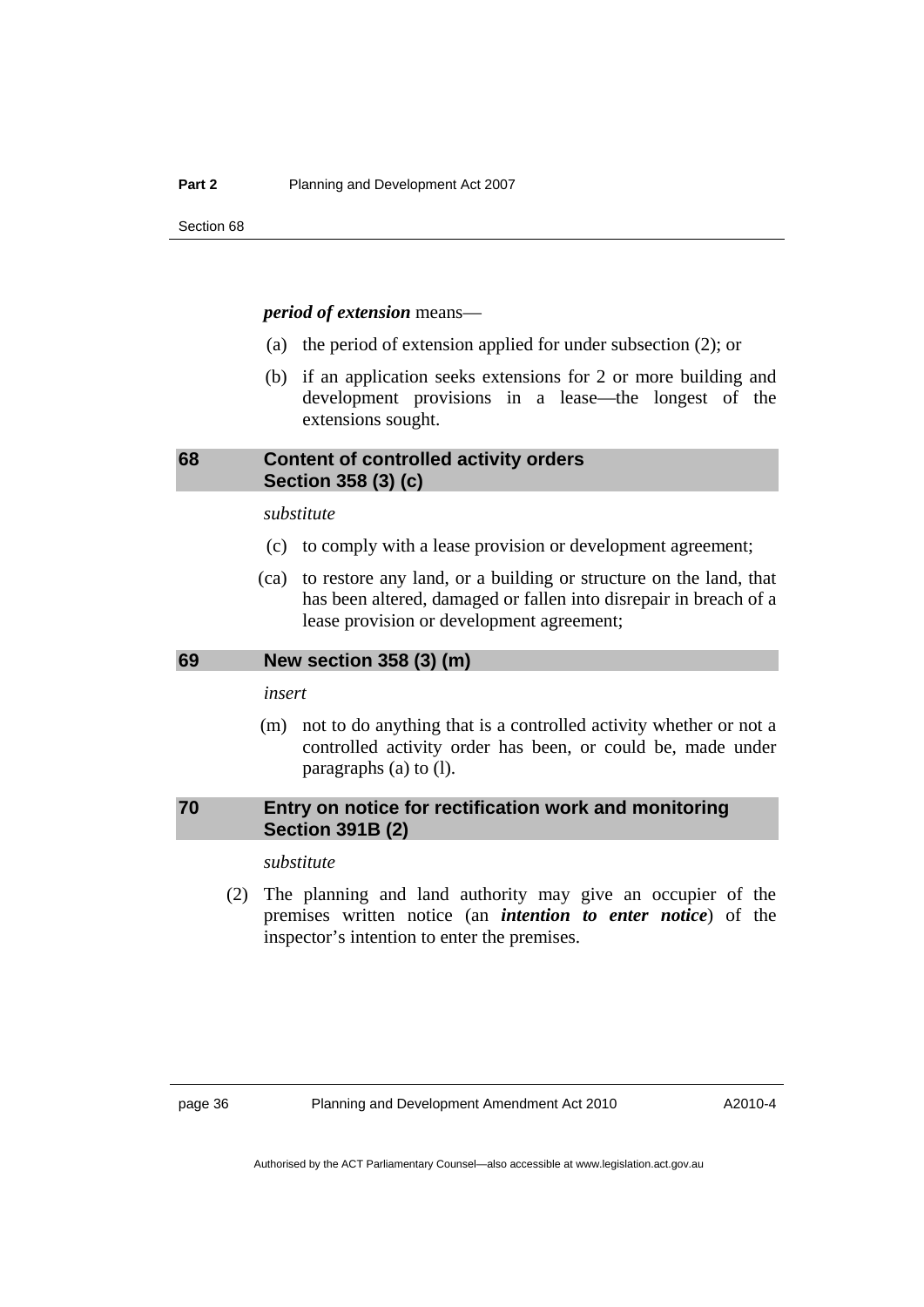<span id="page-42-0"></span>

| 71 | <b>Section 391B (6)</b> |  |
|----|-------------------------|--|
|    |                         |  |

*omit everything before paragraph (a), substitute* 

 (6) Before an inspector enters the premises in accordance with the intention to enter notice, the inspector must—

#### **72 New section 395B**

*insert* 

## **395B Authority may ask for information about leases from commissioner for revenue**

- (1) The planning and land authority may, in writing, ask the commissioner for revenue for the following information in relation to a lease:
	- (a) the lessee's name;
	- (b) the lessee's home address or other contact address.
	- *Note 1* The Information Privacy Principles apply to the planning and land authority (see *Privacy Act 1988* (Cwlth), s 14 to s 16).
	- *Note 2* The planning and land authority may ask the commissioner for information in relation to more than 1 lease at a time. Words in the singular include the plural (see Legislation Act, s 145 (b)).
- (2) The commissioner for revenue must disclose the information required in a request made in accordance with subsection (1).
	- *Note* See also the *Taxation Administration Act 1999*, s 97 (c) for power to disclose the information.
- (3) The planning and land authority must not make a request under subsection (1) in relation to a lease more often than—
	- (a) once every 3 months; or
	- (b) if a regulation prescribes a longer period—once each period.
- (4) Nothing in this section prevents the planning and land authority from asking for information under section 395A.

A2010-4

Planning and Development Amendment Act 2010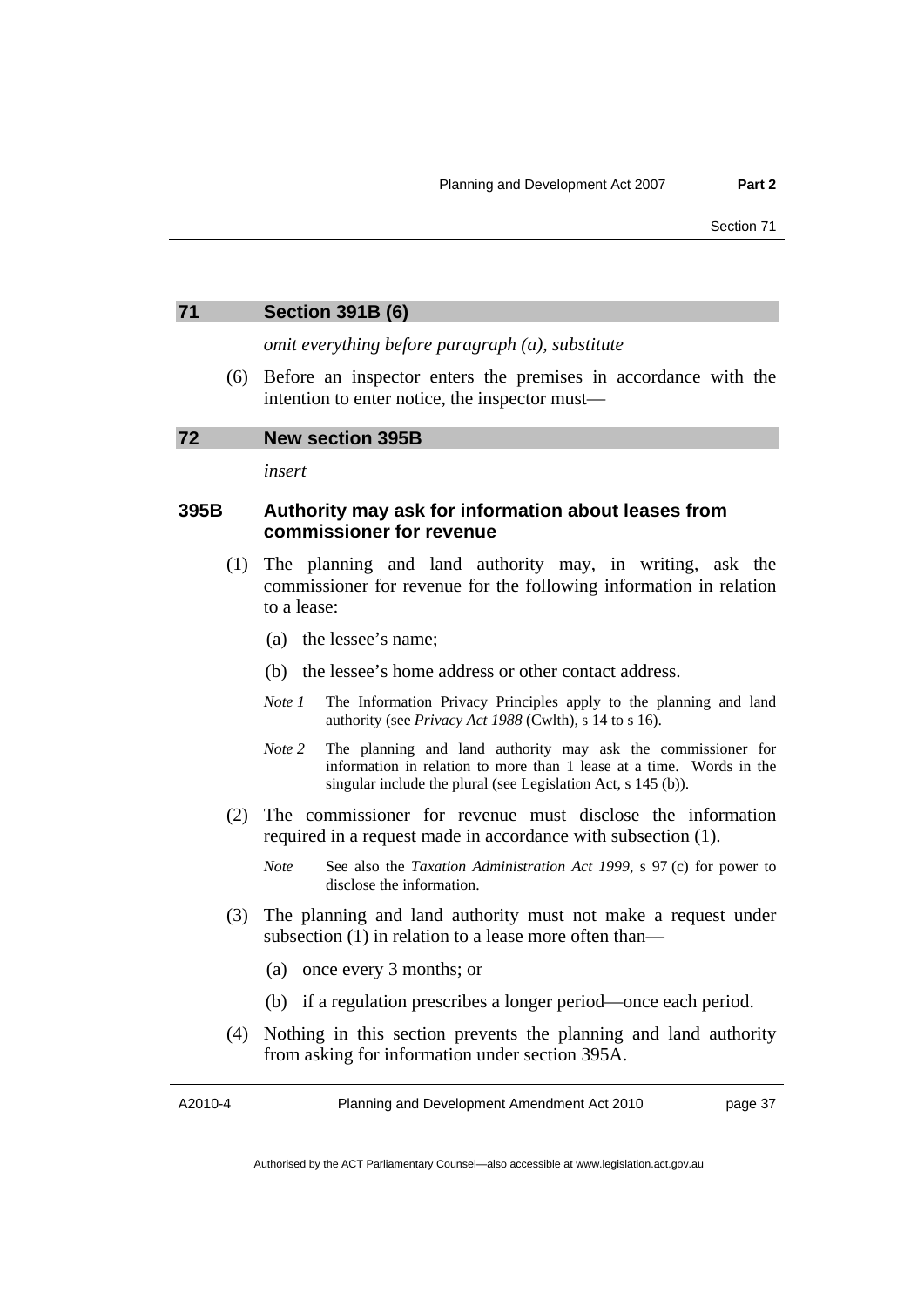<span id="page-43-0"></span>(5) In this section:

*lease*—see section 235.

*lessee*—see section 234.

## **73 When may inspector apply for rectification work order? Section 402C (e) (ii) and (iii)**

*substitute* 

- (ii) an inspector, or an accompanying authorised person, has been refused entry in accordance with an intention to enter notice given under section 391B;
- (iii) a consent to the entry of an inspector or an accompanying authorised person to carry out the rectification work has been withdrawn;
- (iv) a consent to the entry or re-entry of an authorised person to carry out or complete the rectification work has been withdrawn.

## **74 When may inspector apply for monitoring warrant? Section 402N (b) (i)**

*substitute* 

 (i) an inspector has been refused entry in accordance with an intention to enter notice given under section 391B;

page 38 Planning and Development Amendment Act 2010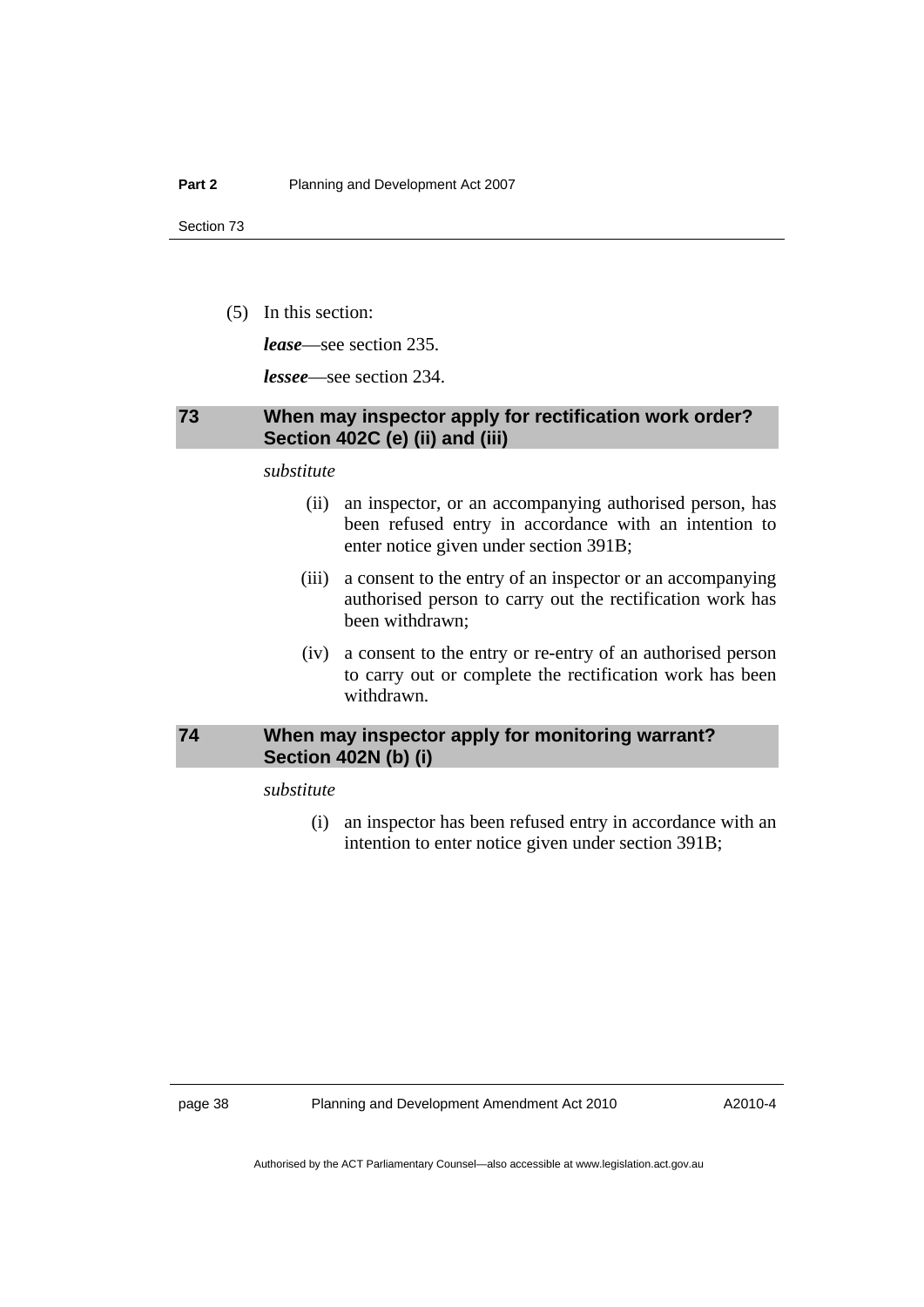#### <span id="page-44-0"></span>**75 New section 404A**

*insert* 

## **404A Action in relation to seized thing**

- (1) An inspector who seizes a thing under section 392D (Power to seize things on entry under search warrant) may—
	- (a) remove the thing from the premises where it was seized to another place; or
	- (b) leave the thing at the premises but restrict access to it.
- (2) A person commits an offence if—
	- (a) the person interferes with a seized thing, or anything containing a seized thing, to which access has been restricted under subsection (1) (b); and
	- (b) the person does not have an inspector's approval to interfere with the thing.

Maximum penalty: 50 penalty units, imprisonment for 6 months or both.

## **76 ACAT review—people who made representations etc Section 409 (2)**

*omit* 

4 weeks

*substitute* 

20 working days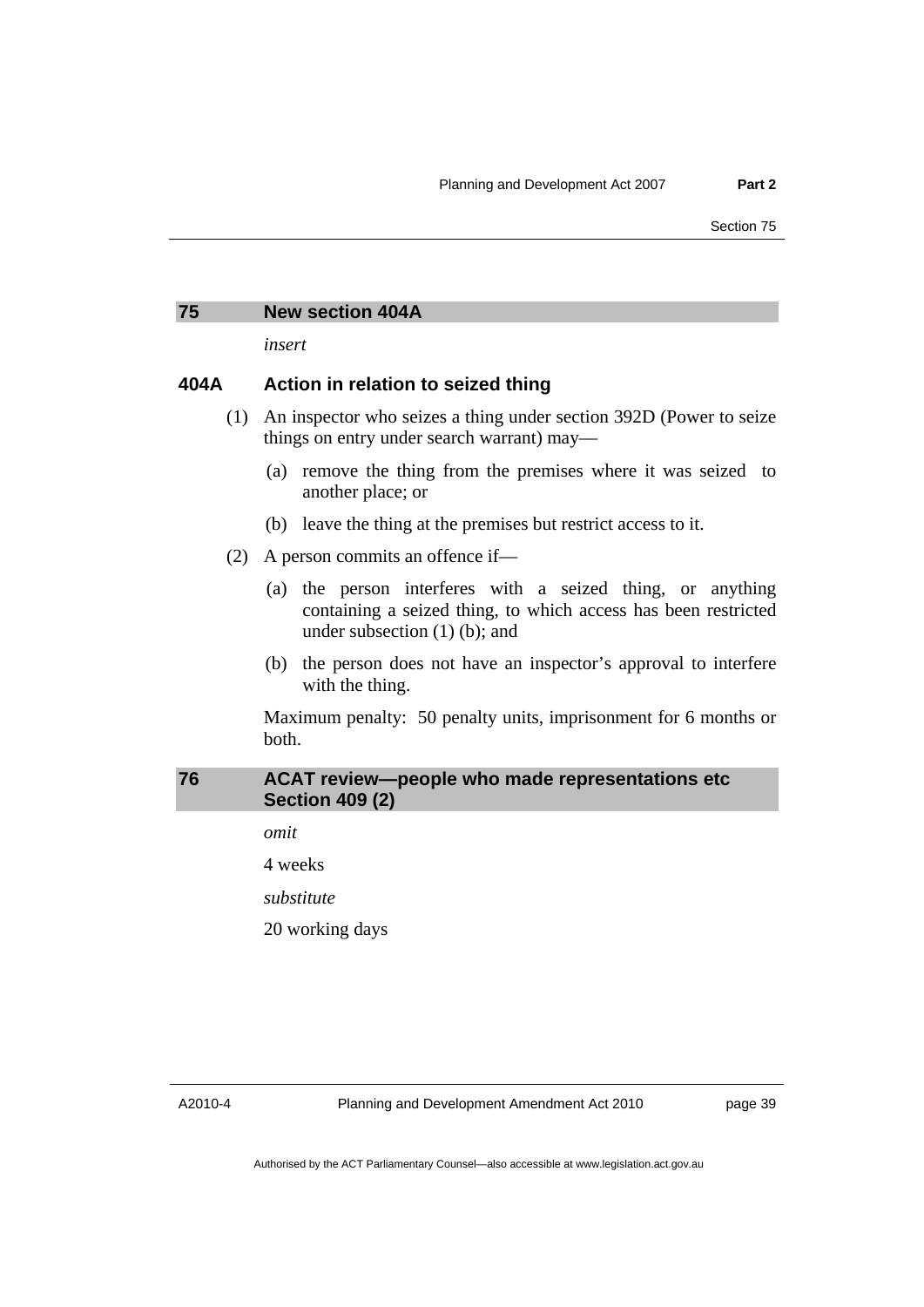#### <span id="page-45-0"></span>**77 Section 431**

*substitute* 

### **431 Expiry—ch 15**

- (1) This chapter (other than part 15.1, part 15.5 and section 467) expires 3 years after the commencement day.
- (2) Part 15.1, part 15.5 and section 467 expire 5 years after the commencement day.

## **78 Transitional—development application lodged on or after commencement day for estate development plan given before commencement day Section 442C (1) (b)**

*omit* 

planning and development authority

*substitute* 

planning and land authority

## **79 Transitional—status of leases and licences New section 456 (1A)**

*insert* 

- (1A) This section also applies to the following leases granted or continued, or purported to have been granted or continued, under the repealed Act, whether or not in force immediately before the commencement day:
	- (a) a lease granted during a consolidation or subdivision involving the surrender of 1 or more previous leases if 1 or more of the previous leases was a concessional lease;
	- (b) a concessional lease.

page 40 Planning and Development Amendment Act 2010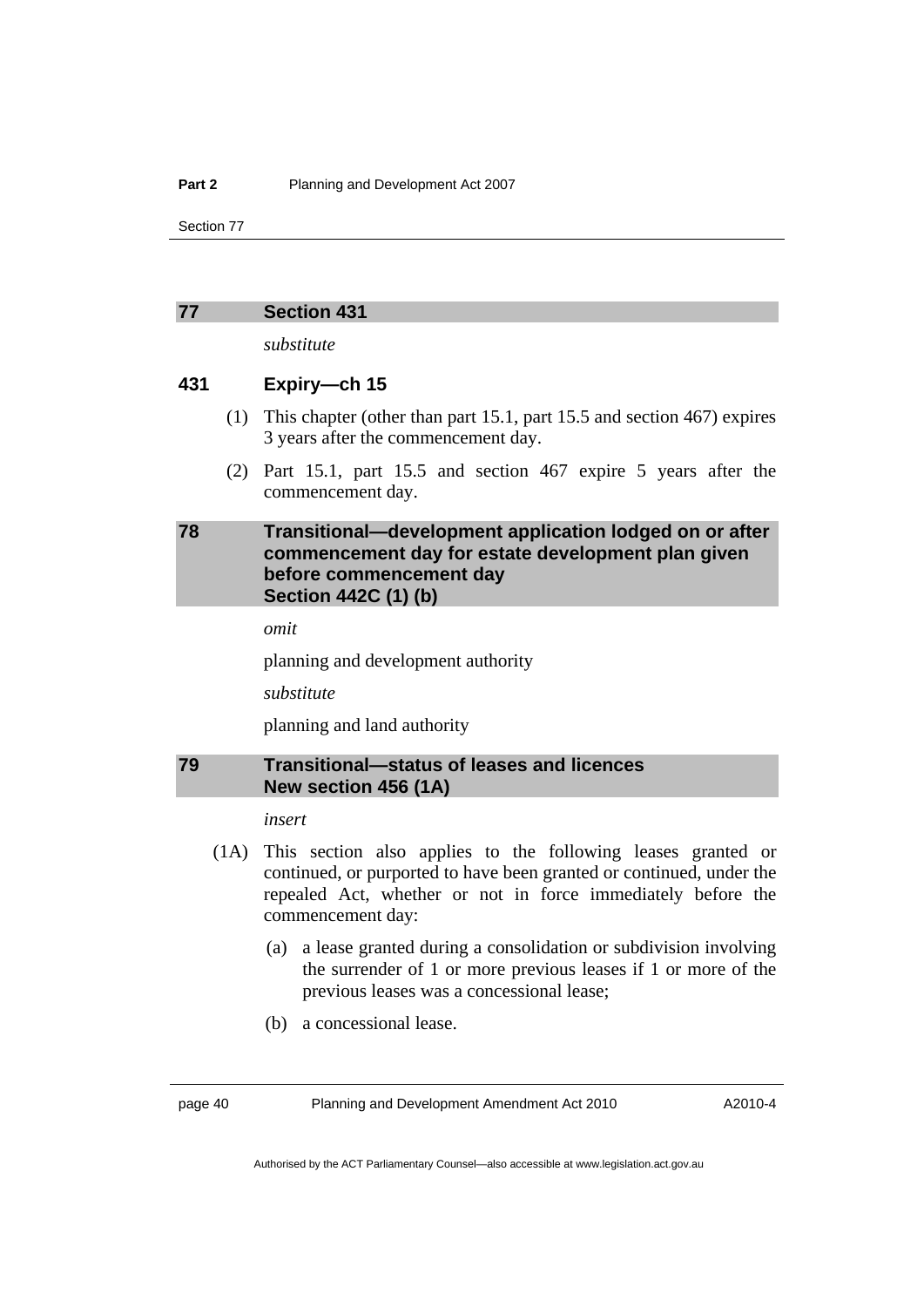<span id="page-46-0"></span>

| 80   | <b>Section 456A heading</b>                                                           |
|------|---------------------------------------------------------------------------------------|
|      | substitute                                                                            |
| 456A | Transitional-application for extension of time to<br>commence or complete development |
| 81   | <b>Section 456A (1)</b>                                                               |
|      | omit                                                                                  |
|      | building or development                                                               |
|      | substitute                                                                            |
|      | a development                                                                         |
| 82   | <b>Section 456A (4)</b>                                                               |
|      | omit                                                                                  |
|      | building and development                                                              |
|      | substitute                                                                            |
|      | works                                                                                 |
| 83   | <b>Section 456A (4) (b)</b>                                                           |
|      | omit                                                                                  |
|      | section 298A $(3)$ $(b)$                                                              |
|      | substitute                                                                            |
|      | section $298C(1)$                                                                     |

A2010-4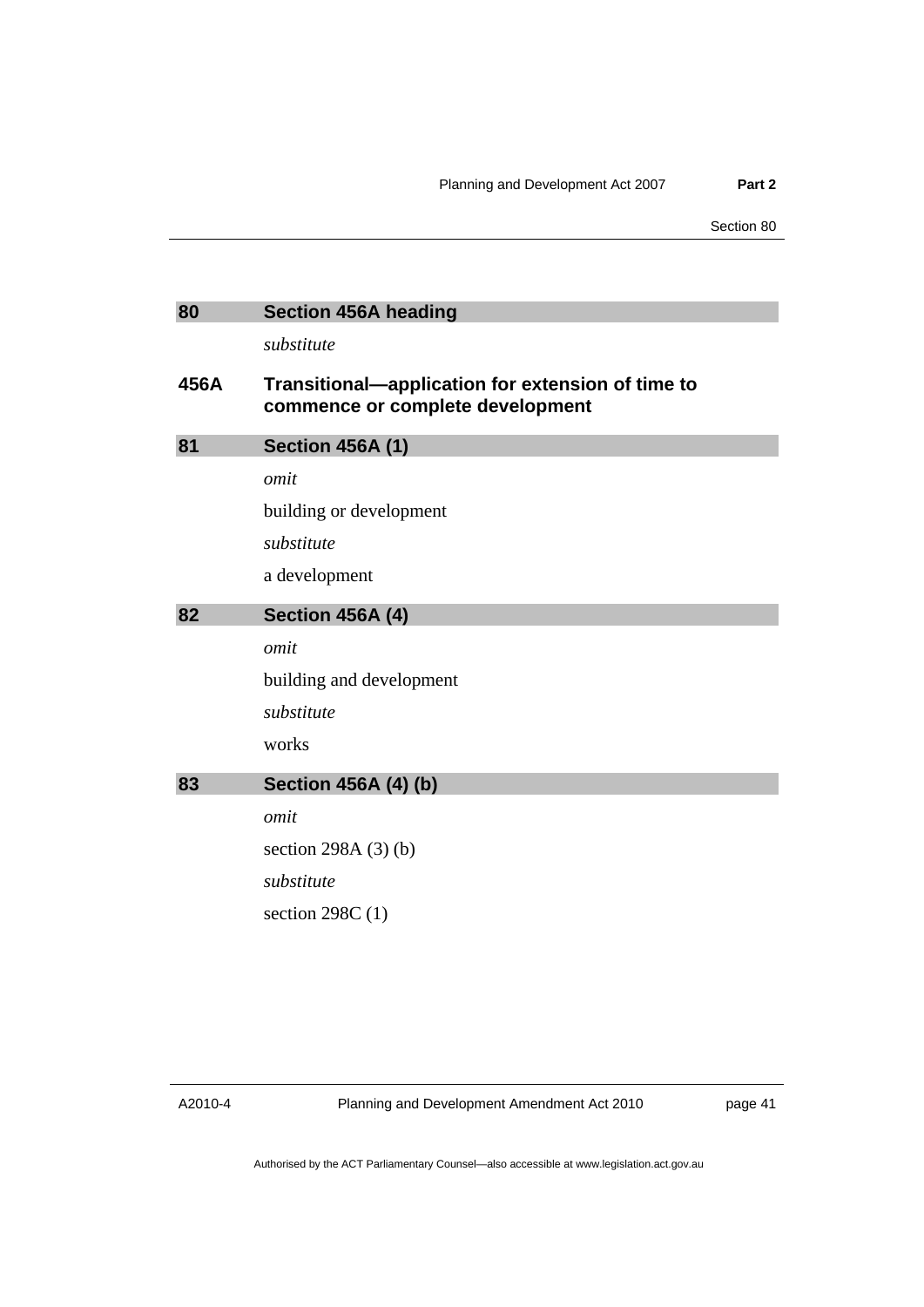#### <span id="page-47-0"></span>**Part 2** Planning and Development Act 2007

Section 84

| 84 | <b>Section 456A (5)</b>                     |
|----|---------------------------------------------|
|    | omit                                        |
|    | building and development                    |
|    | substitute                                  |
|    | works                                       |
| 85 | Schedule 1, item 2, column 4                |
|    | omit                                        |
|    | applicant                                   |
|    | substitute                                  |
|    | applicant for development approval          |
| 86 | Schedule 1, item 3, column 2                |
|    | omit                                        |
|    | to the extent that the decision             |
|    | substitute                                  |
|    | to the extent that the development proposal |
| 87 | Schedule 1, item 3, column 4                |
|    | omit                                        |
|    | applicant                                   |
|    | substitute                                  |
|    | applicant for development approval          |

page 42 Planning and Development Amendment Act 2010

A2010-4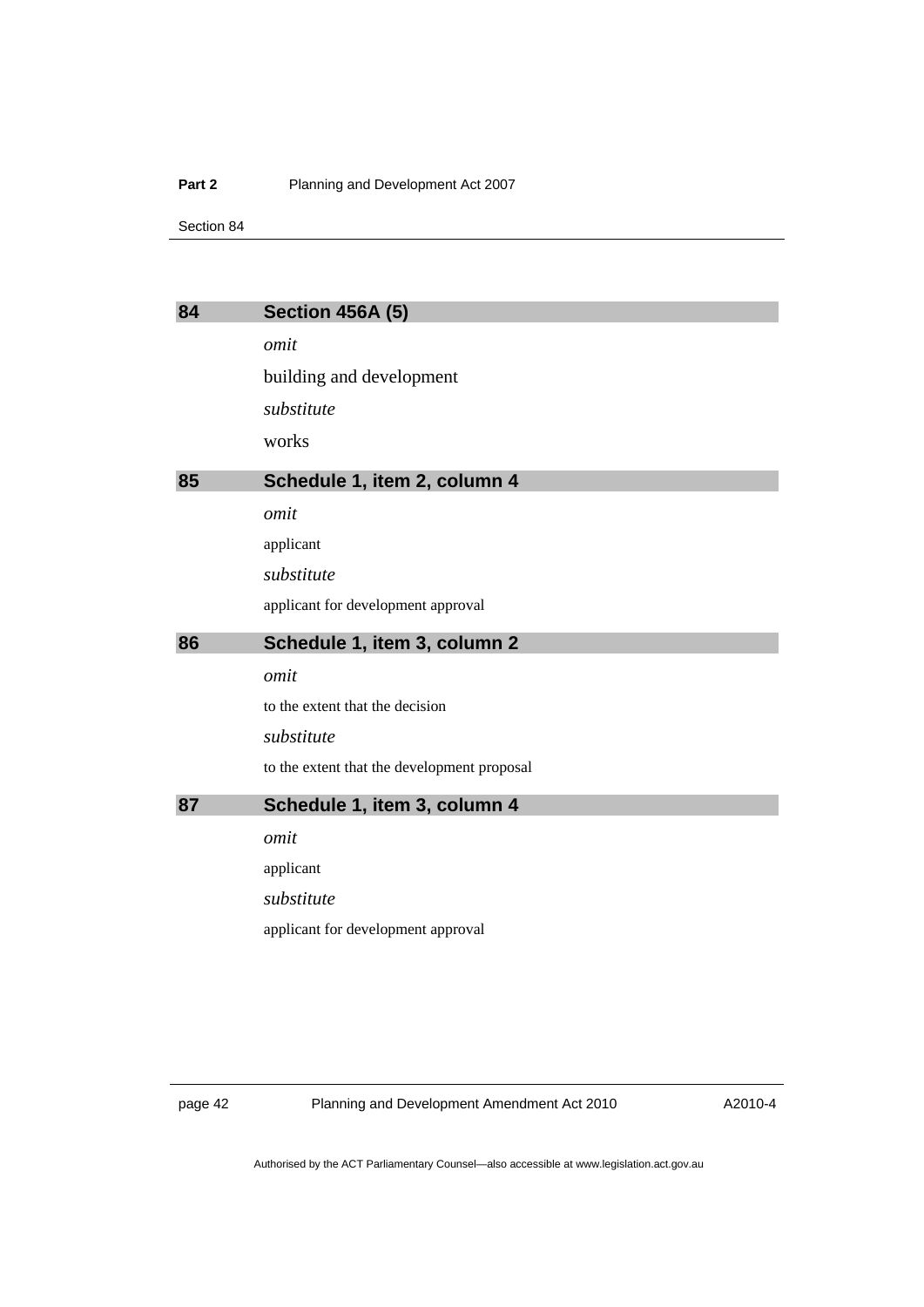<span id="page-48-0"></span>

| 88 | Schedule 1, item 4, column 2                                                                                                                                                                                                             |
|----|------------------------------------------------------------------------------------------------------------------------------------------------------------------------------------------------------------------------------------------|
|    | after paragraph (b), insert                                                                                                                                                                                                              |
|    | <b>Note</b><br>A decision under s 162 is reviewable only to the extent that the<br>development proposal-<br>is subject to a rule and does not comply with the rule; or<br>(a)<br>is not subject to a rule.<br>(b)<br>(see s $121 (2)$ ). |
| 89 | Schedule 1, item 5, column 4                                                                                                                                                                                                             |
|    | omit                                                                                                                                                                                                                                     |
|    | applicant                                                                                                                                                                                                                                |
|    | substitute                                                                                                                                                                                                                               |
|    | applicant for development approval                                                                                                                                                                                                       |
| 90 | Schedule 1, item 25, column 2                                                                                                                                                                                                            |
|    | omit                                                                                                                                                                                                                                     |
|    | nominal                                                                                                                                                                                                                                  |
|    | substitute                                                                                                                                                                                                                               |
|    | a nominal                                                                                                                                                                                                                                |
| 91 | Dictionary, new definition of end                                                                                                                                                                                                        |
|    | insert                                                                                                                                                                                                                                   |
|    | <i>ends</i> —an appeal <i>ends</i> if it is decided, withdrawn or struck out.                                                                                                                                                            |

A2010-4

Planning and Development Amendment Act 2010

page 43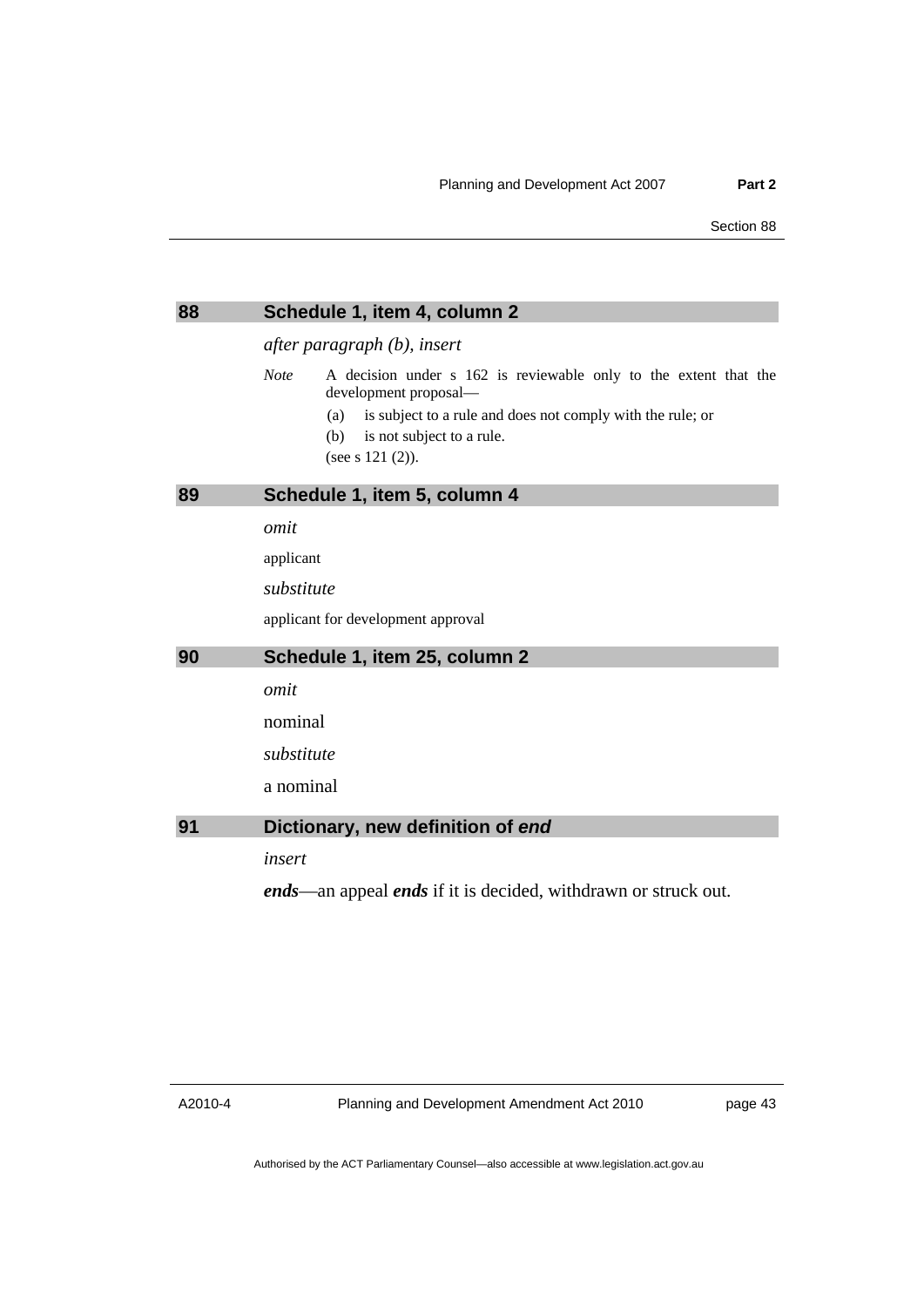#### <span id="page-49-0"></span>**Part 2** Planning and Development Act 2007

Section 92

#### **92 Dictionary, new definition of** *nominal rent*

*insert* 

*nominal rent* means—

- (a) rent of 5 cents each year; or
- (b) if another nominal amount each year is prescribed by regulation—rent of the other nominal amount.

#### **93 Dictionary, definition of** *nominal rent lease*

*omit* 

for nominal

*substitute* 

for a nominal

#### **94 Dictionary, definition of** *variation***, paragraph (a) (iv)**

## *substitute*

- (iv) does not include—
	- (A) the surrender of the lease and the grant of a further lease under section 254 (Grant of further leases); or
	- (B) a variation to a deed that is incorporated into, or referred to in, the lease, if the deed is varied in a way that is provided for in the deed; and

page 44 Planning and Development Amendment Act 2010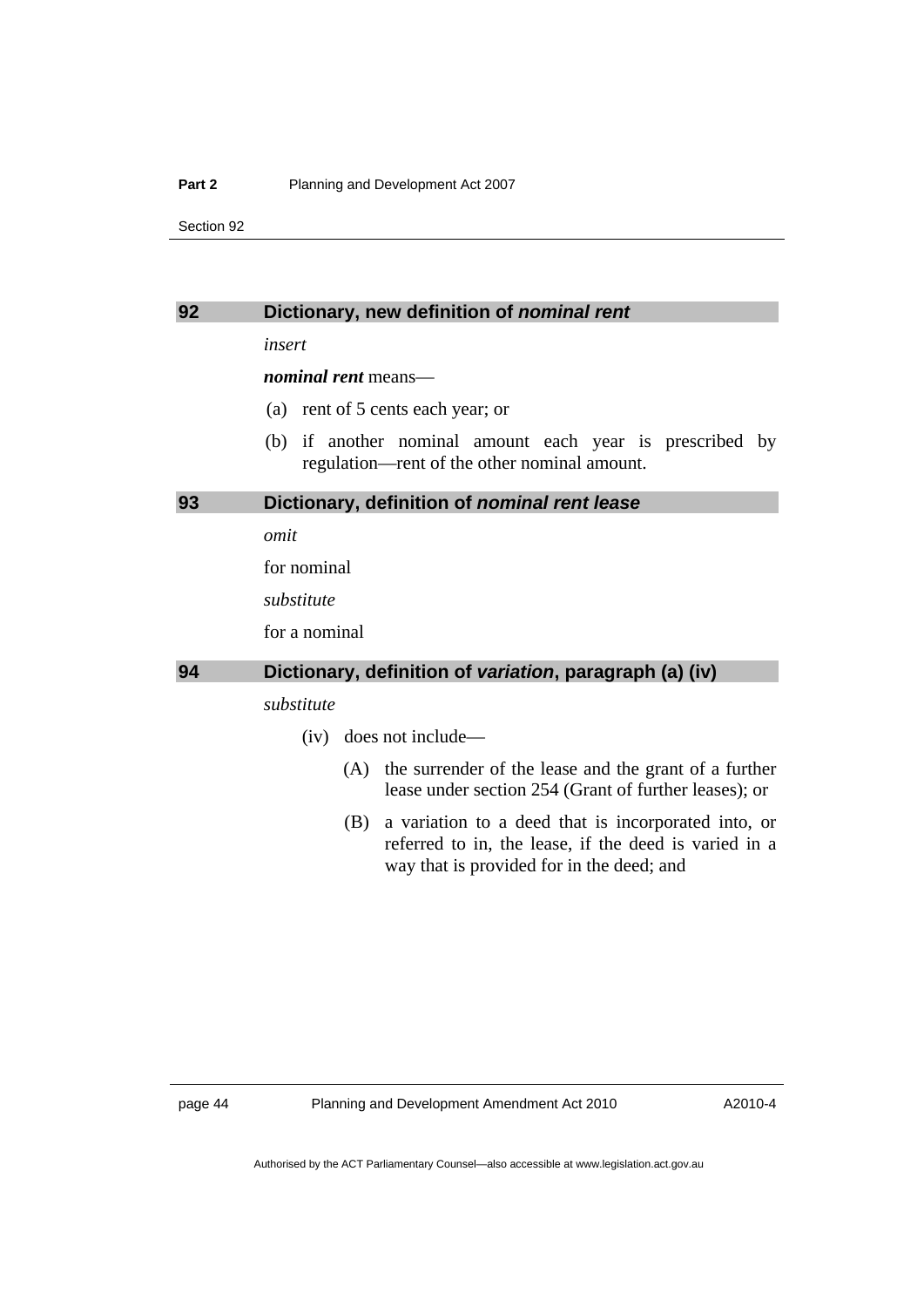## <span id="page-50-0"></span>**Part 3** Planning and Development **Regulation 2008**

| 95  | Legislation amended-pt 3                                                                                          |
|-----|-------------------------------------------------------------------------------------------------------------------|
|     | This part amends the <i>Planning and Development Regulation 2008</i> .                                            |
| 96  | <b>Exemptions from restrictions on dealings with certain</b><br>leases-Act, s 251 (3)<br>Section 142 (1) and note |
|     | omit                                                                                                              |
| 97  | Section 142 (2) (e)                                                                                               |
|     | omit                                                                                                              |
| 98  | <b>Section 202 heading</b>                                                                                        |
|     | substitute                                                                                                        |
| 202 | Application for extension of time—earlier extension—Act,<br>s 298C (2) (a) (ii)                                   |
| 99  | <b>Section 203 heading</b>                                                                                        |
|     | substitute                                                                                                        |
| 203 | Application for extension of time-general rule-Act,<br>s 298C (3), def A                                          |

A2010-4

Planning and Development Amendment Act 2010

page 45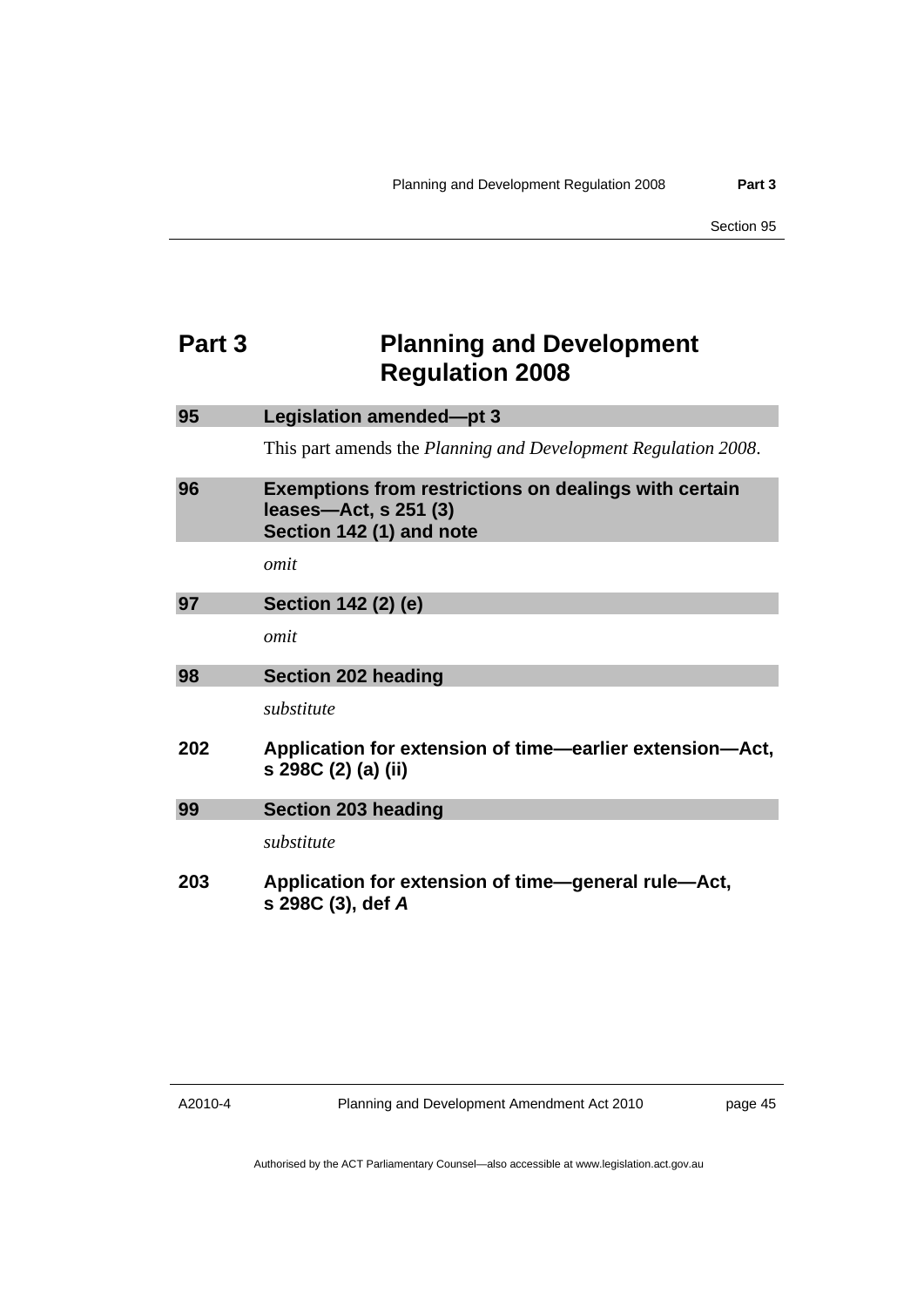<span id="page-51-0"></span>

| 100 | Section 203 (3), definition of period of extension, and<br>note                                                    |
|-----|--------------------------------------------------------------------------------------------------------------------|
|     | substitute                                                                                                         |
|     | <i>period of extension</i> —see the Act, section 298C (3).                                                         |
|     | The Act, s $298C(3)$ defines A to be 5 if a lower figure is not prescribed.<br><b>Note</b>                         |
| 101 | <b>Section 204 heading</b>                                                                                         |
|     | substitute                                                                                                         |
| 204 | Application for extension of time—hardship reason—Act,<br>s 298C (3), def A                                        |
| 102 | Section 204 (4), definition of period of extension                                                                 |
|     | substitute                                                                                                         |
|     | <i>period of extension</i> —see the Act, section 298C (3).                                                         |
| 103 | <b>Section 205 heading</b>                                                                                         |
|     | substitute                                                                                                         |
| 205 | Application for extension of time-external reason-Act,<br>s 298C (3), def A                                        |
| 104 | <b>Section 206 heading</b>                                                                                         |
|     | substitute                                                                                                         |
| 206 | Application for extension of time-lease transferred or<br>assigned in special circumstances—Act, s 298C (3), def A |

page 46 Planning and Development Amendment Act 2010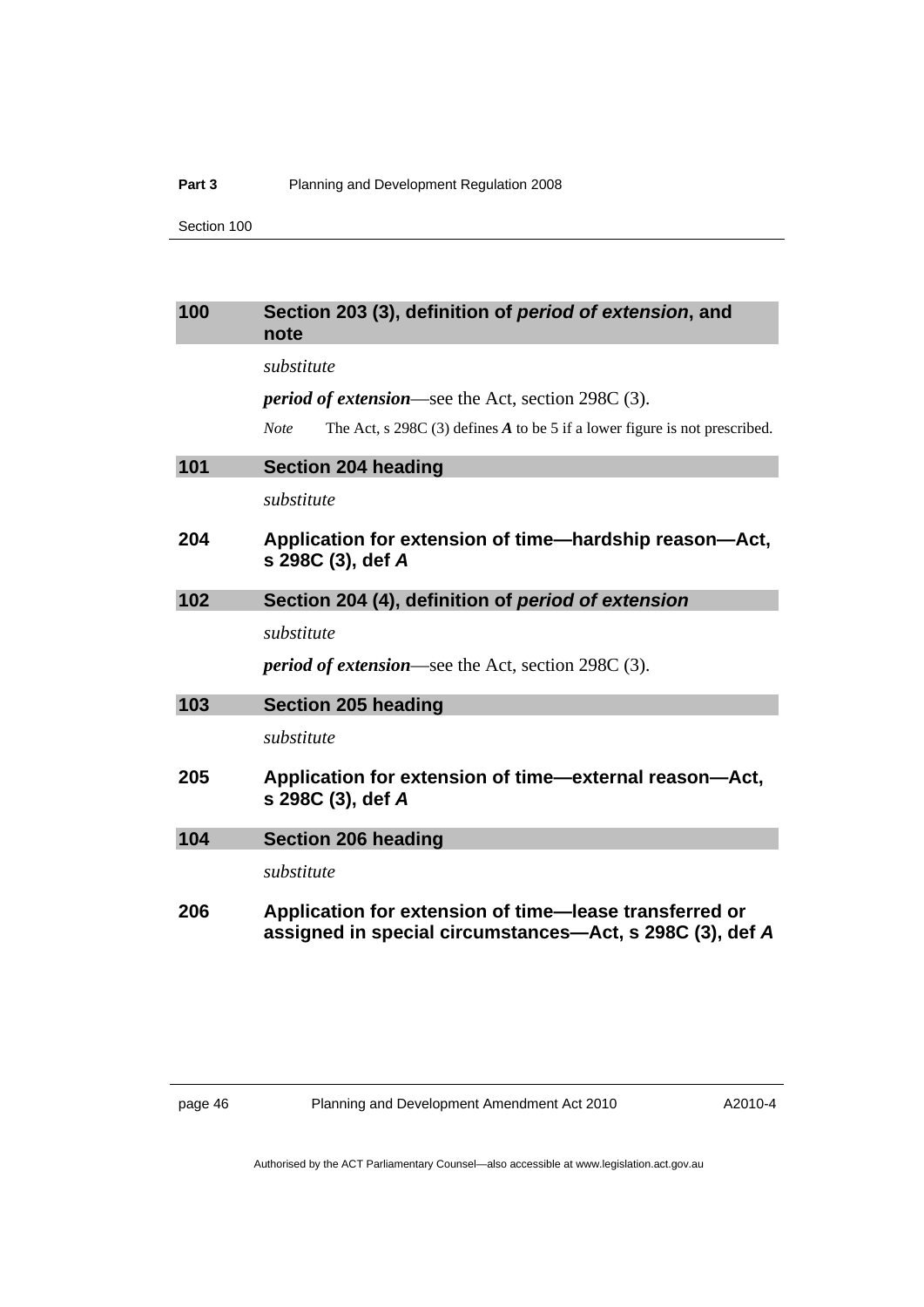<span id="page-52-0"></span>

| 105 | <b>Section 207 heading</b>                                                                               |
|-----|----------------------------------------------------------------------------------------------------------|
|     | substitute                                                                                               |
| 207 | Application for extension of time—certain leases granted<br>before 31 March 2008-Act, s 298C (3), def A  |
| 106 | Securing things seized under the Act, pt 12.3<br><b>Section 403</b>                                      |
|     | omit                                                                                                     |
| 107 | Criterion 5-compliance with lease and other<br>development approvals<br>Schedule 1, section 1.15 (1) (a) |
|     | omit                                                                                                     |
| 108 | Schedule 1, section 1.15 (2) and examples                                                                |
|     | omit                                                                                                     |

A2010-4

Planning and Development Amendment Act 2010

page 47